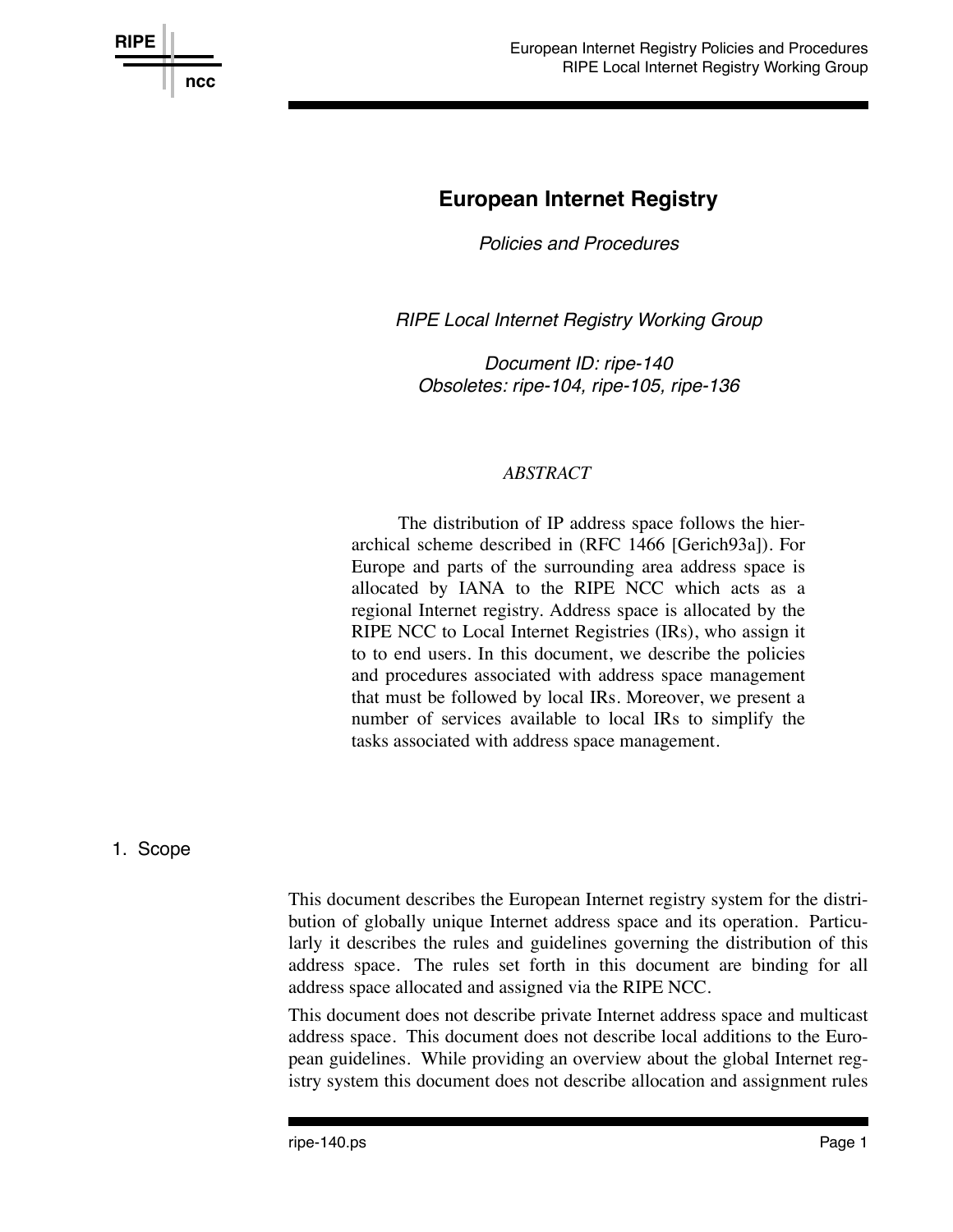

used by other regional registries.

This document has been produced by the RIPE Local Internet Registry (LIR) Working Group with the help of an editing committee consisting of:

P. Caslav RIPE NCC S. Dolderer DE NIC D. Karenberg RIPE NCC M. Kuehne RIPE NCC M. Norris HEANET C. Orange RIPE NCC W. Woeber ACONET J. Zsako Banknet H.P. Holen Schibsted Nett

### 1.1. Over view

The main body of this document comprises eight sections, with content as follows.

Section 2 (Internet Address Space and the Internet Registry System) defines different types of IP address space and their purposes. It explains the goals used in assigning such addresses and outlines the hierarchical nature of the Internet Registry system used to achieve these goals. The important distinction between Provider Aggregatable and Provider Independent address space is also covered.

Section 3 (Address Space Assignment Procedures) describes the procedures to be followed by European IP registries when assigning IP addresses to users. The importance of documentation is stressed, while the various elements of information required are explained in detail. Next, the criteria and standards of evaluation are dealt with. Finally, the actual assignment of address space, of various kinds, is described, as are the accompanying steps which a registry must take.

Section 4 (Rules and Guidelines for Allocations) explains how the RIPE NCC allocates IP address space to registries in an efficient and equitable manner and how the status and nature of such allocations are made publicly available in the RIPE database.

Section 5 (DNS and Reverse Address Mapping) documents the role of the RIPE NCC in providing reverse delegation, and explains how registries can manage subsidiary reverse delegation of assigned address space.

Section 6 (Operating a Local Internet Registry) describes a number of services offered by the RIPE NCC to facilitate the uniform implementation of the policies outlined in this document, and outlines procedures associated with IP registration services which Local IRs are expected to follow.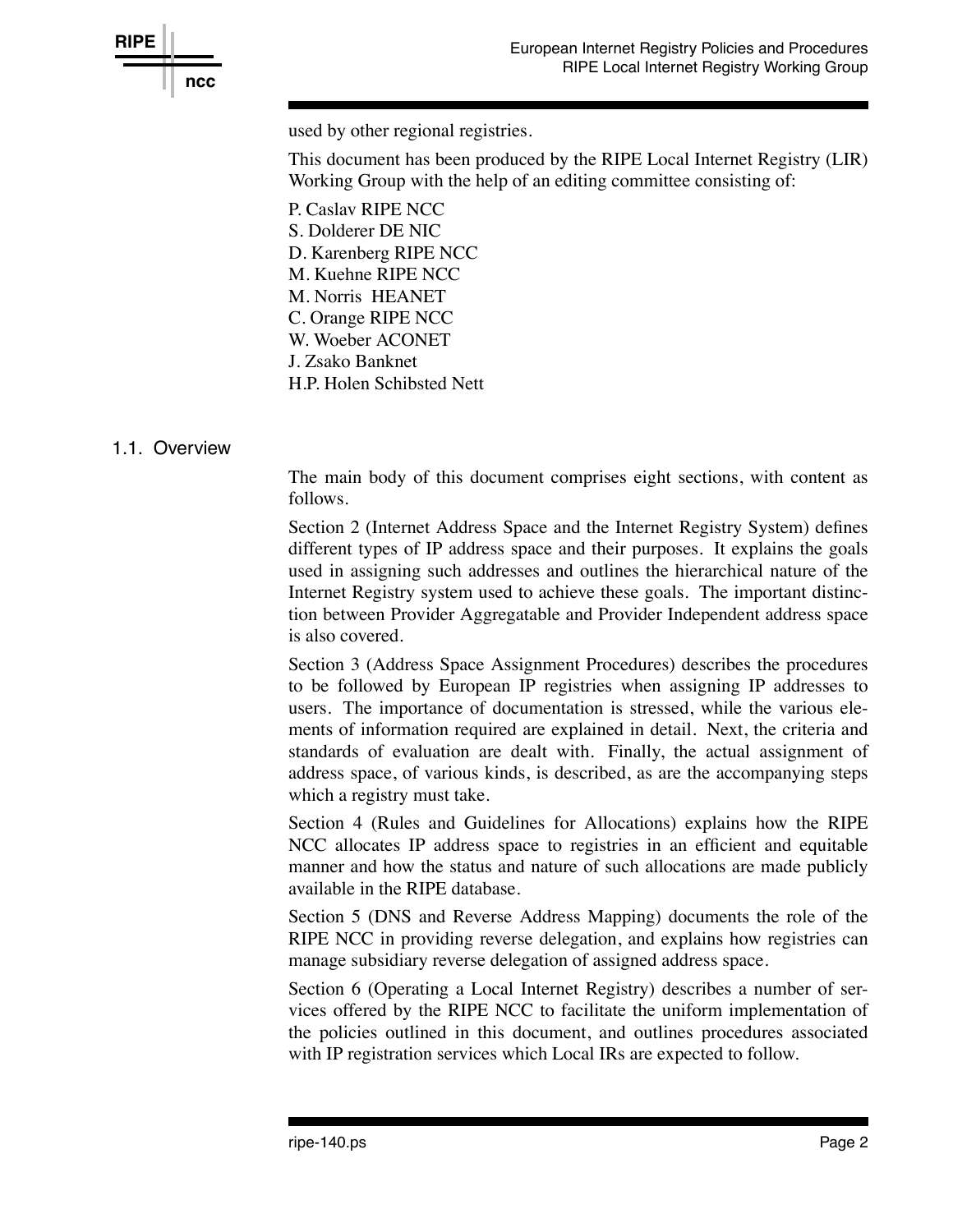

Section 7 (AS Number Assignment Policies and Procedures) explains the procedures to be followed by European IP registries when requesting an autonomous system number.

Section 8 (Interdomain (Exterior) Routing Considerations) discusses interdomain routing issues (such as originating routing information; propagating routing announcements; aggregation and registering routes in the database) and their role in defining the policies regarding address space distribution described in this document.

We conclude with a glossary in which the key terms used in this document are defined.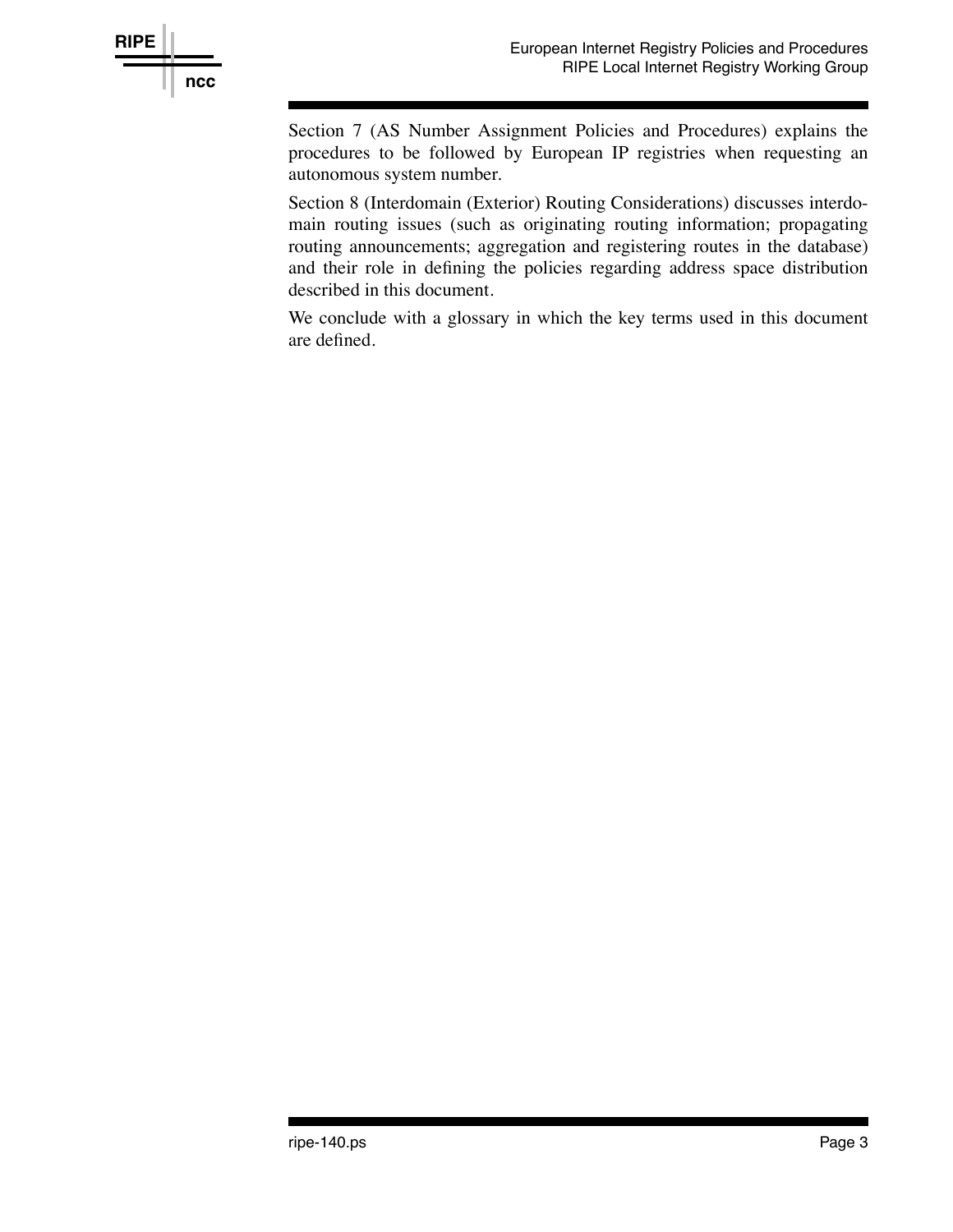

### 2. Internet Address Space and the Internet Registry System

### 2.1. Types of IP Addresses

IP addresses for the purposes of this document are 32-bit binary numbers used as addresses in the IPv4 protocols. There are three main types of IP addresses

#### Public Addresses

The public IP addresses make up the Internet address space. They are assigned to be globally unique according to the goals described in Section 2.2. The main purpose of this address space is to allow communication using IPv4 over the Internet. A secondary purpose is to allow communication using IPv4 over interconnected private internets. One can currently distinguish two kinds of public addresses: provider independent (PI) and provider aggregatable (PA) addresses; see Section 2.4 for more details. More information about PI and PA address space can also be found in (ripe-127 [ Karrenberg95a]).

#### Private Addresses

Some address ranges have been set aside for the operation of private networks using IP. Anyone can use these addresses in their private networks without any registration or coordination. Hosts using these addresses can not be reached from the Internet. For a thorough description of private address space, please refer to (RFC 1918 [Rekhter96a].

#### Special and Reserved Addresses

There are a number of address ranges reserved for applications like multicasting. These are described elsewhere (cf RFC 1112 [Deering89a]) and are beyond the scope of this document.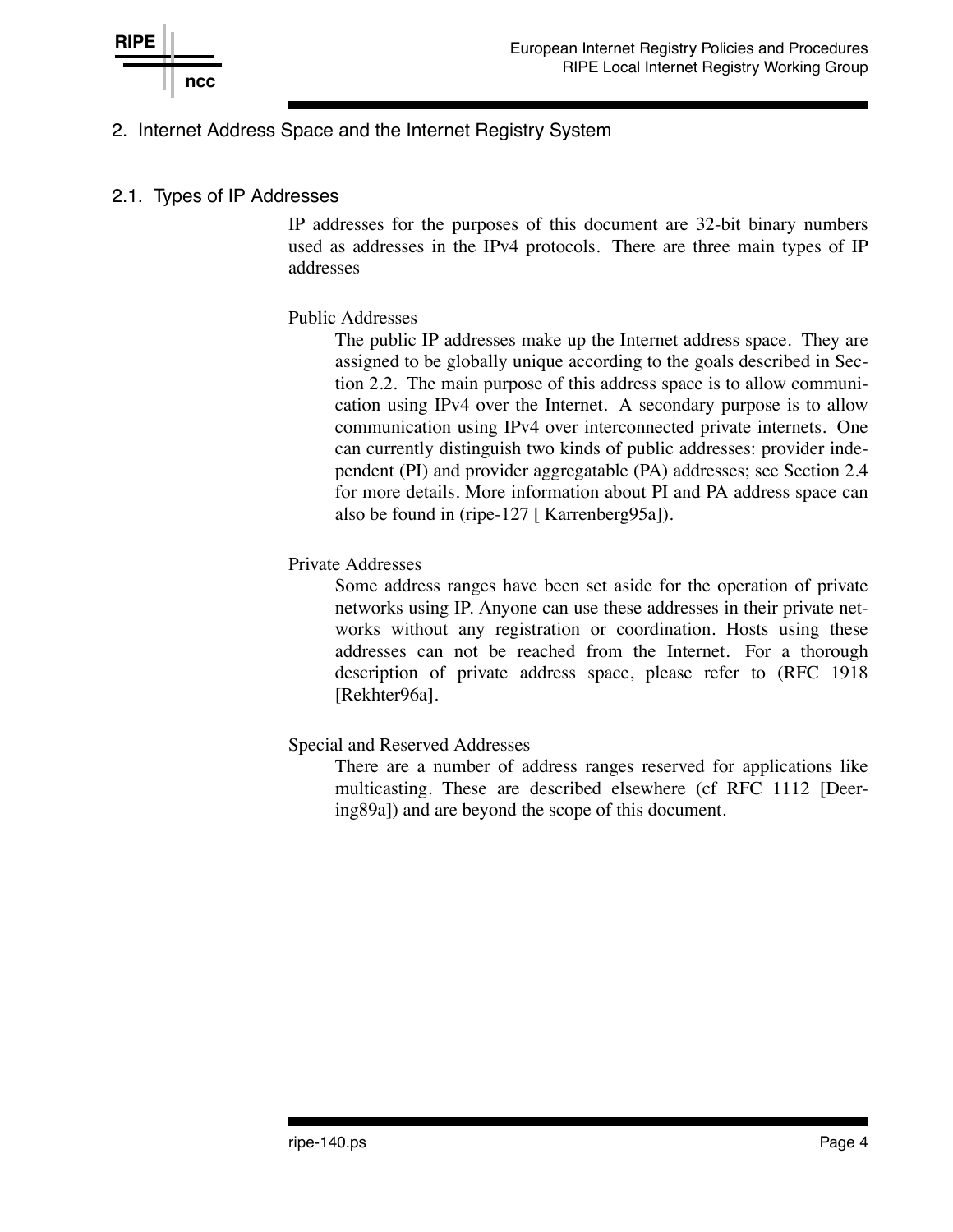

## 2.2. Goals of Public Address Space Distribution

In the remainder of this document, we are primarily concerned with the management of public Internet address space, as defined in the previous section. Every assignment of Internet addresses must *guarantee* that the following restriction is met.

#### Uniqueness

Each public Internet address worldwide must be unique.

This is an absolute requirement which guarantees that every host on the Internet can be uniquely identified.

In addition to the uniqueness requirement, public Internet address space assignments should be made with the following three goals in mind.

#### Aggregation

*The distribution of public Internet addresses in a hierarchical manner, permitting the aggregation of routing information.* This is necessary to ensure proper operation of Internet routing. This goal could also be called *Routability*.

#### **Conservation**

*The fair distribution of public Internet address space according to the operational needs of the end users operating networks using this address space.* In order to maximize the lifetime of the public Internet address space resource, addresses must be distributed according to need, and stockpiling must be prevented.

#### Registration

*The provision of a public registry documenting address space allocation and assignment.* This is necessary to ensure uniqueness and to provide information for Internet trouble shooting at all levels.

It is in the interest of the Internet community as a whole that these goals are pursued. It is worth noting that "Conservation" and "Aggregation" are often conflicting goals, and therefore that each assignment must be evaluated carefully. Moreover, the above goals may occasionally be in conflict with the interests of individual end users or Internet service providers. Careful analysis and judgement are necessary in each individual case to find an appropriate compromise. The rules and guidelines in this document are intended to help Internet registries and end users in their search for good compromises.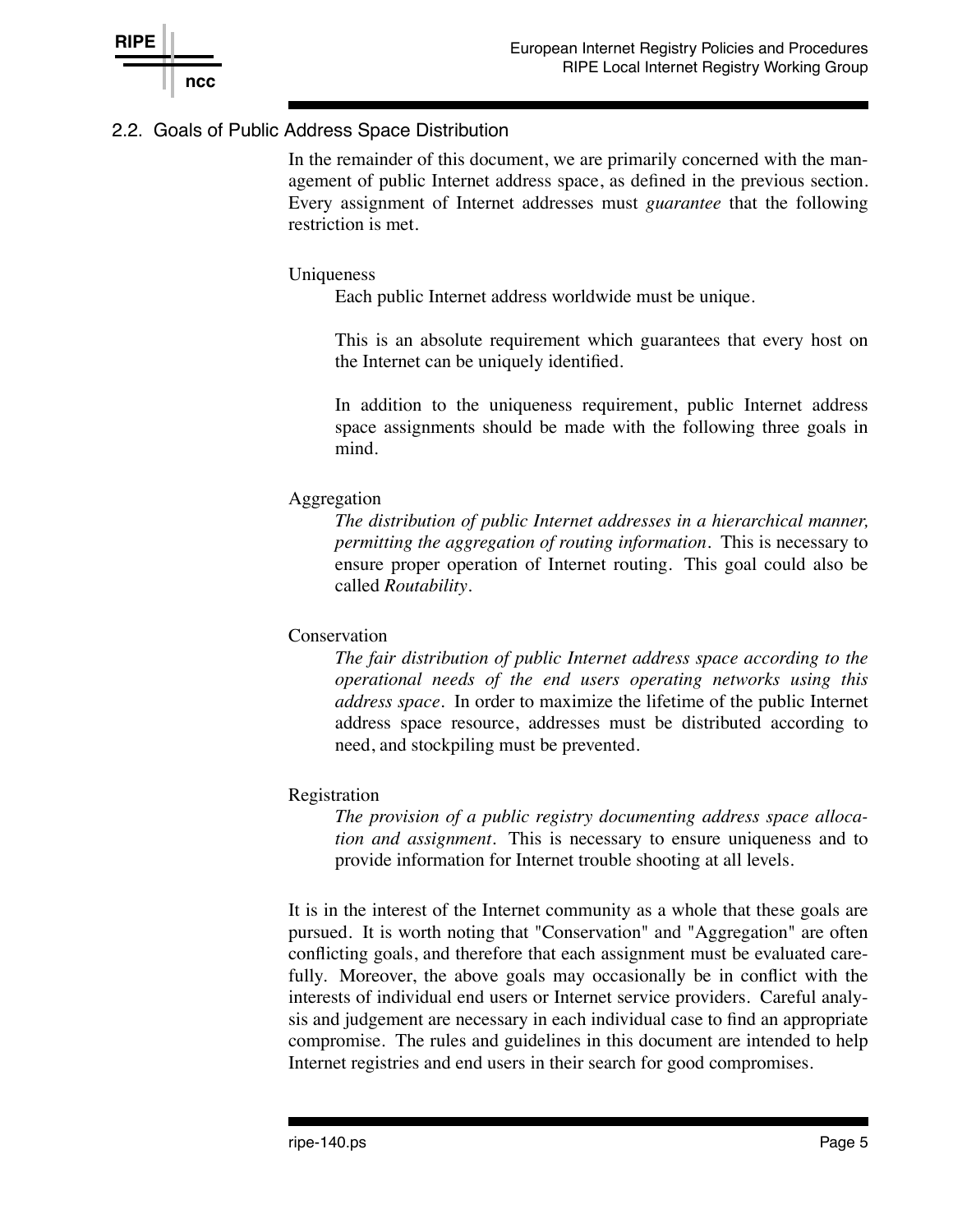

### 2.3. The Internet Registry System

The Internet Registry system has been established to achieve the goals stated in Section 2.2. It consists of hierarchically organized *Internet Registries* (IRs). Address space is typically assigned to end users by *Local* IRs. The address space assigned is taken from that allocated to the Local IR by the Regional IR. *End users* are those organizations operating networks in which the address space is used. The address space may, however, be requested by a consultant *(requester)* acting on behalf of the end user. Local IRs are typically operated by *Internet Service Providers* (ISPs). Local IRs hold *allocations* of address space for *assignment* to end users. Assigned address space is actually used to operate networks, whereas allocated address space is held by IRs for future assignments to end users. To achieve both the conservation and aggregation goals, only IRs can hold allocations of address space. IANA The Internet Assigned Numbers Authority has authority over all number spaces used in the Internet. This includes IP address space. IANA allocates public Internet address space to Regional IRs according to their established needs. Regional IRs Regional IRs operate in large geopolitical regions such as continents. To date, three Regional IRs have been established, namely the InterNIC serving North America, the AP-NIC serving the Asian Pacific region, and the RIPE NCC serving Europe and surrounding areas. Since these do not cover all geographical areas, regional IRs also serve areas around their core service areas. The number of Regional IRs is expected to remain small. Regional IRs are established under the Authority of IANA. This requires consensus within the Internet community of the region. In particular, the ISPs in the region under consideration should be involved in the process. The duties of a regional IR include the coordination and representation of the Local IRs in its region. Local IRs Local IRs are established under the authority of a Regional IR. Local IRs are typically operated by ISPs and serve the customers of those ISPs as well as the customers of smaller ISPs who are connected to the rest of the Internet through the larger ISP. Other organizations such as large international Enterprises can also operate Local IRs.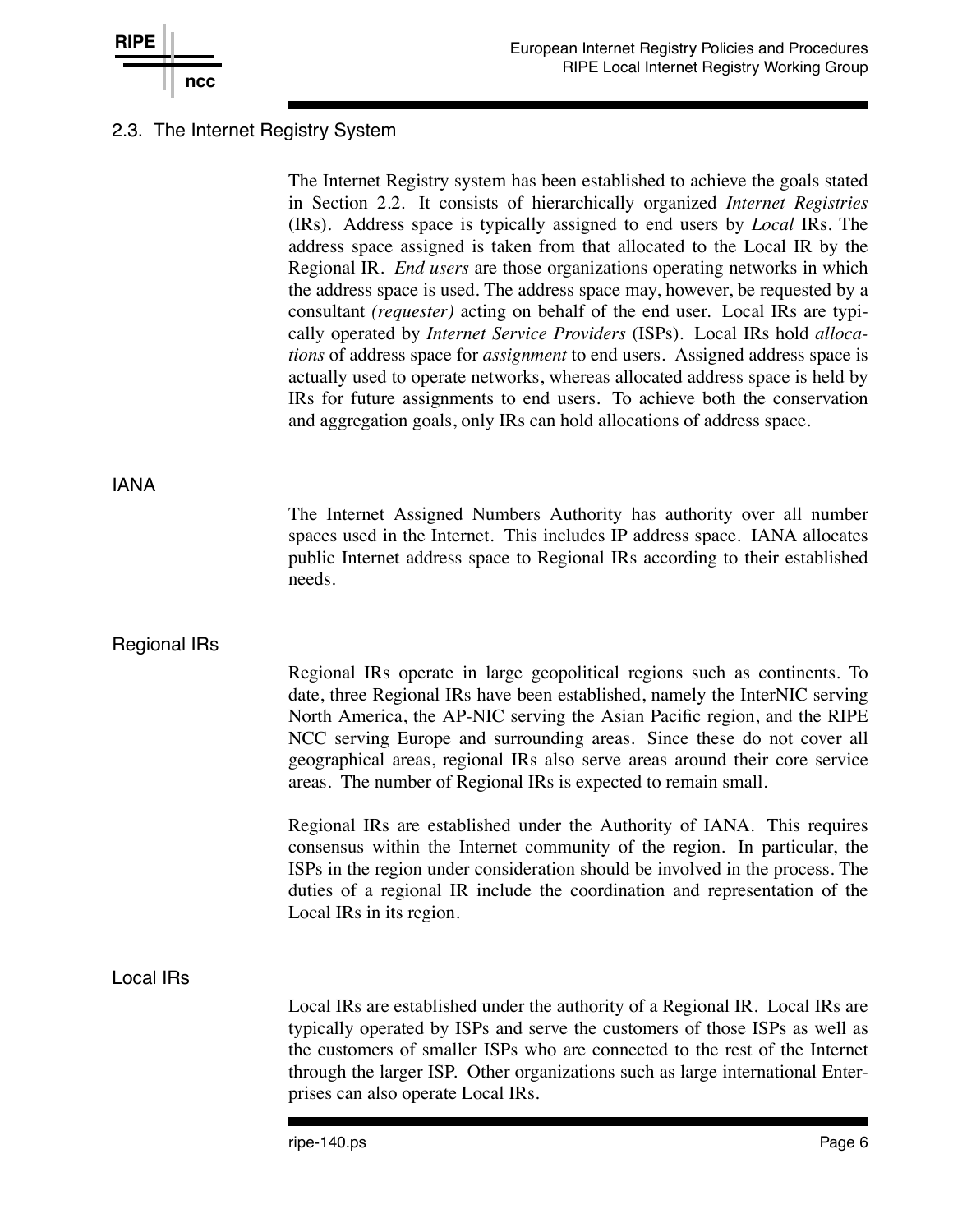

Much of this document is concerned with the responsibility of the Local IR in the assignment process. In some cases, the Local IR assigning the address space is not run by the ISP that will provide connectivity. It is important to note that maintenance of the administrative information regarding the assigned address space is the responsibility of the IR that makes the assignment, and not of the ISP providing the connectivity. Furthermore, only IRs can hold address allocations.

#### End-Users

Strictly speaking end users are not part of the IR system. They do, however, play an important role with respect to the goals defined above. In order to achieve the conservation goal, for example, end users should plan their networks to use a minimum amount of address space. They must document their addressing and deployment plans to the IR and furnish any additional information required by the IR for making assignment decisions. To achieve the aggregation goal, an end user should choose an appropriate Local IR. End users should be aware that changing ISPs may require replacing addresses in their networks. Finally end users must provide and update registration data for the address space assigned to them.

#### **Requesters**

In addition to these key players in the Internet Registry System, there are often consultants who setup and manage networks for end users. The consultants may be the people actually submitting a request for address space to an IR on behalf of an end user. We refer to the person making the request for an end user as a requester, whether that person is employed by the organization, or is simply acting on behalf of the organization with respect to the address space request.

For Europe, the Internet Registry System hierarchy consists of the following entities (from the top down): IANA, the RIPE NCC, and Local IRs.

#### 2.4. Provider Independent vs Provider Aggregatable Addresses

#### Provider Aggregatable Address Space

Local IRs operated by Internet service providers are allocated Provider Aggregatable (PA) address space which they assign to their end users. This is done in such a way that routing information for many end users of an ISP can be aggregated on the borders of the provider's routing domain. This keeps the number of routes and state changes in the interdomain routing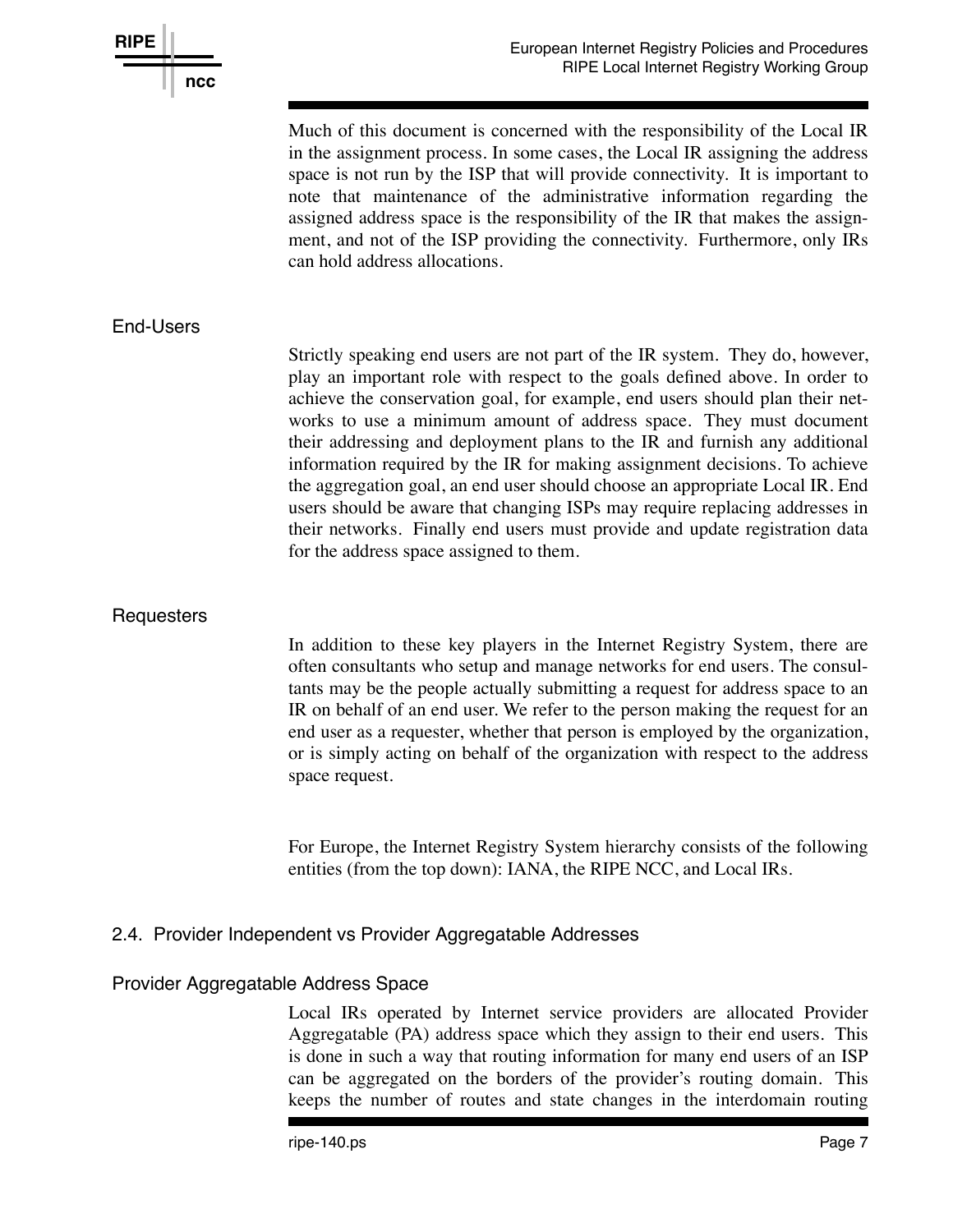

system (between providers) at an acceptable level. The cost of propagating a relatively small number of aggregated routes is much lower than that of propagating each end user's individual routes throughout the entire interdomain routing system.

If an end user changes service providers, their PA address space will have to be replaced. As a consequence, all hosts and routers at the end user's organization will have to be reconfigured. The end user will need to obtain a new address space assignment, and return the previously assigned address space. To ensure the address space is properly returned, a clear, preferably contractual, understanding is needed between the Local IR and the end user. The agreement should state that the assignment of the address space becomes invalid when the provider no longer provides Internet connectivity to the end user or shortly thereafter.

The goal of this arrangement is to minimize the load on the interdomain routing system. If the end user continued to use PA address space obtained from their previous service provider when connecting to another service provider, their routing information could not be aggregated and would have to be propagated separately throughout the whole interdomain routing system.

#### Provider Independent Address Space

In contrast to PA address space, PI address space can remain assigned to its user as long as the criteria for the original assignment are met. The duration of the assignment is independent of the use of a particular provider's services. The apparent advantage of PI address space is that a user's hosts and routers need not be reconfigured if the user decides to change service providers. However, PI addresses are expensive to route because no use can be made of aggregation. All early Internet address space assignments were provider independent. Many assignments made by Local IRs are also formally provider independent due to a lack of prior agreements between ISP and the end user that the assignment will be terminated when the service is.

#### Validity of assignment

Assignments of any kind of address space are valid as long as the original criteria on which the assignment was based are still valid. If an assignment is made for a specific purpose and the purpose no longer exists, then the assignment is no longer valid. If an assignment is based on information that turns out to be invalid so is the assignment.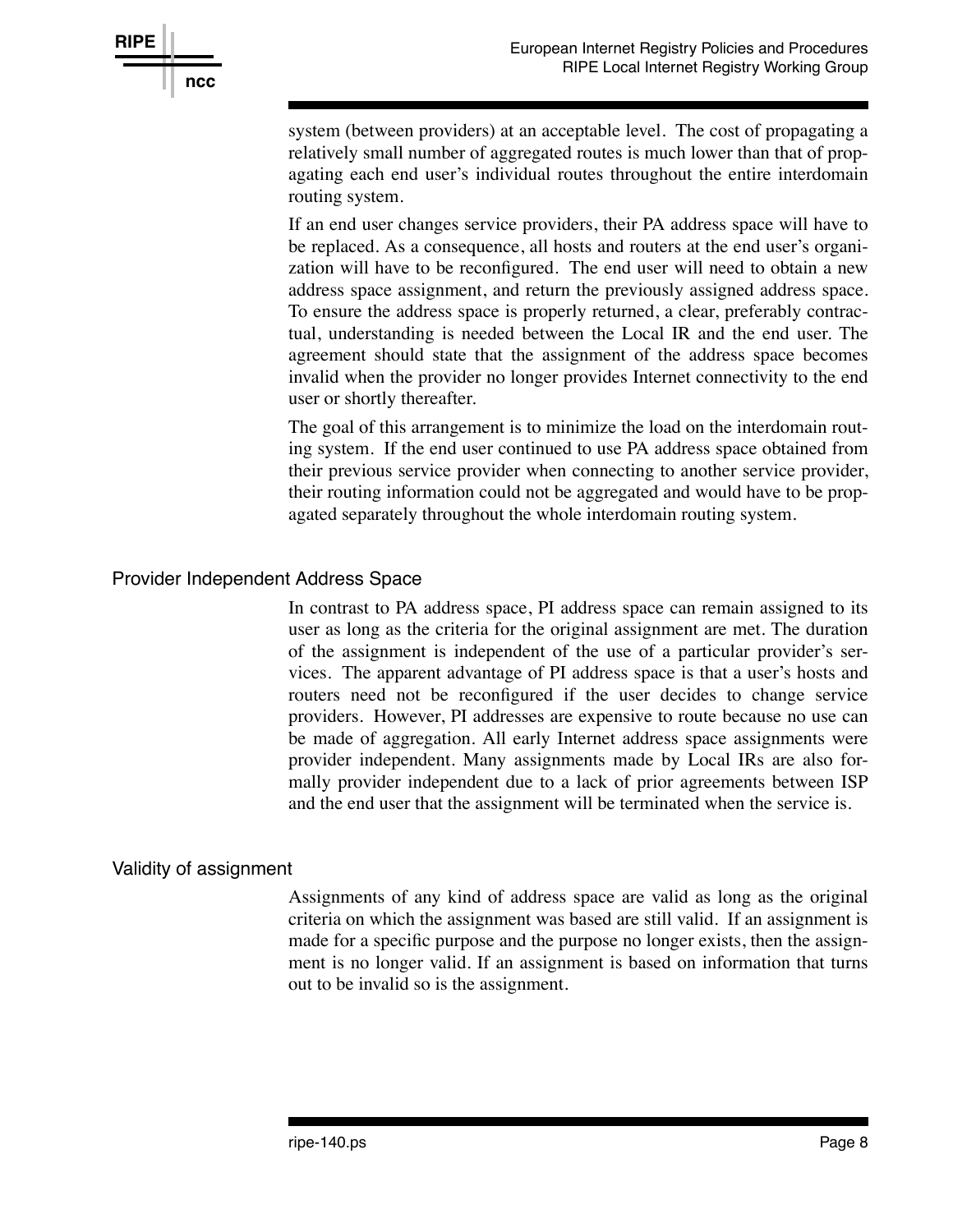### 3. Address Space Assignment Procedures

### 3.1. Introduction

In this section, we describe the procedures to be followed by Local IRs when assigning address space to their users. We start with a description of the information to be gathered from the user. The purpose of the information gathering is twofold. First, the information is required to make address assignment decisions, with respect to the aggregation and conservation goals. Second, the information is required for registration purposes.

We go on to describe how this information should be evaluated to make appropriate assignments, and introduce additional considerations that may be essential in the assignment decision. Finally we specify the procedures to be followed in the assignment process.

Before going into the factors in the assignment process, we start with some general background information and policies that determine the information to be gathered, and the procedures to be followed.

Address space is assigned by IRs to end users who use it to operate the specific networks described in an address space request. IRs guarantee that no other end user will be assigned the same address space during the validity of the assignment. An assignment is valid as long as the criteria on which it is based remain valid.

In accordance with the conservation goal, end users are not permitted to reserve address space. Evaluation of IP address space requests must be based on the documentation provided for the following 24 months, as specified in the addressing plan and the current address space usage described in the next section. The amount of address space assigned must be justified by this documentation. This means that address space assigned in the past should be used to meet the current request if possible. Once an organisation has used its assigned address space, it can request additional address space based on an updated estimate of growth in its network.

### 3.2. Documentation

To make appropriate assignment decisions, information must be gathered about the organisation, addressing requirements, network infrastructure, current address space usage, and future plans of the end user requesting address space. Some information is essential to the assignment process, and is formally required by the IR's. Other information is very helpful in making assignment decisions, but is not strictly required. The Local IR must assure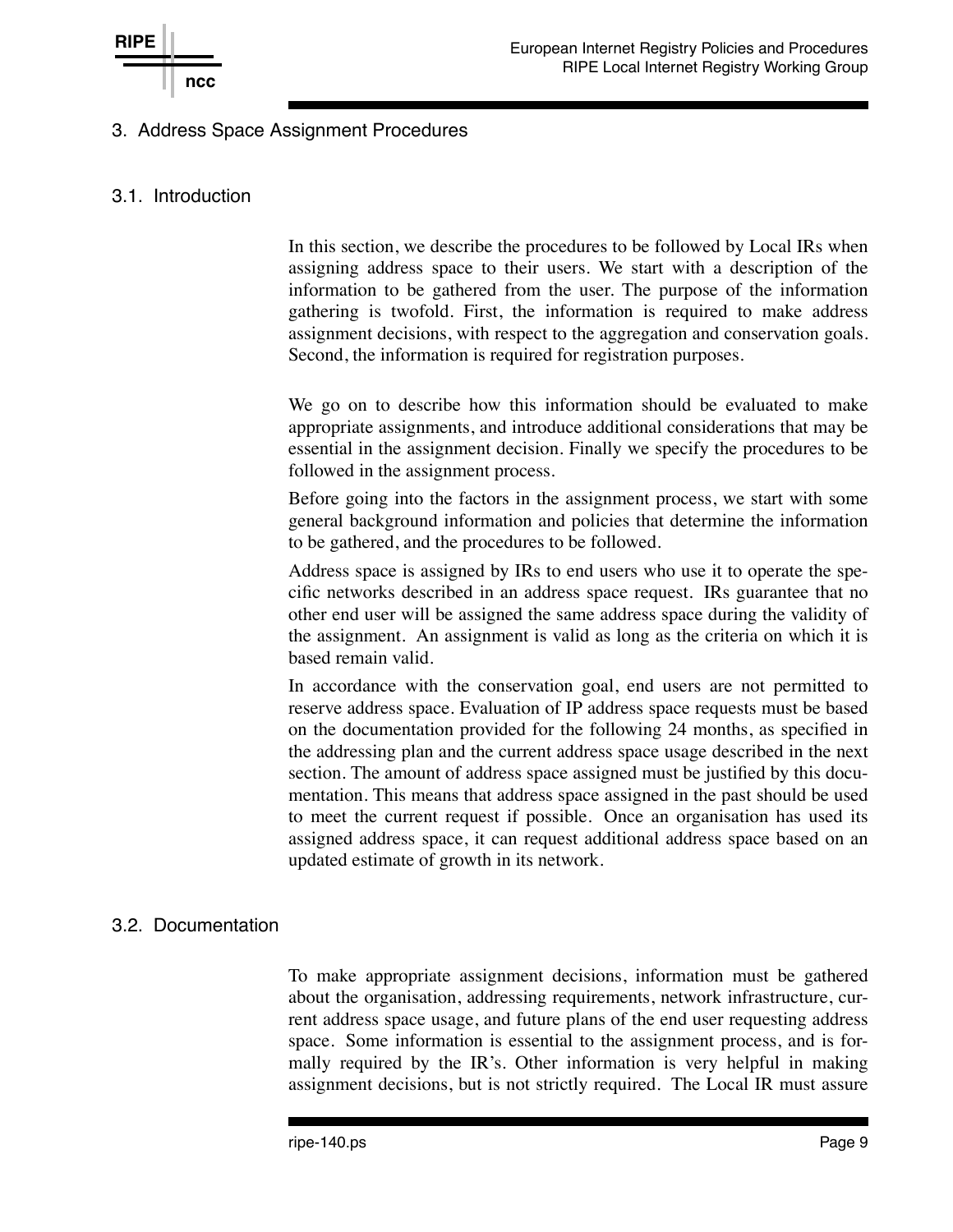

that the required information is complete before proceeding with the request.

For gathering the required information, the RIPE NCC provides a set of forms and a set of instructions to fill them in. Although use of the forms provided (or a local-language equivalent) is strongly encouraged, each Local IR can obtain and manage this information as it considers appropriate. Requests requiring evaluation by the NCC must, however, be submitted on a current version of the "European IP Address Space Request Form" (currently ripe-141: [Caslav96a]). A separate request form must be submitted for each assignment (customer). It must be clear to which end-user the address space will be assigned. General requests for customers A, B, C (for example) are not accepted.

The information gathered in the assignment process must be maintained permanently by the Local IR making the assignment, and must be made available to the regional registry immediately upon request. The Local IR is responsible for protecting the end user's privacy. Aside from the data specified in Section 3.2.1.5, which is published in the registry database, the information gathered must be kept in strict confidence. The Local IR is not authorised to provide the information to anyone not representing IANA or a regional registry, unless explicitly requested to do so by the end-user.

In the subsections that follow, we outline the specific data to be gathered and the reasons for doing so.

#### 3.2.1. Required Information

The following set of information must be provided with every request for an address assignment. The data is essential both to properly assigning addresses and to maintaining a global overview of assignments. With the exception of the information specified in Section 3.2.1.2, all information refers to the currently requested address space.

#### 3.2.1.1. Over view of Organisation

To properly assess the user's address space requirements, it is essential to understand the structure of the organisation to which the addresses are being assigned, and which part of the organisation will make use of the addresses.

Consider the following situation. A bicycle manufacturer based in Belgium has a variety of departments. Some, such as the *Front Fork* and *Derailer* departments, specialise in specific bike parts. Others, such as the *Sales* and *Development* departments are more general by nature. In such a company, the departments Sales, Development, and Manufacturing may fall directly under the top management, whereas the subdepartments *Derailer, Chain, Pedal,*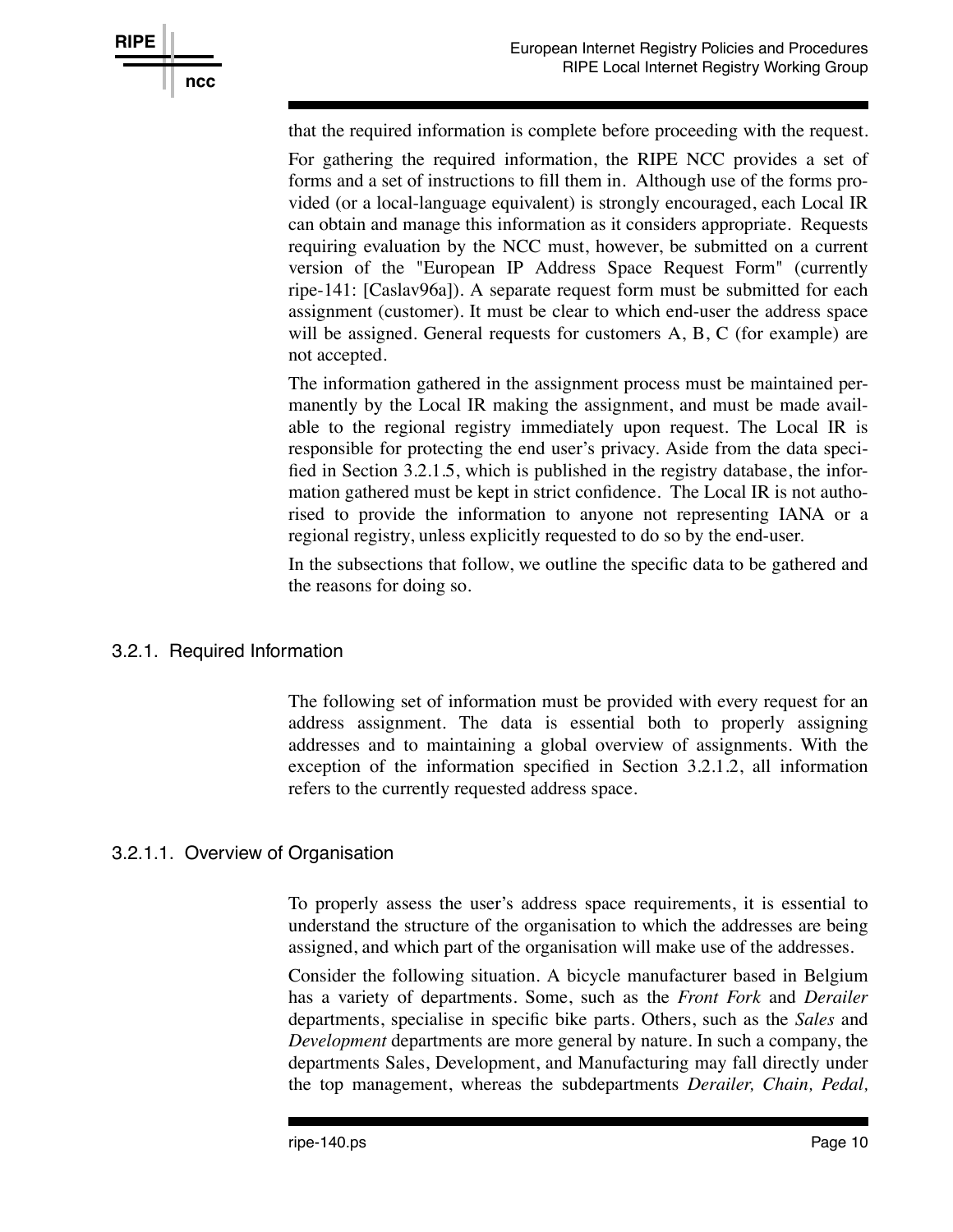

and *Front Fork* fall under the Manufacturing department. If someone submits a request for address space, we must know which part of the organisation will make use of the assigned addresses. Suppose, for example, the *Manufacturing* department is assigned address space for use by all bike parts subdepartments. If shortly thereafter, the *Chain* department requests address space it is important that we know an assignment has already been made to the organisation to meet the *Chain* department's needs. A similar situation may occur if the *Sales* department has groups of representatives in several countries. It is essential to know if addresses being requested by the central office will be used in Antwerp or in Madrid. We want to prevent assignments being made for the same subnet by two different parts of the organisation. In the case of a distributed sales department, this must also be known to assure a proper assignment with respect to aggregation.

The person responsible for making the assignment can only be aware of this situation if an overview of the organisation, and the requester's role therein is known. It is therefore important that a brief overview of the organisational structure be provided. This should include details of the parent company, subsidiaries and contact persons.

In the case of our bicycle manufacturer, one would expect someone representing the *Chain* department to produce general information about the structure of the organisation in Belgium, and contact persons for the *Manufacturing, Sales,* and *Development* departments. We would not expect the same person to present information on the structure within the *Sales* department, such as who manages the office in Rome.

Clearly, the assignment process is greatly simplified if an organisation coordinates its address space management, and if all requests are made by a single body representing the entire organisation.

### Contact Persons

To facilitate handling the request, contact information is required for the person making the request and for someone at the organisation to which the address space will be assigned. The information should be entered on the *Requester* and *User* contact templates, respectively. These templates contain *name, organisation, country, phone, fax-no,* and *e-mail* fields. In each template, the appropriate person's name should be specified in full. The organisation refers to that in which this person works, and the country refers to that in which the person's office is located. The telephone and fax numbers should include the country prefixes in the form *+code,* and if the person can be reached by e-mail from the Internet, the address should be specified.

The contact person information is only collected to facilitate the address space request. It may or may not include data for persons that will later be entered in the RIPE database.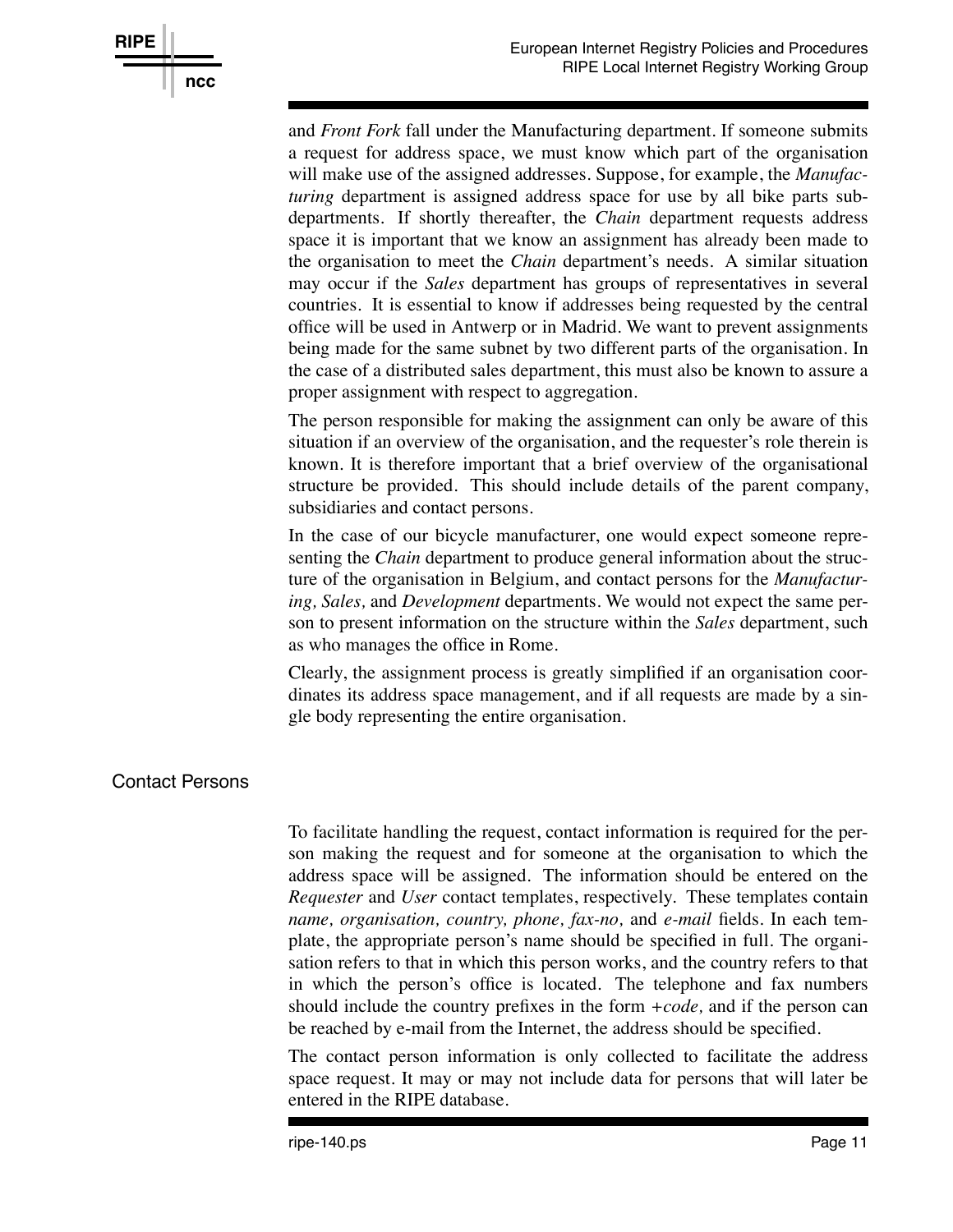

## 3.2.1.2. Current Assignment Space Usage

To meet the conservation goal in address space assignments, one must have information regarding address space assignments made to the user in the past before new address space can be assigned. A detailed description of how the address space is currently being used is required. Using this information, we can prevent assigning new address space, where already assigned addresses can be employed to meet the user's needs.

Each set of addresses already assigned to the organisation must therefore be reported. The current use of these addresses must be documented in a table similar to that below. An entry must be included for each physically separate subnet in the user's network. Subnets are considered to be physically separate if there is an IP router between them. Each row in the table below contains an entry for a subnet in the end user's organisation.

|               |                 | Addresses Used |                 |             |  |
|---------------|-----------------|----------------|-----------------|-------------|--|
| Prefix        | Subnet Mask     | Size           | Current 1yr 2yr | Description |  |
|               |                 |                |                 |             |  |
| 193.1.193.0   | 255.255.255.192 | 64             | 50<br>28<br>34  | Derailer    |  |
| 193.1.193.64  | 255.255.255.224 | 32             | 12<br>15<br>10  | Chain       |  |
| 193.1.193.96  | 255.255.255.224 | 32             | 8<br>13<br>17   | Front Fork  |  |
| 193.1.193.128 |                 | 128            |                 | Unused      |  |
| 193.1.194.0   | 255.255.255.0   | 256            | 132 170 210     | Frame       |  |
| 193.1.195.0   | 255.255.254.0   | 512            | 317 350 380     | Assembly    |  |
|               |                 |                |                 |             |  |
|               |                 | 1024           | 495 579 672     | Totals      |  |

Each entry in the table above is made up of the following fields which specify the current and projected use of the address space in the subnet. The *Description* field is used to specify a short but semantically meaningful description of the role of the subnet in the user's organisation. In our example, we have descriptions corresponding to various bike parts. Together with the size information, this provides significant insight as to the network structure in the organisation.

The number of network interfaces currently used in the subnet, along with the number expected to be needed in the coming one and two years must also be specified. These numbers are to be entered in the *Current, 1yr,* and *2yr* fields of the subnet entry, and include the number of network interfaces to be used, such as those for hosts, routers, gateways, terminal concentrators, printers, and any other machines requiring one or more network interfaces.

The *Size* field is used to specify the size of the subnet, which determines the maximum number of network interfaces that can be incorporated in the subnet. It must be a power of two, and of course should be greater than or equal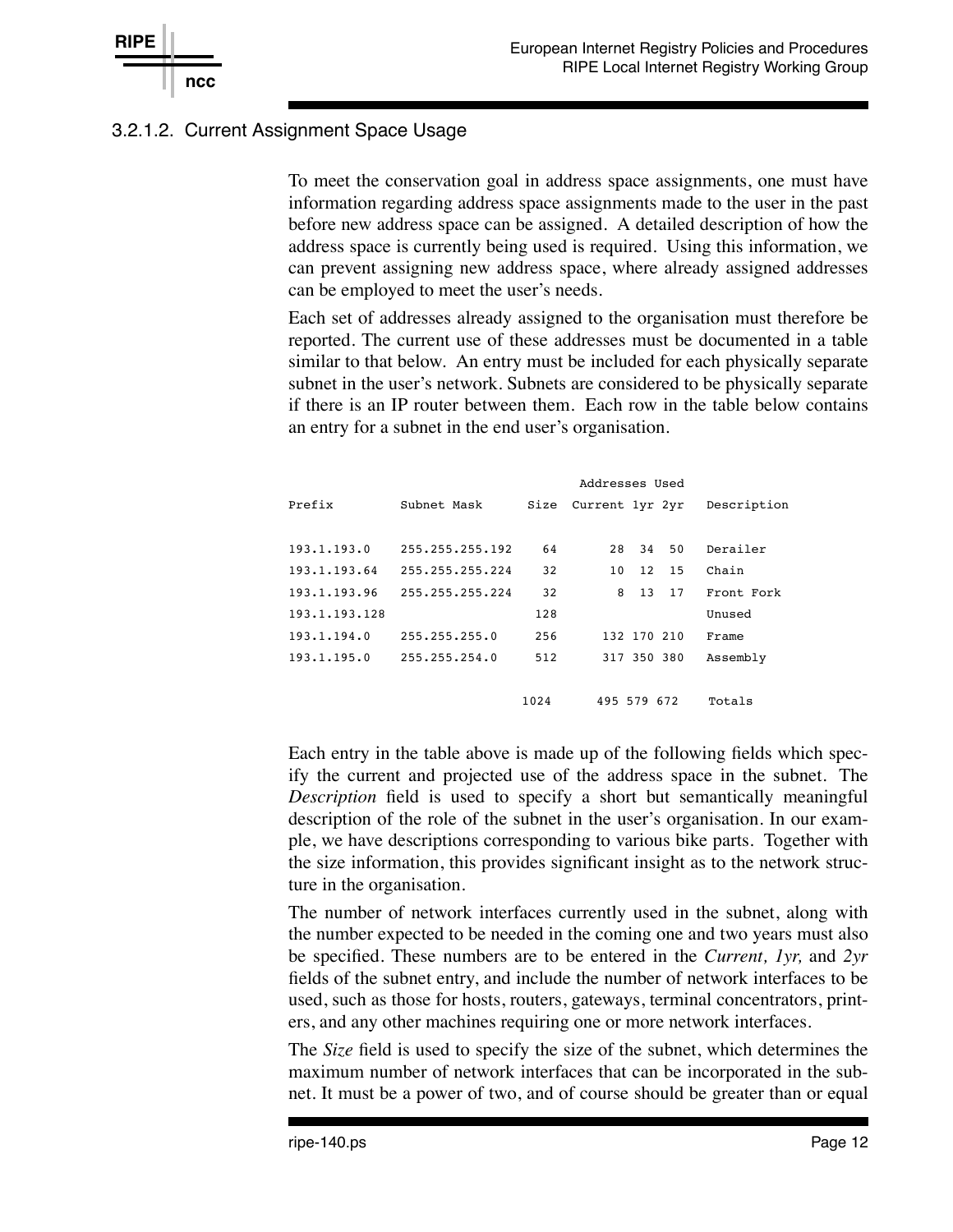

to the number specified in the *2yr* field. If it is smaller, this may be the motivation for the address request, or it may be a mistake in the requester's planning.

The *Subnet Mask* field is used to specify just that, and finally, in the *Prefix* field, the position in the assigned address space at which the addresses for this subnet start is specified.

As in the example, entries should be made in the table for assigned address space which is currently not used.

### 3.2.1.3. Request Over view

The network overview is used to obtain a quick idea about the scale of the request. This information allows the IR processing the request to gain immediate insight as to the nature of the assignment request. The exact information to be gathered is:

**Size of Request** To give the IR an immediate indication of the scale of the request, the total number of Internet addresses being requested must be specified under *request-size* on the network overview form. If the *request-size* is 512, the user specifies a need for that number of Internet addresses. Prior to the use of Classless Inter-Domain Routing, the user would have asked for two Class C networks. Because classless addressing is now used, the size of the request may be less than 256 or fall between the class borders (e.g. 32, 288, 384). More information on CIDR can be obtained in (RFC 1519 [Fuller93a]) and (RFC 1518 [Rekhter93a]).

**Addresses to be Used** To obtain an overview of the structure of the requester's network, one must know how many Internet addresses will actually be used at different points in time. This corresponds to the number of interfaces to the network, which often will be slightly higher than the number of hosts.

In the network overview form, the fields *addresses-immediate, addressesyear-1,* and *addresses-year-2* are used to specify how many of the requested network addresses will be used immediately following the assignment, within 12 months, and within 24 months, respectively.

**Number of Subnets** In practice, the end user will want to employ the requested addresses in one or more subnets in an organisation. The number of physically separate subnets in which the requested addresses will be used is an important factor in making correct assignments. Together with the number of addresses to be used, this provides a global picture of the requester's envisioned network infrastructure. In the network overview form, the fields *subnets-immediate, subnets-year-1,* and *subnets-year-2* are used to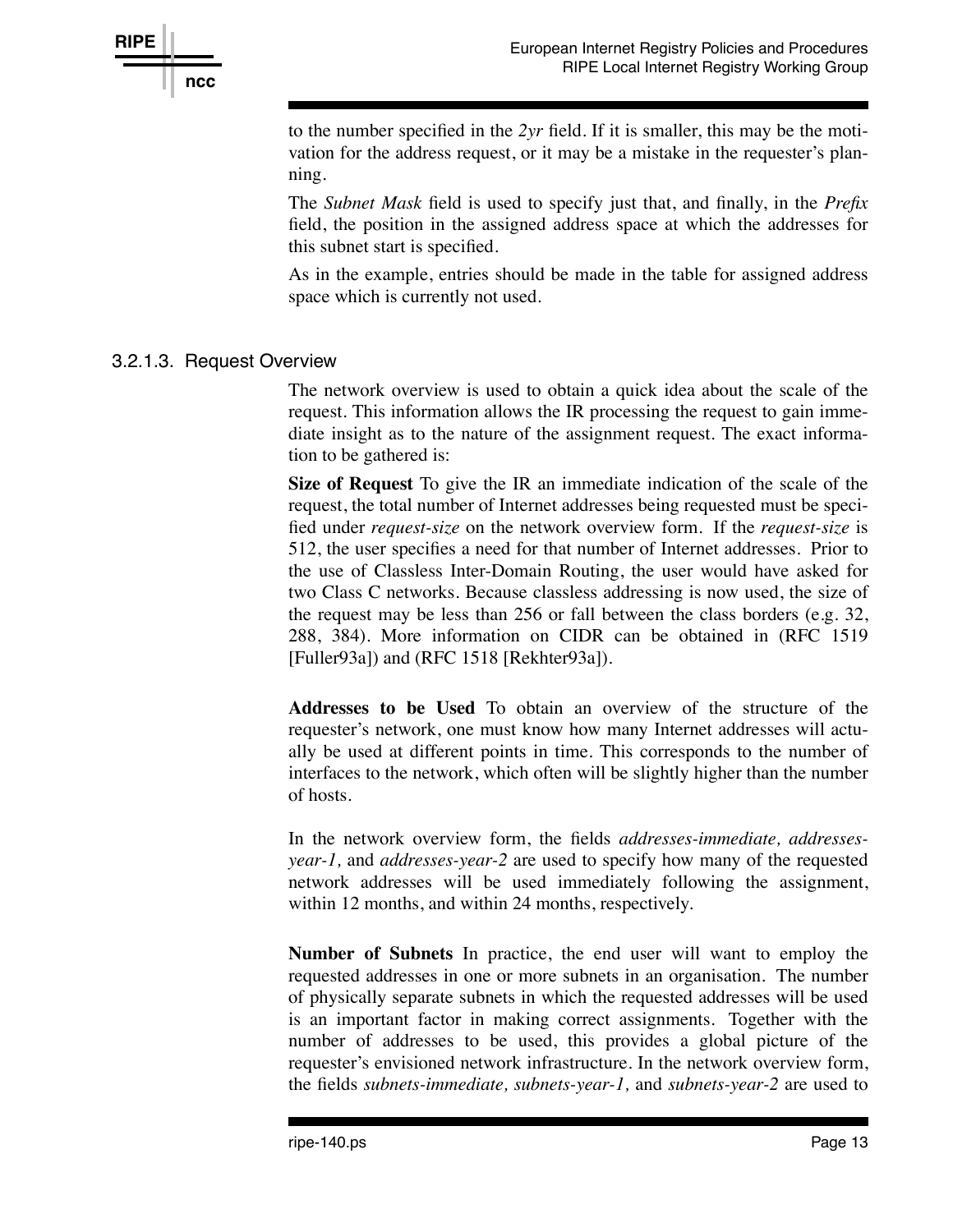specify the number of subnets in the requester's network plan to be implemented immediately, within 12 months and within 24 months, respectively.

**Internet Connection** Prior to assigning address space, it is essential to know if the end user requesting IP addresses is already connected to the Internet. If so, then the selection of appropriate address space for this user may depend on which provider(s) currently supplies connectivity. If the user is not connected, but is planning to be, this should also be taken into account. This information is essential if the conservation and aggregation goals of the public address space distribution are to be met. The current and planned connectivity of the user is specified in the *inet-connect* field of the network overview form.

**Country** Finally, the country or countries in which the addresses will be used must be specified using the ISO 3166 two letter code. The *country-net* field of the network overview form is reserved for this purpose. If the ISO 3166 code is not known, the full name of the country should be specified.

**Private Address Space** Using private addresses helps to meet the conservation goal. For this reason, users should always be informed that private addresses might be a viable option. In particular, private address space can be employed if not all hosts require network layer access to the Internet. Although users are not required to use private address space even if it would satisfy their needs, it is important that they have considered the possibility. The *private-considered* field in the network overview form should be checked after the requester has indicated whether it is applicable for the user's network.

**Request Refused** If a user's organisation has had an assignment request refused in the past, then it is useful to know when and by which IR. Whatever the case, it is useful to know if a request has been refused, and why. This information should be specified in the *request-refused* field in the network overview form.

**PI Requested** If provider independent address space is requested by the user, special steps will have to be taken by the Local IR processing the request. The *PI-requested* field in the network overview form should be checked if this is a request for PI address space.

**Address Space Returned** If the user is returning address space in exchange for a new assignment, the RIPE NCC needs to be notified. The information should be specified in the *address-space-returned* field in the network overview form.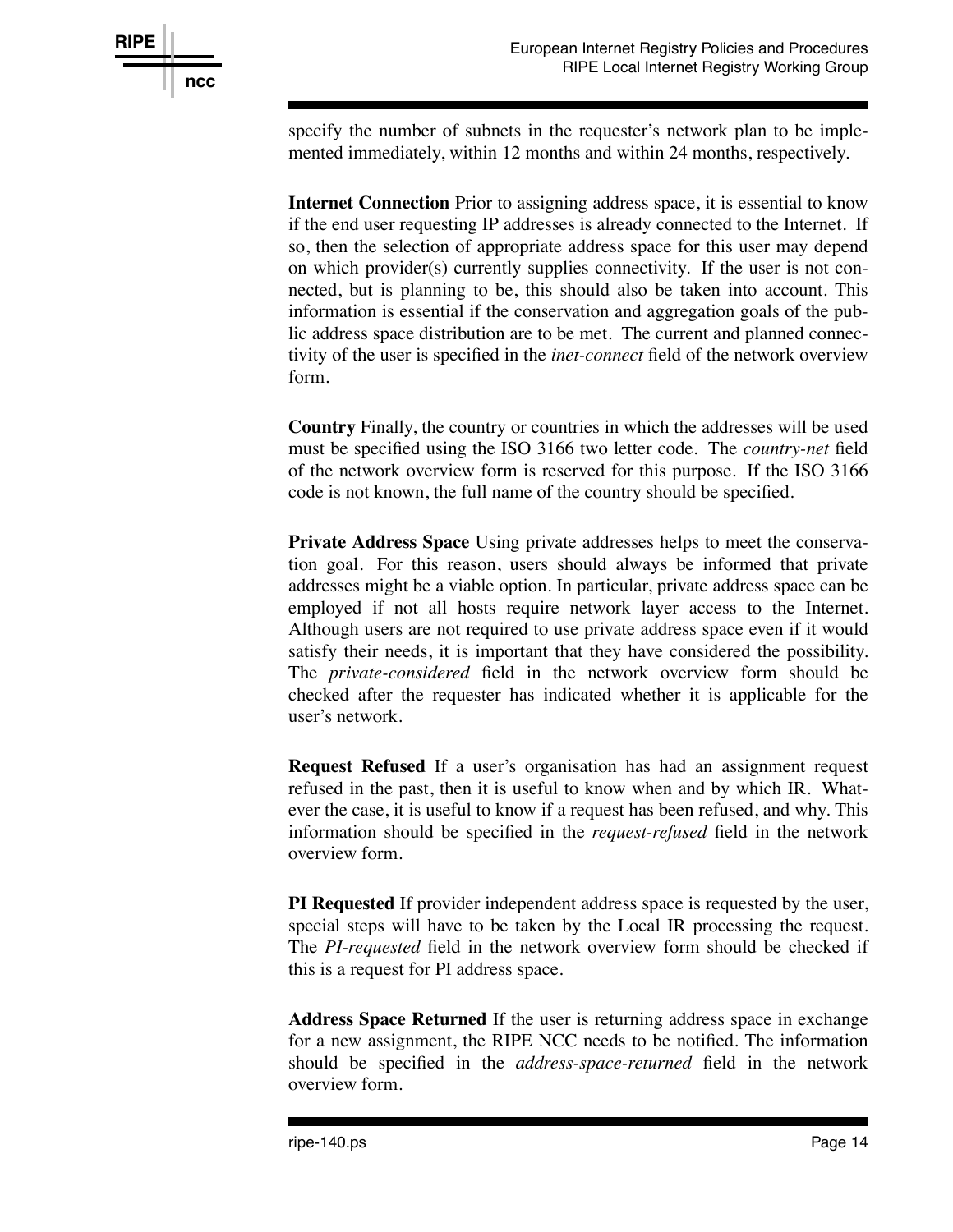

### 3.2.1.4. Addressing Plan

To assess the suitability of assigning the requested address space, an *addressing plan* is required. This provides detailed information on the projected use of the requested address space. Like the *current address space usage,* the addressing plan is a table in which every subnet is specified.

With few exceptions, the entries in the following table are the same as those in the table of current address space usage.

| Relative  |                 |      | Addresses Used    |    |     |               |
|-----------|-----------------|------|-------------------|----|-----|---------------|
| Prefix#   | Subnet Mask     | Size | Immediate 1yr 2yr |    |     | Description   |
|           |                 |      |                   |    |     |               |
| 0.0.0.0   | 255.255.255.192 | 64   | 8                 | 16 | 30  | Systems Group |
| 0.0.0.64  | 255.255.255.224 | 32   | 17                | 22 | 26  | Engineering   |
| 0.0.0.96  | 255.255.255.224 | 32   | 12                | 17 | 20  | Manufacturing |
| 0.0.0.128 | 255.255.255.224 | 32   | 1 O               | 15 | 20  | Sales         |
| 0.0.0.160 | 255.255.255.240 | 16   | 5                 | 9  | 12  | Management    |
| 0.0.0.176 | 255.255.255.240 | 16   | 7                 | 8  | 9   | Finance       |
|           |                 |      |                   |    |     |               |
|           |                 | 192  | 59                | 87 | 117 | Totals        |

The number of network interfaces immediately required in the subnet, along with the projected need for the coming 12 and 24 months must be specified. These numbers are to be entered in the *Immediate, 1yr,* and *2yr* fields of the subnet entry.

In the *Relative Prefix* field, we specify the relative position in the assigned address space at which the addresses for this subnet will start. The relative position of the first subnet is always 0.0.0.0. For each subsequent subnet, the start position is selected to allow for the total number of hosts in the *Size* fields of the subnets which precede it.

To conserve address space, the start positions of the subnets should be selected to minimise padding in the address space. In the example above, we arrange the rows in decreasing order of the *Size* field. This scheme can be applied in general to prevent wasting address space between subnets. The size of every valid request for address space will be the sum of sizes of the subnets specified in the addressing plan.

Current evaluation criteria assume that addressing is classless. This means that all possible prefixes of any length can be used. If there are technical restrictions preventing the use of certain address ranges or the choice of optimal subnet sizes, these restrictions need to be explicitly documented. Documentation needs to include the precise nature of the restriction, the make, model and version of the hardware or software causing the restriction, and its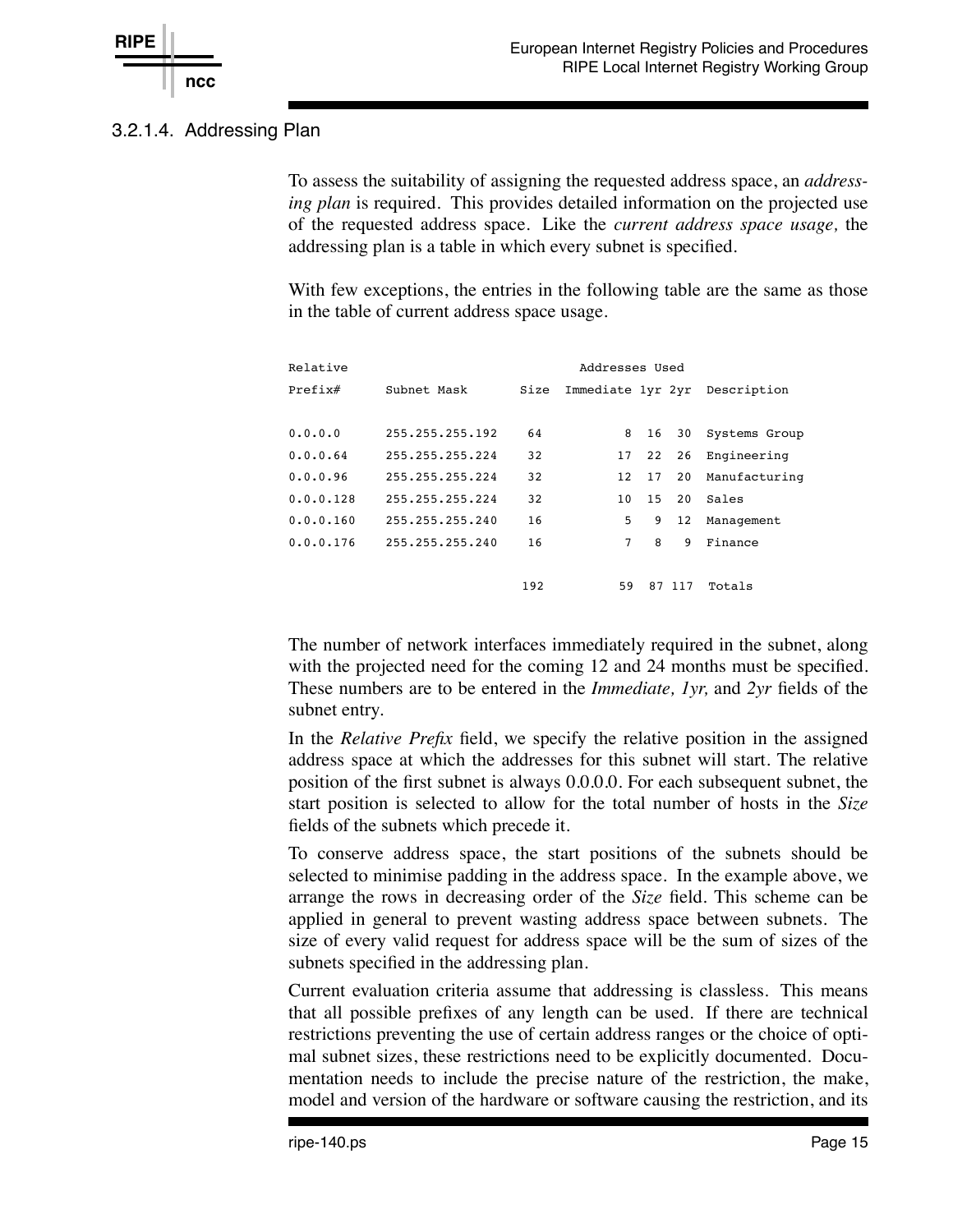

precise location in the network.

### 3.2.1.5. Database Information

For registration purposes, information is required about the organisation needing address space. Information is also required about the persons involved in the request and administration of the addresses. Some of the information may be redundant because the same person can play multiple roles. However, every role can be filled by someone different, so all information must be supplied in full. The data specified below is to be gathered by the Local IR handling the assignment, and will be stored in the registry database, at which point it becomes publicly accessible. More information on the RIPE NCC database can be obtained at (ripe-13 [Blokzijl90a]) and (ripe-78 [Karrenberg92a]).

**Organisation** Some information about the organisation that will be using the addresses must be supplied for maintenance of the RIPE database. The *Network Template* is supplied for this purpose.

There is an *inetnum* field which can be left blank in the request and will be used for entering the IP address numbers into the database. To help identify this assignment in the RIPE database, a short, but semantically meaningful name must be entered in the *netname* field. A short description of the organisation that will use the assigned addresses is needed. The information is specified using one or more *descr* fields in the *Network Template.* If, for example, the assigned addresses will be used by the Department of Neural Surgery at Catatonic State University, then the department and university names may be specified in two *descr* fields. The ISO 3166 country code should be specified in the *country* field. The full country name can be used if the code is not known.

The *admin-c* and *tech-c* fields are used to specify the IR handle *(NIC handle)* for the administrative and technical contact persons, respectively. The administrative person specified in the *admin-c* field must be physically located at the site of the network. The technical person specified in the *techc* field may be a network support person located on site, but could also be a consultant that maintains the network for the organisation. In both cases, more than one person can be specified. The use of NIC handles to specify each contact person is required, as it assures each person has a unique entry in the database. If the person doesn't have an entry in the database, a unique NIC handle can be acquired upon request.

For security purposes, a *notify* field can be filled out with an e-mail address to be notified when changes are made to the database object and a *mnt-by* field can reference a maintainer object which designates who can make changes to the object.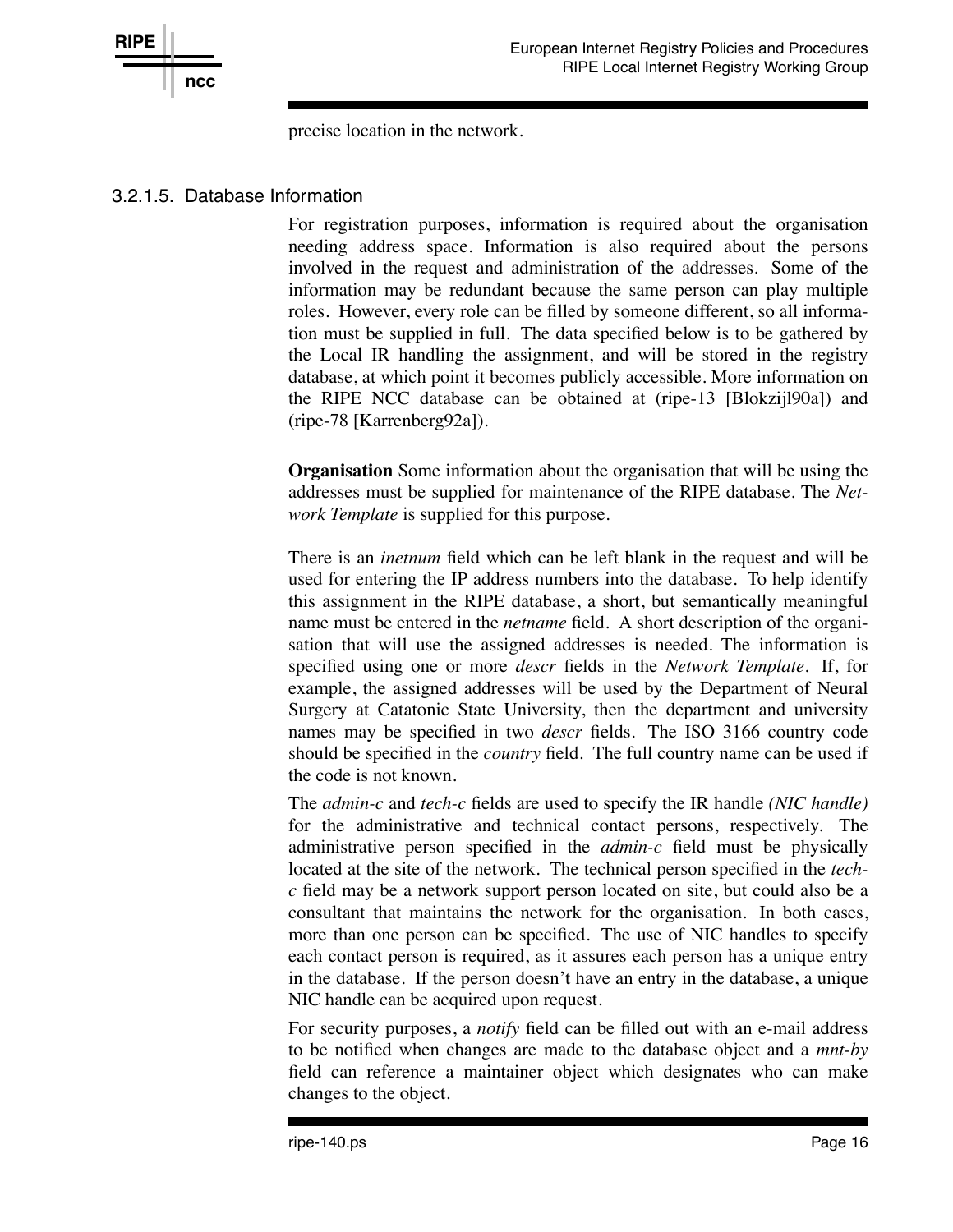

**Personal Data** For every person involved in an assignment request, we need a full set of personal data. This data can only be omitted if up to date information for the given person is already stored in the RIPE database. If new data is provided for a person with an entry in the database, it will be viewed as an update upon submission, and overwrite the current person data. Otherwise, the following set of data must be specified in the *Person Template.* The person's name should be specified in full in the *person* field. The full postal address is specified using multiple *address* fields. The international telephone number which can be used to reach the person at work must be entered in the *phone* field, and the fax number should be entered in the *fax-no* field. Of course, the NIC handle for this person must be entered in the *nic-hdl* field to uniquely identify this person in the database. As with the network template, a *notify* field can be filled out with an e-mail address to be notified when changes are made to the database object and a *mnt-by* field can reference a maintainer object which designates who can make changes to the object.

#### Submission Information

In both the Network Template and Person Template, space is reserved to identify the person submitting these entries to the registry database. The submitter's e-mail address must be specified in the *changed* field together with the date the template is submitted.

Similarly, the *source* field is used to specify the registry database where the requester information can be found after an assignment is made. In this case it will be RIPE, as the requester information for this assignment will be stored in the RIPE database.

#### 3.2.2. Additional Information

In the assessment of an assignment request, the additional information described below is always useful. In some cases, IR's may require this data be provided as part of the evaluation process.

**Deployment Plan** Suppose we are dealing with a new corporation that wants to have access to the Internet, and estimates an immediate need for 10,000 addresses. In such cases, a *deployment plan* may be requested from the user. The plan should include a list of events which will lead to the use of the requested addresses, along with the dates that the events will occur. This can be used to determine how realistic the user is being, and if suitable to phase the assignment process according to the user's plans.

**Topological Map** The old saying "a picture is worth a thousand words" certainly holds in the case of networks. If a *topological map* of the current and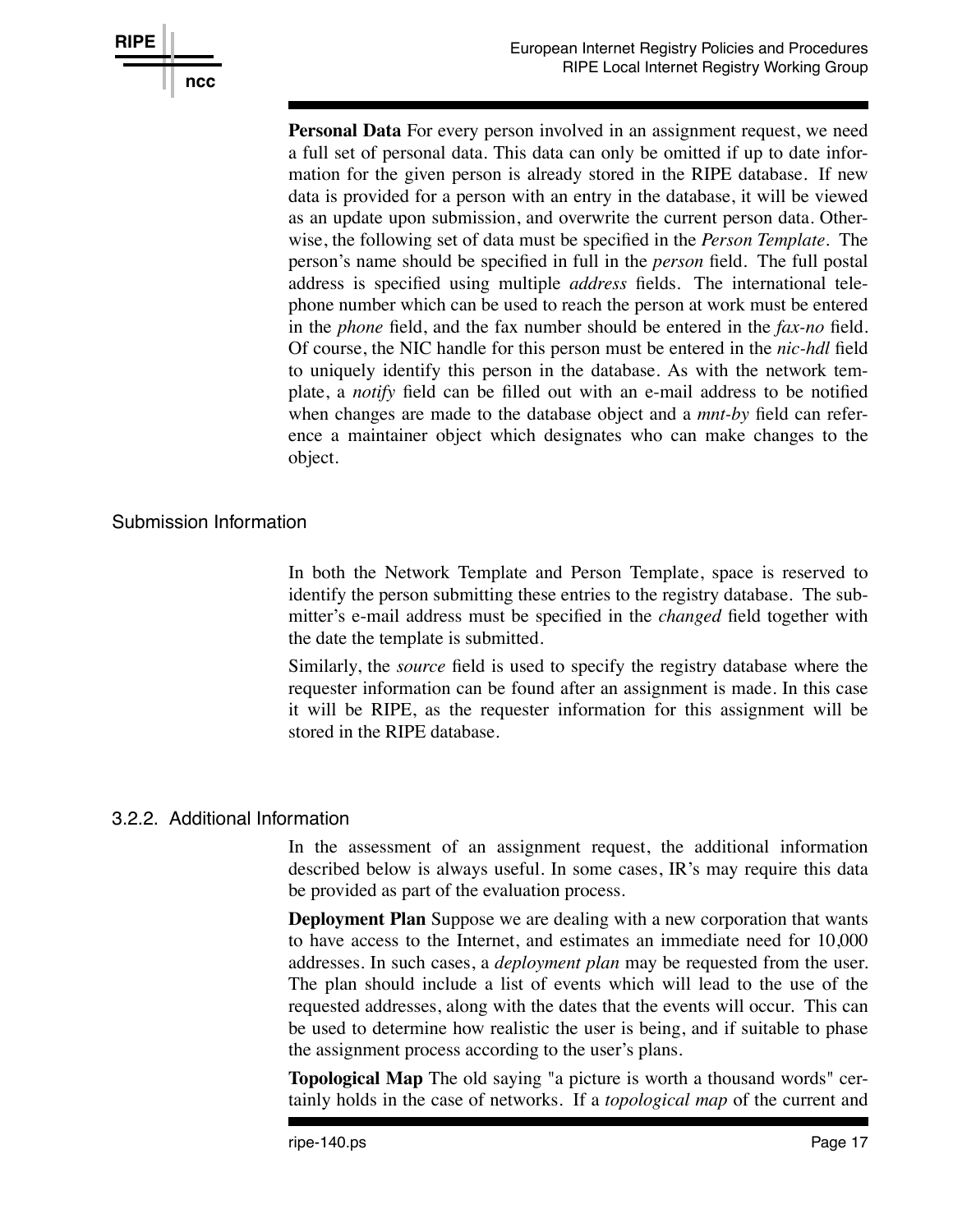

planned network infrastructure in the requesting organisation can be acquired, it can provide insight on the network structure. Such maps are often available, and are quite useful when combined with the addressing plan and current address space usage.

**Special Circumstances** Sometimes, due to the use of old systems or special purpose hardware, the user is unable to make use of assignments based on classless addressing. If this is the case, information should be gathered from the user as to the *specific hardware or software* which presents a problem. Moreover, it is useful to know how long the user will be using the hardware or software which presents a problem.

**Verification Information** In working with a user who hasn't had substantial network experience, it is sometimes hard to determine whether the user's request is based on a realistic plan. It can therefore be useful to request information which might indicate the degree to which the user understands network planning and management. First, one may ask how accurate the user thinks the estimations in the addressing plan are, and how they have been derived. The corresponding name space plans provide another indication of how well considered the user's plans are.

### 3.3. Evaluation

Having collected the above information, we must now determine a proper assignment with respect to the conservation and aggregation goals stated in Section 1. Every request requires an individual evaluation process that takes current assignment guidelines into account.

Given the above documentation, one must determine whether IP addresses should be assigned, and if so, how many and of what type. In the process, it is essential that IR's work to prevent the stockpiling of address space. The use of classless addressing will contribute to the conservation of address space. Meanwhile, to enable proper routing, one must make strategic decisions with regard to aggregation. These concerns motivate the evaluation process outlined in this section.

### Evaluation Steps

**1. Current address space usage** One should start by comparing the current address space usage provided by the requester with other information available to the IR. After verifying the current address space usage, one should check to see if the requested IP addresses can be taken from those already assigned to the user.

**2. Network Overview** Next, the size of the request, specified in the *Network Overview* should be compared with the number of addresses to be used immediately, and within two years of the time the request is made. Here we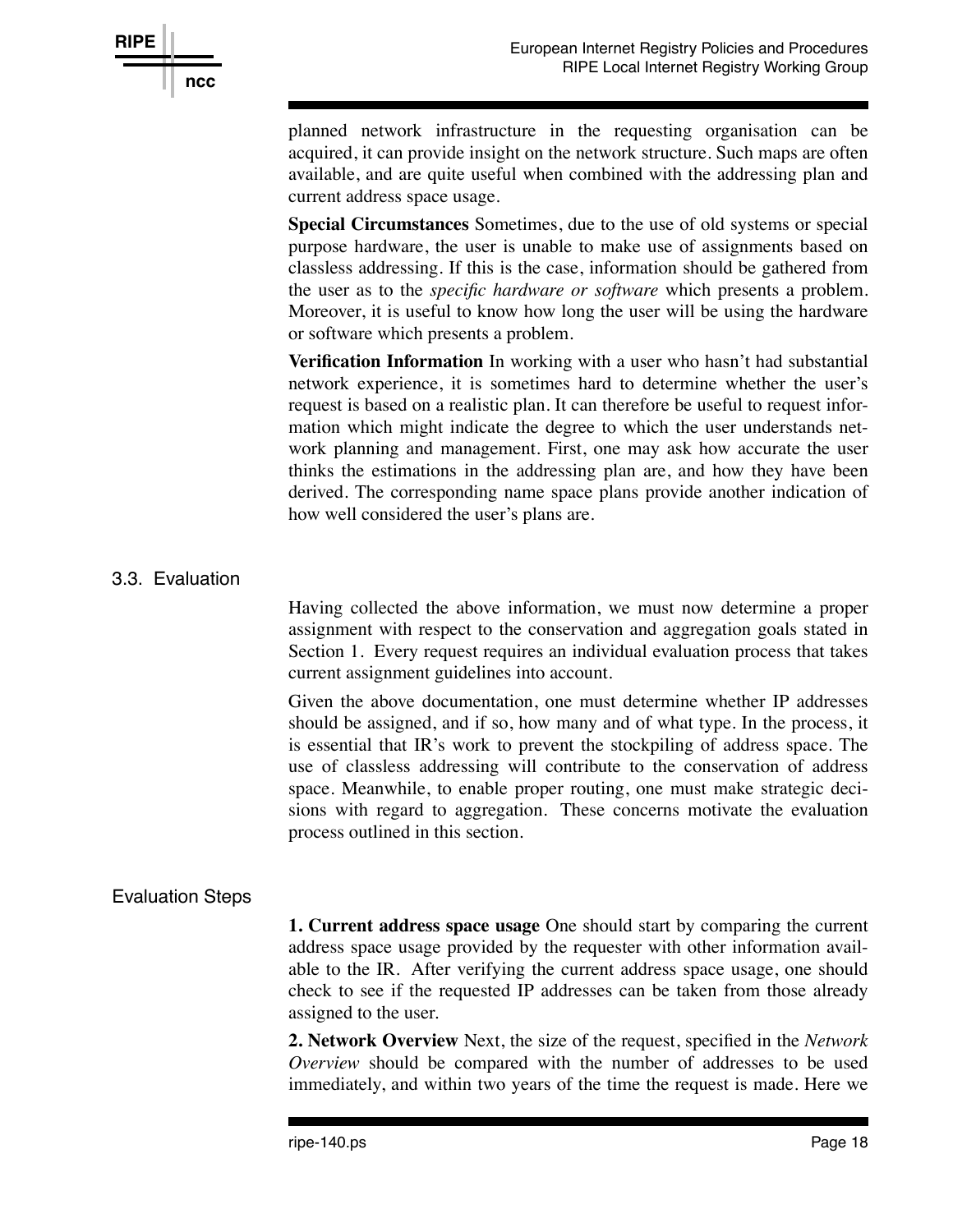

evaluate the utilisation rates, that is address space requested in relation to that to be used. Unless there are special circumstances, immediate utilisation should be at least 25% of the assigned address space, and the utilisation rate one year later should be at least 50%.

**3. Private Address Space** If *private address space* might be suitable for this network, it must be established that the user is aware of this option and has decided against it. Moreover users should be aware that they will have more address space at their disposal if they use private address space.

**4. Very Small Enterprises (VSE's)** An end user with a small number of hosts (currently  $\langle 32 \rangle$ ) is referred to as a very small enterprise (VSE) regardless of the size of the organisation. Address space for VSEs should be assigned in a classless way. As with all address space requests, care should be taken to avoid assigning more address space than is required. VSEs that do not intend to connect to the Internet should not be assigned public address space but rather should be advised to use private address space. This is especially the case for VSEs that request PI space so they can easily arrange connectivity at a later date. These enterprises should be advised that for VSEs in general, the effort required to renumber at a later date is minimal.

**5. Addressing Plan** In evaluating the addressing plan, one should first check that the totals for the number of addresses to be used immediately, in one year, and in two years, correspond to those specified in the request overview. The validity of the network masks should then be checked to see if they are consistent with the size of the subnet. Sometimes address space can be saved by using different subnet masks than specified by the user. If so, the user should be requested to resubmit an addressing plan with a more appropriate use of network masks.

In general, there should not be a large gap between the number of addresses requested for a subnet (size) and the number which will be used. This holds even if the requester argues that network administration will be greatly simplified by an addressing scheme with lots of padding.

**6. Additional Information** If a deployment plan has been provided, the addressing plan should be reviewed to see if the two correspond. Likewise, one should inspect the topology map if it is available to see if it agrees with the addressing plan. Any information gathered which can be used to check the validity of the current address space usage and addressing plans should be employed.

**7. Address Reservations** Assignments must be based solely on realistic expectations as specified in the addressing plan and the current address space usage. End users are not permitted to reserve addresses based on long term plans, because it fragments the address space. Such reservations are generally fruitless because they turn out to be unnecessary or insufficient for the user's needs.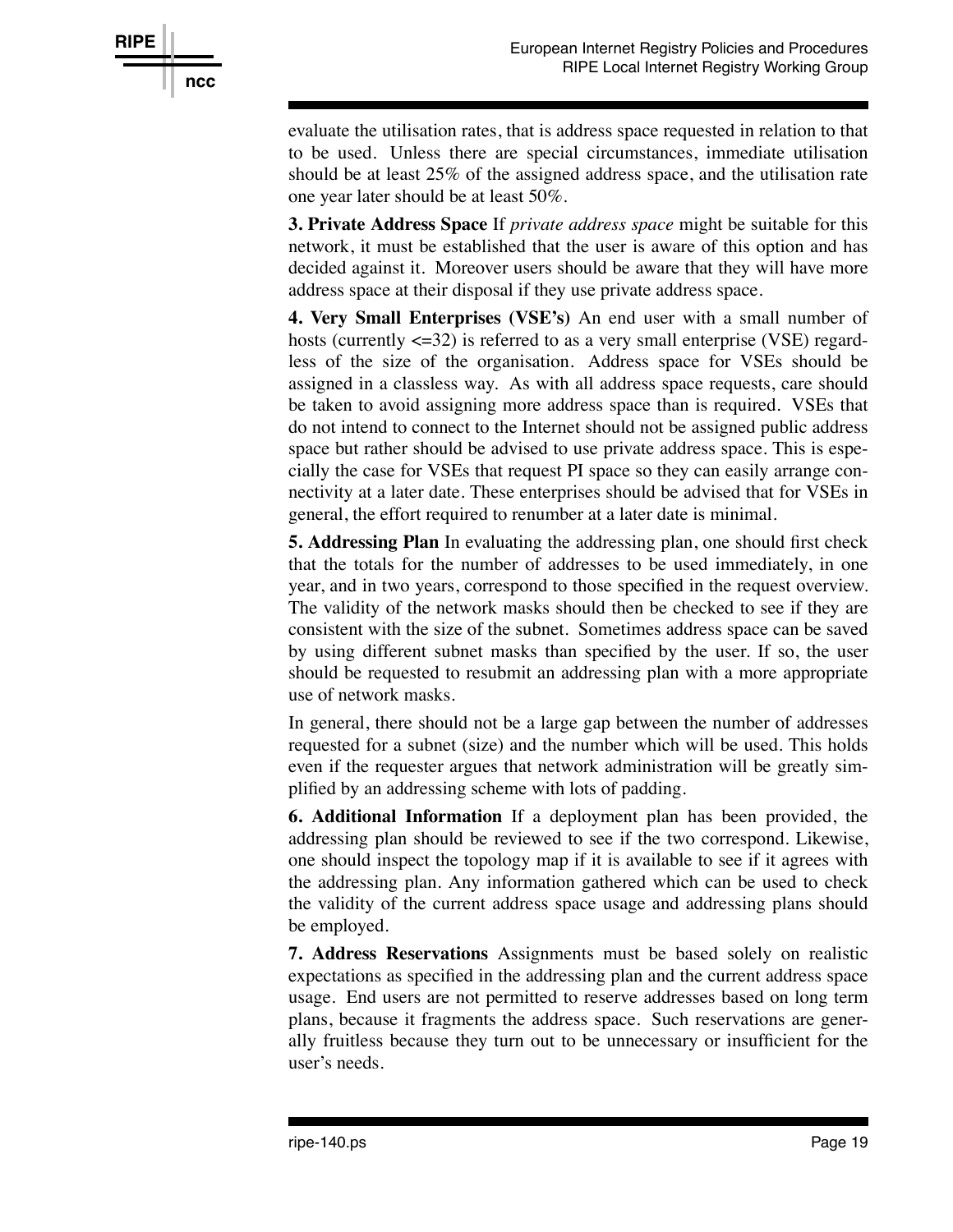

**8. Static Dialup** Due to constraints on the available free pool of IPv4 address space, the use of static IP address assignments (e.g., one address per customer) for dial-up users is strongly discouraged. While it is understood that the use of static addressing may ease some aspects of administration, the current rate of consumption of the remaining unassigned IPv4 address space does not permit the assignment of addresses for administrative ease. Organisations considering the use of static IP address assignment are expected to investigate and implement dynamic assignment technologies whenever possible. If allocations for this purpose are indeed made, special allocation and verification procedures apply. Please contact the RIPE NCC for details.

**9. Virtual Hosts** Sometimes a single host is assigned more than one IP address on the same interface and physical network. Often this is used to circumvent shortcomings in higher level protocols such as HTTP. Large scale assignments for this purpose are discouraged for the reasons mentioned in the paragraph above. If allocations or assignments for this purpose are indeed made, special allocation and verification procedures apply. Please contact the RIPE NCC for details.

### 3.4. Assignment Procedures

We now describe the specific procedures to be followed in assigning address space. In the following, we assume that the required information has been gathered, and evaluated as outlined in the previous subsections. The procedures described in this subsection lead to the assignment of specific address space for the request under consideration.

### 3.4.1. Assignments within Allocations

Once an IR has assured that the address space request merits the assignment of some amount of address space, the actual set of addresses to be assigned must be selected. If the addresses are to be assigned from a range of address space allocated to the Local IR making the assignment, then care must be taken to prevent fragmentation of the allocated space. Specifically, each set of address space assigned should start on a CIDR (bit) boundary. This means the start address for each range of addresses to be assigned must be divisible by the size of the range. This helps to achieve the aggregation goal in address space assignments.

Suppose a request can be satisfied with either a number of small chunks of address space or with a single large one. For example, if 384 addresses are sufficient to satisfy a request, but no more than 256 will be used in a single physical subnet, then the user can be assigned a /24 and a /25 rather than a /23, which results in saving a /25 for another user. In accordance with the conservation goal, Local IRs are encouraged to assign multiple ranges of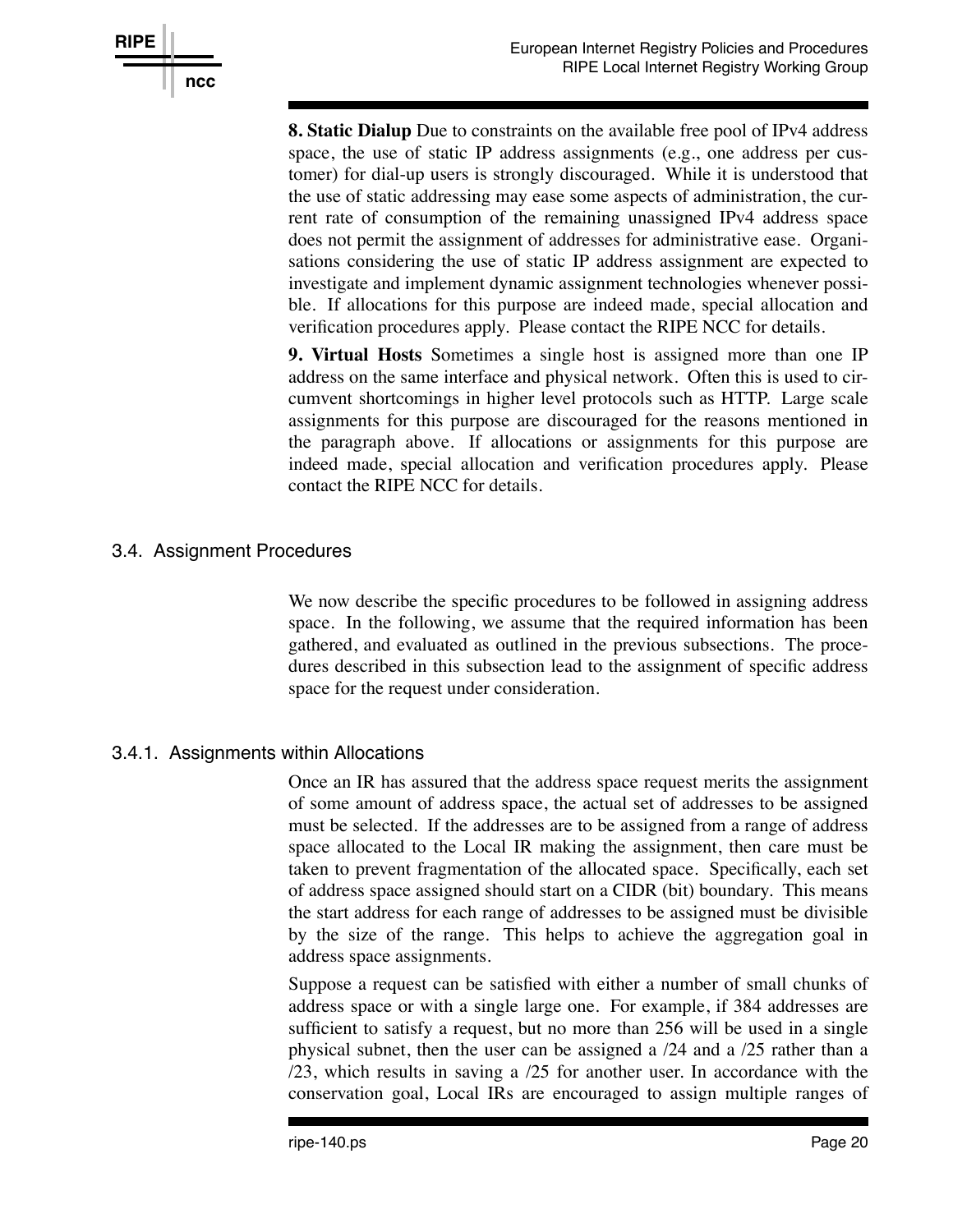

addresses in such cases, rather than a single large range. Of course the effort to do so should increase as the amount of address space that can be saved in doing so increases.

Local IRs are always welcome to request advice from the RIPE NCC in making assignment decisions. In some cases, however, an assignment must be approved by the RIPE NCC even if it is made from a block of address space allocated to the Local IR making the assignment. In particular, if the size of the assignment is larger than the Local IR is permitted to make, it must be approved by the RIPE NCC in advance. The size of assignments a Local IR is permitted to make without prior approval is determined by the Local IR's *assignment window,* discussed in Section 3.6.

If the addresses are to be assigned from a range which has not allocated to the Local IR, the selection will be made by the IR to which the address space has been allocated. In general, this will be the regional registry.

### 3.4.2. PA vs PI Space

The criteria used to determine the amount of address space and the registration requirements are identical for PA and PI address space. For example, regardless of whether the assignment is for PA or PI address space, an assignment with a prefix longer than /24 can be made if the request can be satisfied with less than 256 addresses.

Local IRs must make it clear to the user which type of address space is assigned. Clear contractual arrangements which specify the *duration* of the address space assignment are mandatory for every assignment of PA address space. Although not strictly required, it is strongly recommended that contractual arrangements are made when assigning PI space as well.

With respect to aggregation, the clear advantages of assigning PA space mandate that IRs recommend its use whenever possible. End users should therefore be advised to use PA space if it appears to be sufficient for their situation.

The consequences of using PA or PI space must always be made clear to the end user. In particular, to be sure that end users understand the consequences of using PA space, the assigning IR must give each user requesting PA space a warning similar to the following:

Assignment of this address space is valid as long as the criteria for the original assignment are still met and only for the duration of the service agreement between yourself and ISP XXXX. ISP XXXX has the right to re-assign the address space to another user upon termination of the agreement or following an agreed period thereafter. If the address space assignment becomes invalid, you may have to re-configure the addresses of all equipment using this address space. The reconfiguration is only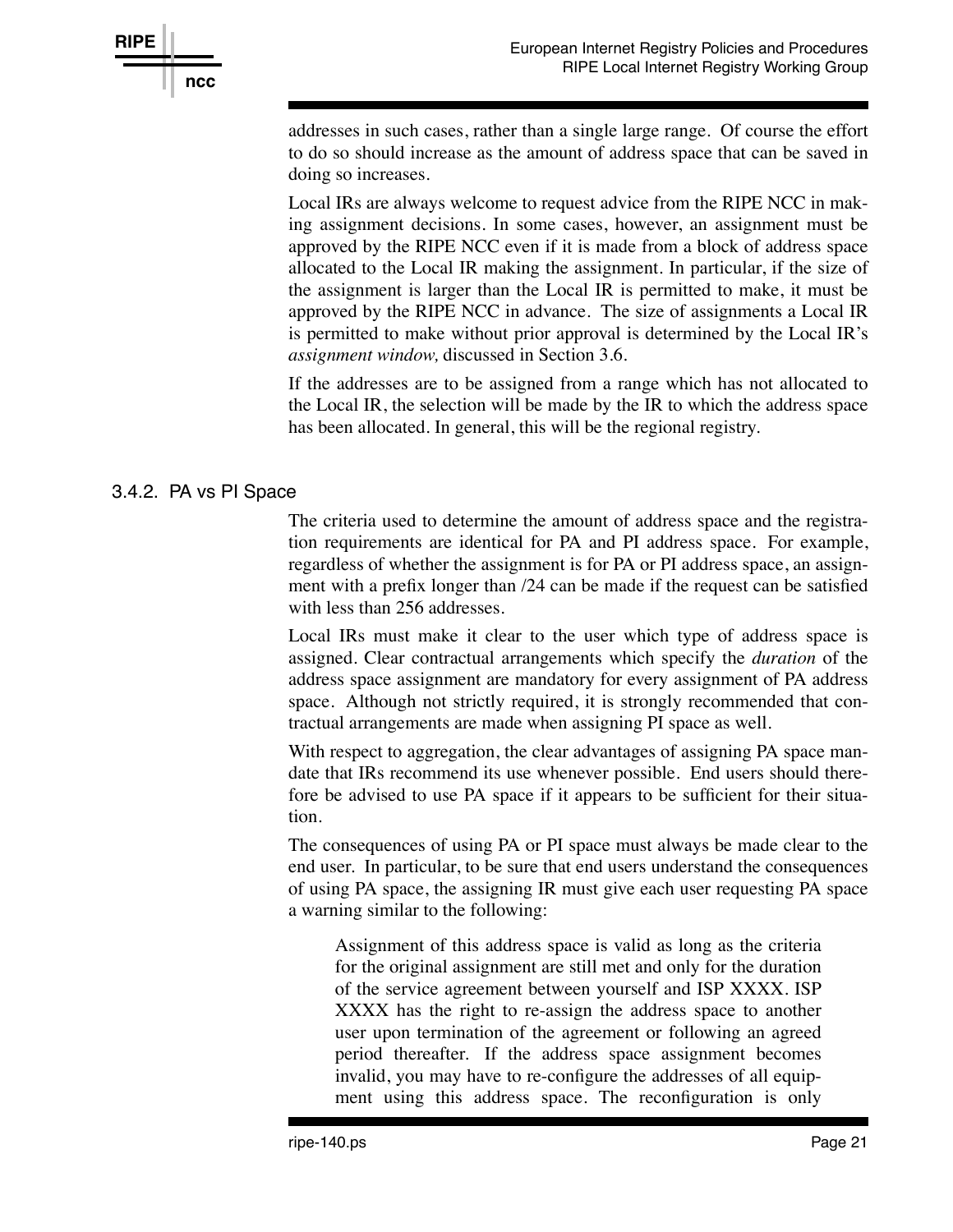necessary if you continue to require global uniqueness of the addresses for that equipment. It is important to realise that some Internet services do not require globally unique addresses. For example, services that can be accessed through a NAT (network address translator) or through an application layer gateway/firewall don't require the machines which access them to have globally unique addresses.

Of course, the consequences of using PI space must also be made clear to the end user. This is accomplished by giving each user requesting PI space a warning similar to the following:

Assignment of this address space is valid as long as the criteria for the original assignment are met. Note that the assignment of PI address space does not imply that it will be routable on any part of the Internet. Users may have to pay a premium for routing of PI addresses (as opposed to PA addresses). Eventually, it may become impossible to get relatively small amounts of PI space routed on most of the Internet. We strongly suggest you contact any prospective service providers for information regarding the possibility and pricing of service when using PI addresses.

The type of assigned address space must be registered in the *status* attribute of the *inetnum* object in the RIPE database by the assigning IR. The possible values of this attribute are

#### ASSIGNED PA

**RIPE**

**ncc**

This is used for PA address space that has been assigned to an end user.

#### ASSIGNED PI

This is used for PI address space that has been assigned to an end user.

Every new address space assignment must be marked as PA or PI in the RIPE database. Moreover, to improve registration of old assignments, IRs are encouraged to mark past assignments in the registry database with PA or PI as appropriate. Any assigned address space without an explicit type in the status attribute is assumed to be PI space. Priority should therefore be given to marking PA space as such.

In general, Local IRs are provided with ranges of PA space from which they can make assignments. If an end user requests address space of a type which an IR does not assign (typically PI), the IR must refer the end user to a registry which can fulfill the request. If a Local IR wants to assist one of its customers in obtaining an assignment of address space for which it does not hold an allocation, it should support an IR that does provide this service. This includes aiding the end user in the preparation of a properly documented request and in furnishing background information to the assigning IR as required. The Local IR can of course refer the user to a Local IR which is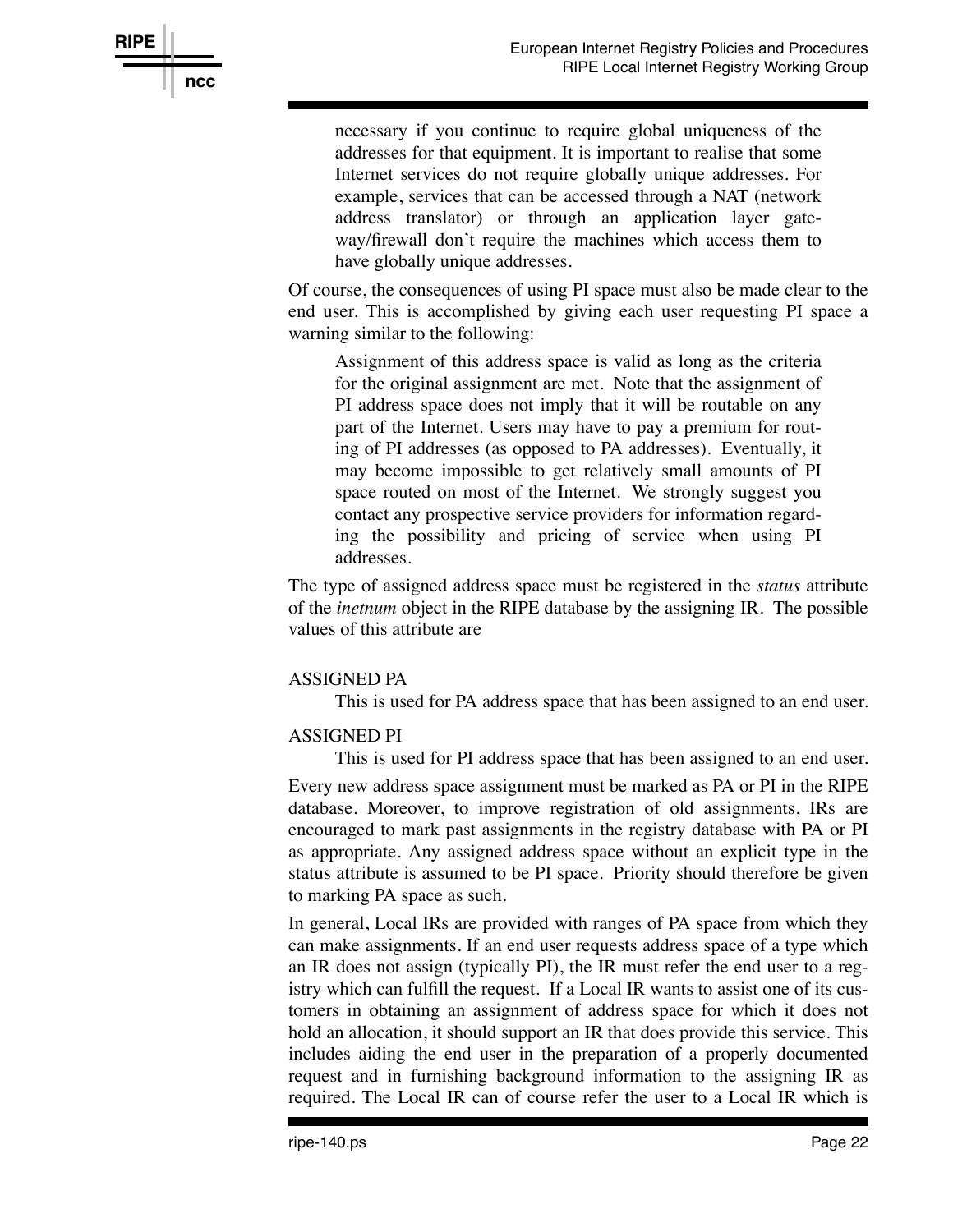

able to make the assignment.

Local IRs which do not normally assign large amounts of a given type of address space (again typically PI) need not hold an allocation to handle address space requests. The address space can be acquired from the RIPE NCC as needed. In general, such assignments are not aggregatable.

### 3.5. Replacing IP Addresses

Much of the address space assigned in the past is aggregated in practice but *formally* is not of type PA. Formally, address space is not of type PA unless there are contractual agreements regarding the assignment's purpose and term of validity. It is therefore recommended that IRs ask end users to release non-PA address space upon termination of service. Similarly, if an end user moves to a new IR to obtain Internet services, the new IR should encourage the user to release any non-PA address space they hold, and to request a new assignment (a process with which the new IR should be more than happy to help). To minimise the use of non-PA space in the future, IRs should work to make contractual arrangements to formally convert aggregated address space to PA address space.

While the procedures for numbering and renumbering hosts in an IP network are becoming less troublesome, asking or forcing end users to renumber is sometimes problematic. The renumbering process usually requires a considerable amount of time and effort both on the part of the end users and on the part of the ISPs and Local IRs involved. In some cases, there is a clear obligation to replace address space assignments, and Local IRs should be prepared to support their customers in the process. A more general and very important case is the (voluntary) replacement of PI address space which for historical reasons has been randomly assigned and cannot be aggregated with other PA assignments. Such replacements can play a key role in containing the growth of routing tables, and thus for the maintainability of the Internet as a whole. Because the renumbering process is nontrivial, the Internet Registry System as a whole must support the process as far as possible.

During the period in which end users migrate individual services or parts of their networks to the new address space, complications may arise. In many cases, they may need to be connected to more than one ISP for the duration of the transition period, and sometimes addresses from both the old range(s) and the new might have to be managed and used in parallel. With the goals of aggregation and conservation in mind, as well as to minimise duplicate logistics, this period should be kept as short as possible.

#### IP Address Space Replacement Procedures:

In general, address space should be replaced on a one-to-one basis. An assignment of PA space to replace previously assigned PI space can be made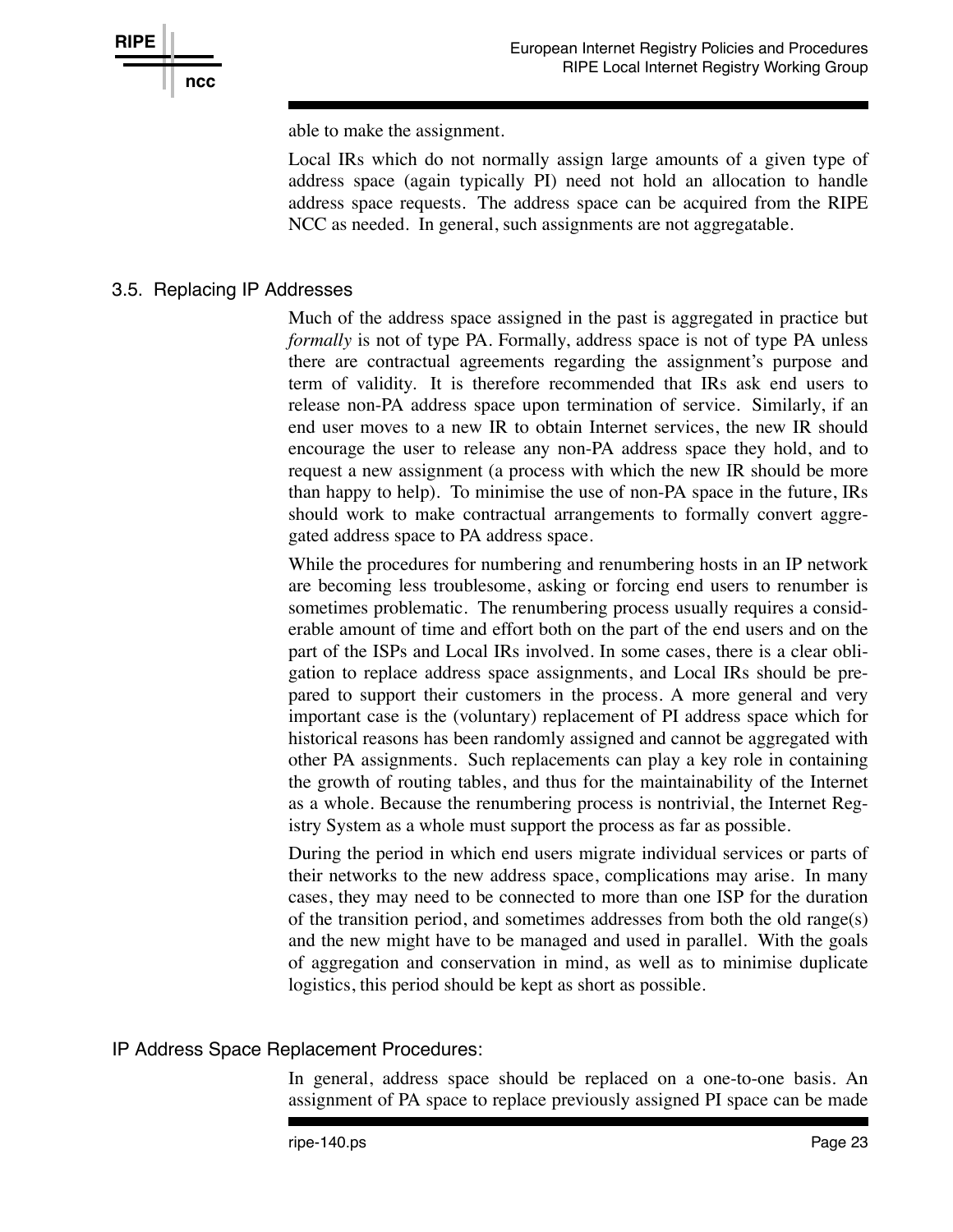

if the original assignment criteria are still met and if the address space to be replaced is currently used for the end user's network.

Only if a large percentage of the original assignment is not in use (50% or more than 4096 addresses) will an end user be required to submit the usual documentation to the new registry. This part of the request is then treated like any other request for assignment of additional addresses.

The address space to be replaced (the individual address ranges and the total size) must be properly documented with the standard IP address space assignment request forms. For address space that was allocated by Local IRs established within the framework of the RIPE NCC, a copy of the documentation is forwarded to the registry or registries that assigned the address space being replaced. Before assigning the new address space, an agreement (preferably contractual) should be reached regarding the maximum period within which the previously assigned addresses will be returned to the original registry or to the regional registry for eventual reassignment. After the renumbering is complete, the database must be updated to reflect the changes.

Whenever a large amount of addresses are to be replaced (the equivalent of a /20 or more) the Regional IR must be informed about the intended replacement and the agreements on the maximum period of parallel assignments. In complex cases, the Regional IR may decide to provide guidance in the process of managing the address space replacement.

In general a period of 3 months should be allowed for the end user to complete the transition to the new addresses. For exceptional cases, where the end user requests to keep both assignments for more than 6 months, approval should be obtained for the proposed time frame from the RIPE NCC.

For those addresses that have not been assigned by a Local IR, or which were assigned by an IR that has since closed, the Regional IR will act in lieu of the original registry.

### 3.5.1. Multihomed Users

An end user may have reason to obtain connectivity through more than one service provider. If so, it may be necessary to obtain address space assignments from more than one IR to support different parts of the user's network. In general, there is no problem with users acquiring address space and service from more than one IR. Their networks are then referred to as *multihomed.*

Because users can be multihomed, IRs must be especially careful in reviewing address space requests, and the corresponding *current address space usage* described in Section 3.2.1.2. One must be sure that users are not acquiring multiple assignments for the same purpose from different IRs. Moreover, one must check that a similar address space request has not been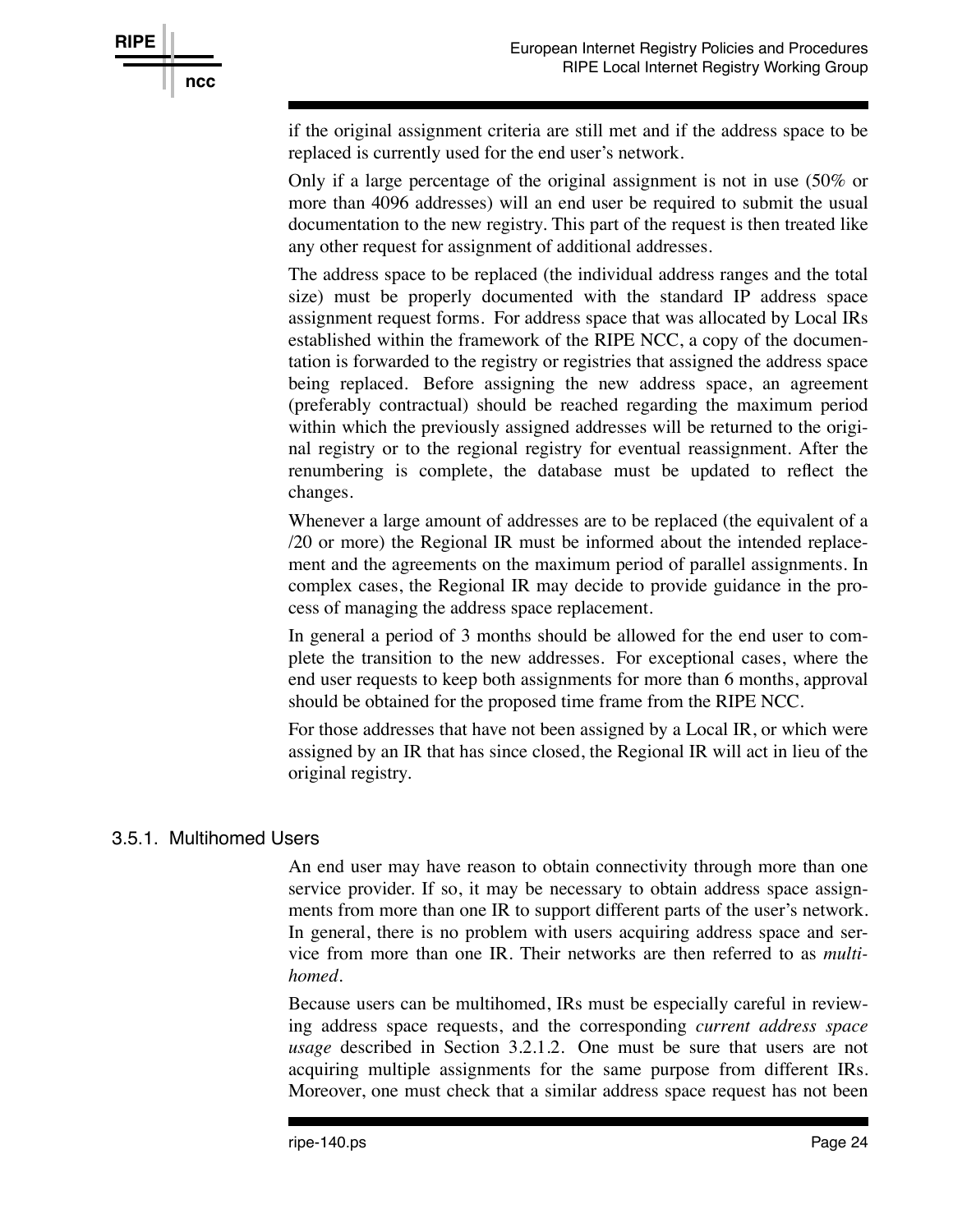

refused by another IR for some valid reason.

### 3.5.2. Update the RIPE Database

Registration of objects pertaining to an assignment in the RIPE database makes it possible to track the use of address space, facilitate operational contacts, and facilitate studies of address allocation. These activities are essential to effective maintenance of the Internet.

Submission of objects to the database is the final and required step in making an assignment. This step makes the assignment definite, and makes public information regarding the assignment available to anyone seeking it. Care should therefore be taken to assure the correctness of the assignment and of all relevant data prior to completing this step.

The information collected about the user's organisation in the *Network Template* (see Section 3.2.1.5) is used to construct an *inetnum* database object. The range of addresses assigned to the user is also entered in the *inetnum* object, and is specified in *dotted quad notation.* For example, if an organisation is assigned a /22 address set for 1024 network addresses, the range will be something like: *193.1.192.0 - 193.1.195.255.* And, as stated above, the *status* field of the inetnum object is used to specify whether the assigned addresses are PI or PA.

Unless up-to-date objects are already available in the RIPE database, in addition to the *inetnum* object, a *person* object must be submitted for each person specified in the *tech-c* and *admin-c* fields of the *inetnum* object.

The information should remain in the database for as long as the original assignment is valid. If the address space is returned, the registry that made the assignment must remove the old entry from the database.

Assuming the assigning IR has properly stored information gathered in the assignment process for future reference, submission of the objects described above completes the assignment process. The IR can now provide the end user with the assigned address range and any other data relevant to its use.

#### 3.6. Assignment Window

It is essential that Local IR staff follow the procedures for address space assignments and apply the evaluation criteria used to determine assignment sizes as discussed above. The procedures are straightforward. The evaluation criteria however, can be difficult to apply to new situations.

To assure the conservation, aggregation, and registration goals are met, we must be sure the assignment criteria and procedures are properly applied. In general, this means that Local IRs with little or no experience should receive maximal support in the assignment process, whereas Local IRs with more experience should be allowed to make most assignments without consulting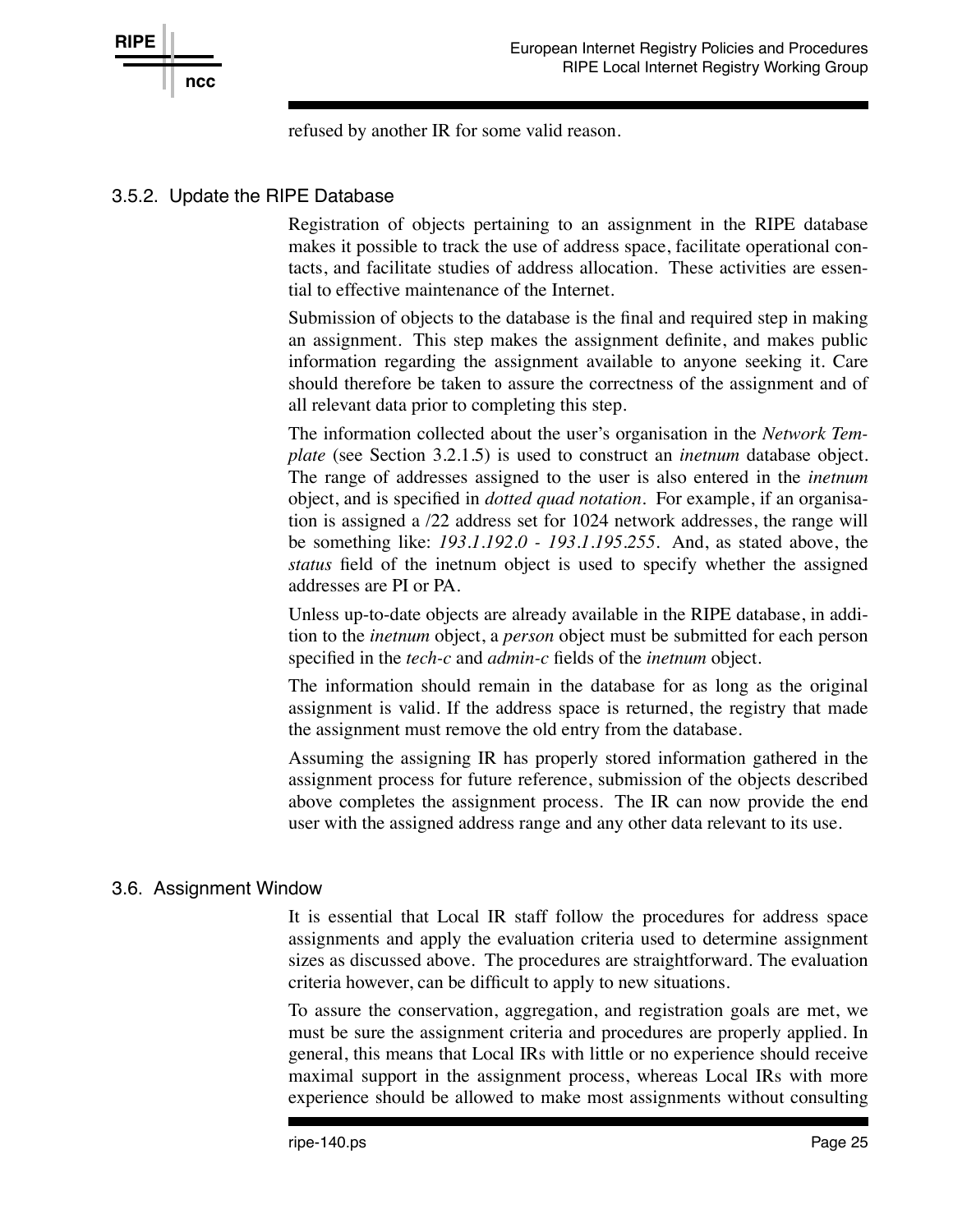

the RIPE NCC. Large assignments always require prior approval because of their impact on the available address space.

To achieve this variation in support level, each Local IR is given an *assignment window* by the RIPE NCC. The assignment window is the maximum number of addresses that can be assigned by the local IR to an end user without prior approval by the RIPE NCC. This is expressed in /nn notation. Therefore, a local IR with an assignment window of /23 is allowed to assign up to and including 512 addresses to an end user without prior approval of the RIPE NCC. As the Local IR staff gain experience, the window size is increased.

Every assignment of address space which is larger than the Local IR's assignment window is formally invalid until explicit approval is acquired from the RIPE NCC. Without this approval, the address space can not be used as it may result in a failure to meet the uniqueness requirement for Internet addresses at a later date.

The assignment window is not only applied to individual assignments, but to multiple assignments to the same end user in a 12 month period If a Local IR makes more than one assignment to an organisation in any 12 month period, the total amount of address space assigned may not exceed the Local IR's assignment window. Additional address space can only be assigned to that organisation after approval by the RIPE NCC.

In general the assignment window for new registries is 0. This means that every assignment requires prior approval by the RIPE NCC before becoming effective.

As the Local IR staff become familiar with assignment procedures, the assignment window can be raised. In general, it will first be raised to /24. At this point, the Local IR staff can make assignments for up to and including 256 addresses without prior approval from the RIPE NCC. If the RIPE NCC receives a request to raise the assignment window for a Local IR, it will be evaluated based on the proficiency of the Local IR staff. This is determined based on whether assignment documentation presented to the RIPE NCC is correctly completed, whether good judgement is shown in the evaluation of address space requests, whether past assignments have been properly registered, and on the experience of the Local IR with handling larger assignments. Currently, the maximum size of the assignment window for any Local IR is a /19. Therefore, every assignment involving more than 8192 addresses requires the approval of the RIPE NCC.

An established Local IR is responsible to train new staff to handle address space assignments according to the policies and procedures described in this document. Sometimes, due to time constraints on experienced registry staff the training is not performed sufficiently, and new staff members of a well established local IR may make errors both in judgement and procedure before they are properly trained to make assignments. If such errors are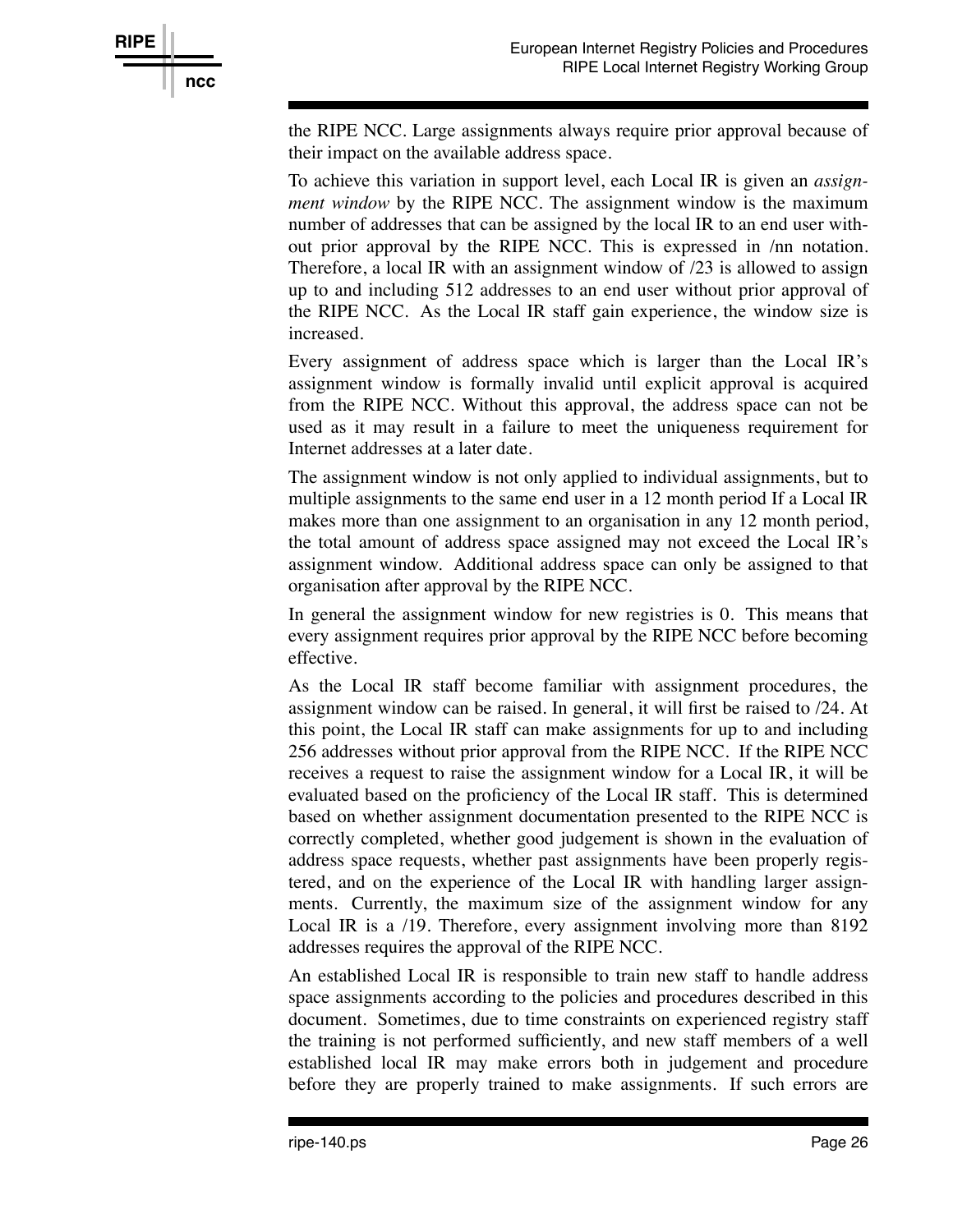

noticed by the RIPE NCC, the local IR will be notified, and if it happens repeatedly, the assignment window for the local IR may be decreased to prevent the new staff members from making erroneous assignments involving large amounts of address space. The assignment window can again be increased based on the criteria stated above.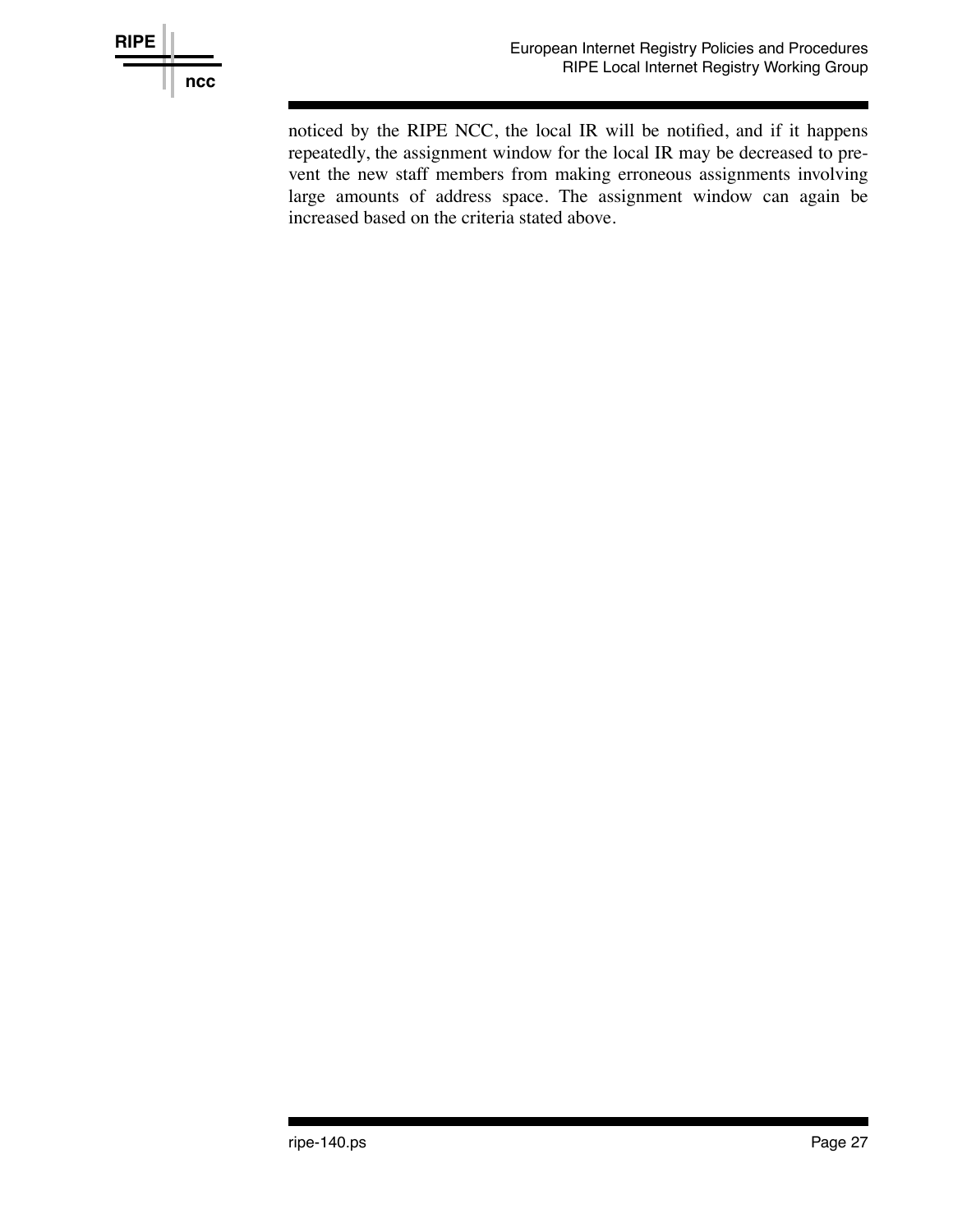

#### 4. Rules and Guidelines for Allocations

**RIPE**

**ncc**

In Section 3, we described the procedures for handling requests for address space, including the process used to determine which addresses should be assigned to an end user. In most cases, the address space will be selected from a range that has been *allocated* to the Local IR for this purpose. Of course, before a Local IR can select addresses to fulfill a request, it must have a range of address space to choose from. If the Local IR does not have sufficient address space of the type to be assigned, then a request for an (additional) allocation can be submitted to the RIPE NCC.

To meet this need, a range of addresses is made available to a Local IR by the RIPE NCC. Such an address range is referred to as an *allocation.* In Europe, the RIPE NCC is the only IR permitted to allocate address space. A Local IR is not allowed to re-allocate part of its allocation to any other organisation. Moreover, without prior approval by the NCC, Local IRs are not permitted to exchange allocated address space among themselves.

In some cases, a Local IR makes address space assignments for the customers of another IP service provider which itself does not operate a Local IR. The Local IR is of course responsible for all assignments from its allocation, even if there is an agreed involvement of staff from the other IP service provider. Whereas staff of the other IP service provider can and should be involved in processing the end user's request, local agreements about shared responsibility in the registration process are not recognised by the regional registry and are strongly discouraged.

If at some point, an IP service provider decides to establish a Local IR rather than using an existing Local IR to obtain address space, then all subsequent assignments it makes should be from address space allocated to it from the RIPE NCC. Furthermore, any address space used by the ISP's customers which was acquired from a transit provider's allocations should be returned to the transit provider as soon as possible, and new assignments should be made to the end users from the ISP's allocated address space.

In the following subsections, we describe how a Local IR can obtain an allocation and how allocated address space should be managed.

#### 4.1. The Slow Start Mechanism

To prevent allocating large blocks of address space that won't be assigned, the RIPE NCC has introduced the concept of a *slow start* for allocations. The idea is to allocate address space to Local IRs at the rate it will be assigned. The minimum size of an individual address space allocation is /19 (8192 addresses), and the maximum size is /16 (65536 addresses). The size of an allocation to a particular Local IR is based solely on the rate that the IR has assigned previously allocated address space to end users.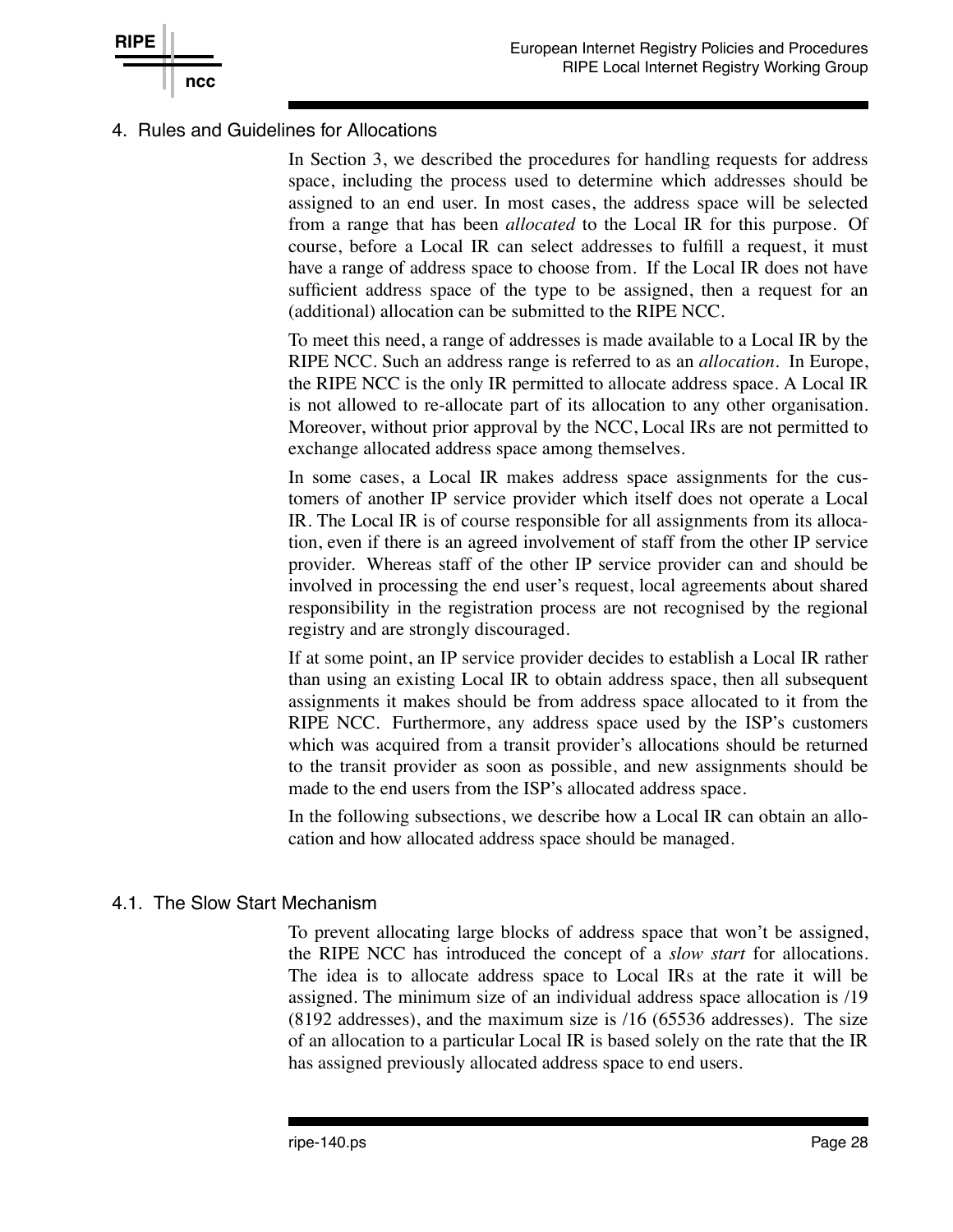

The slow start mechanism implements a consistent and fair policy for every Local IR with respect to allocations. Although the mechanism is similar to the assignment window mechanism described in Section 3.6, the policy it implements is different. The size of further allocations depends exclusively on the assignment rate of the Local IR concerned while the assignment window depends on the proficiency of the registry staff in evaluating requests and processing assignments.

### 4.2. First Allocation

When a new Local IR starts up, it has no address space allocated to it. The first allocation will be made automatically by the RIPE NCC, generally upon receipt of the first assignment request from the Local IR. Because there is no information about the rate at which a new IR will make address assignments, the size of the first allocation is always a /19 (8092 addresses).

Remember that the amount of space allocated does not determine the size of assignments a Local IR can make. As discussed at the end of Section 3, a new Local IR must have every assignment approved by the RIPE NCC until its assignment window is increased.

### 4.3. Further Allocations

A Local IR can obtain additional allocations as required. A request should be submitted to the RIPE NCC when the currently allocated address space is nearly used up, or if a single assignment will require a larger set of addresses than can be satisfied with the allocated address space. To obtain a new allocation, a Local IR should submit a request to the RIPE NCC which includes a complete list of the assignments made from all of their allocations. The RIPE NCC will check this information, compare it with assignments registered in the database and may request further information to determine the need for a new allocation. Additional address space will be allocated after the information supplied with the request has been verified, and a new allocation has been deemed necessary.

Unfortunately, there is a tradeoff between the aggregation and conservation goals in making allocations. To further aggregation, the RIPE NCC aims to allocate contiguous address ranges to a Local IR. However, because conservation of address space must also be taken into account, this is not always possible. A new allocation to a registry can therefore not be expected to be contiguous with past allocations. While the RIPE NCC always aims to further the aggregation goal, and therefore to allocate contiguous space, *the RIPE policy is that under no circumstances are multiple allocations made to the same Local IR guaranteed to be contiguous and aggregatable with previous allocations.*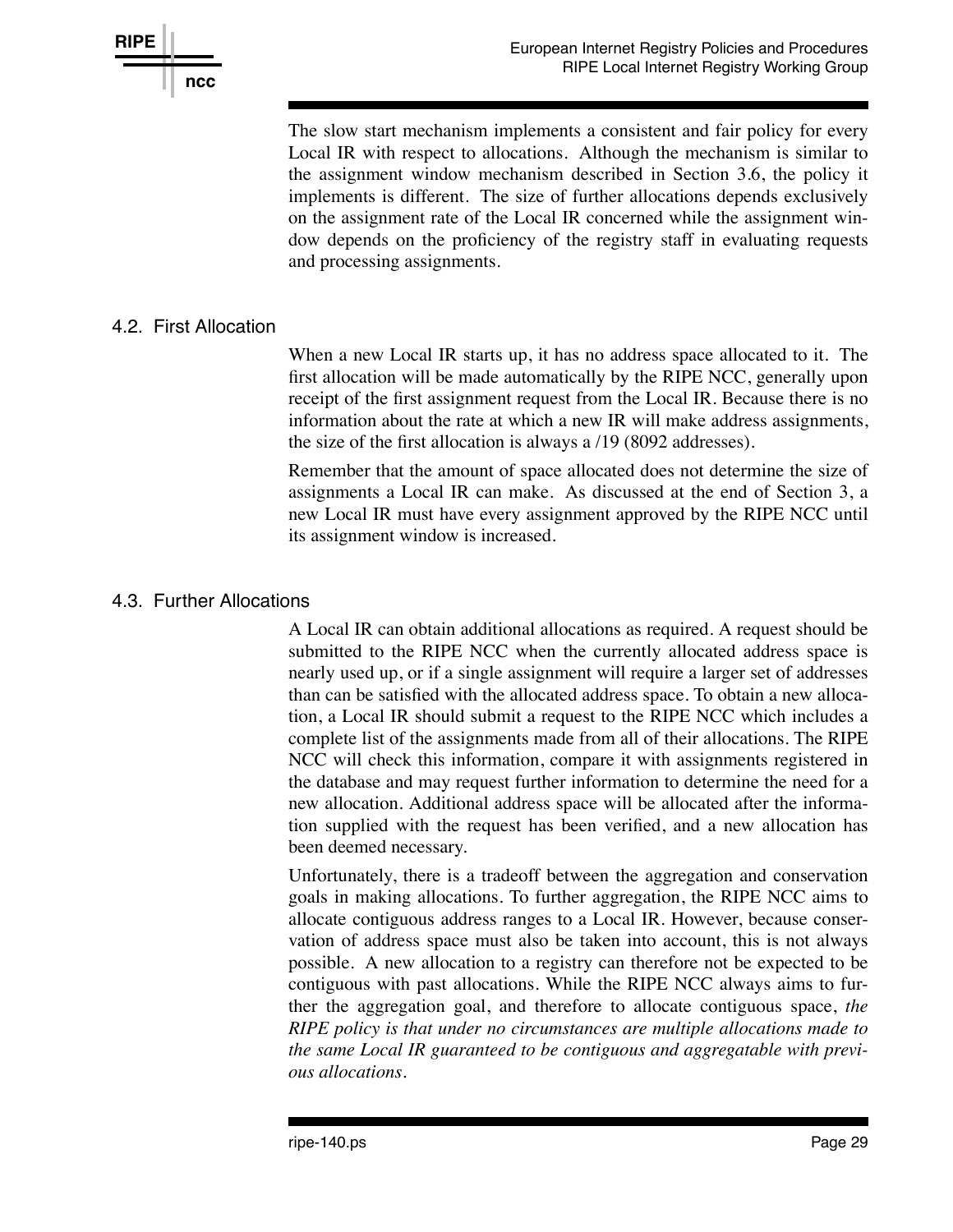

## 4.4. Allocation Registration

Allocations are registered in the RIPE Database by the NCC using *inetnum* objects. Information about the Local IR, which is similar to that for an end user receiving an assignment is stored together with the range of allocated address space and its type. The range of addresses is stored in the *inetnum* field in dotted quad notation, and the type is stored in the *status* field and can have one of the following values:

### ALLOCATED PA

This address space has been allocated to an IR, and all assignments made from it are provider aggregatable. This is the most common allocation type for Local IRs.

### ALLOCATED PI

This address space has been allocated to an IR, and all assignments made from it are provider independent.

### ALLOCATED UNSPECIFIED

This address space has been allocated to an IR, and assignments made from it may be either provider aggregatable or provider independent. *This type of allocation is obsolete, and will not be applied to future allocations. Some older allocations have been used for both PA and PI assignments, and as such receive this allocation type.*

These objects are maintained by the RIPE NCC. When hierarchical authorisation is implemented, authorisation can be used for the creation of inetnum objects "under" the allocation objects.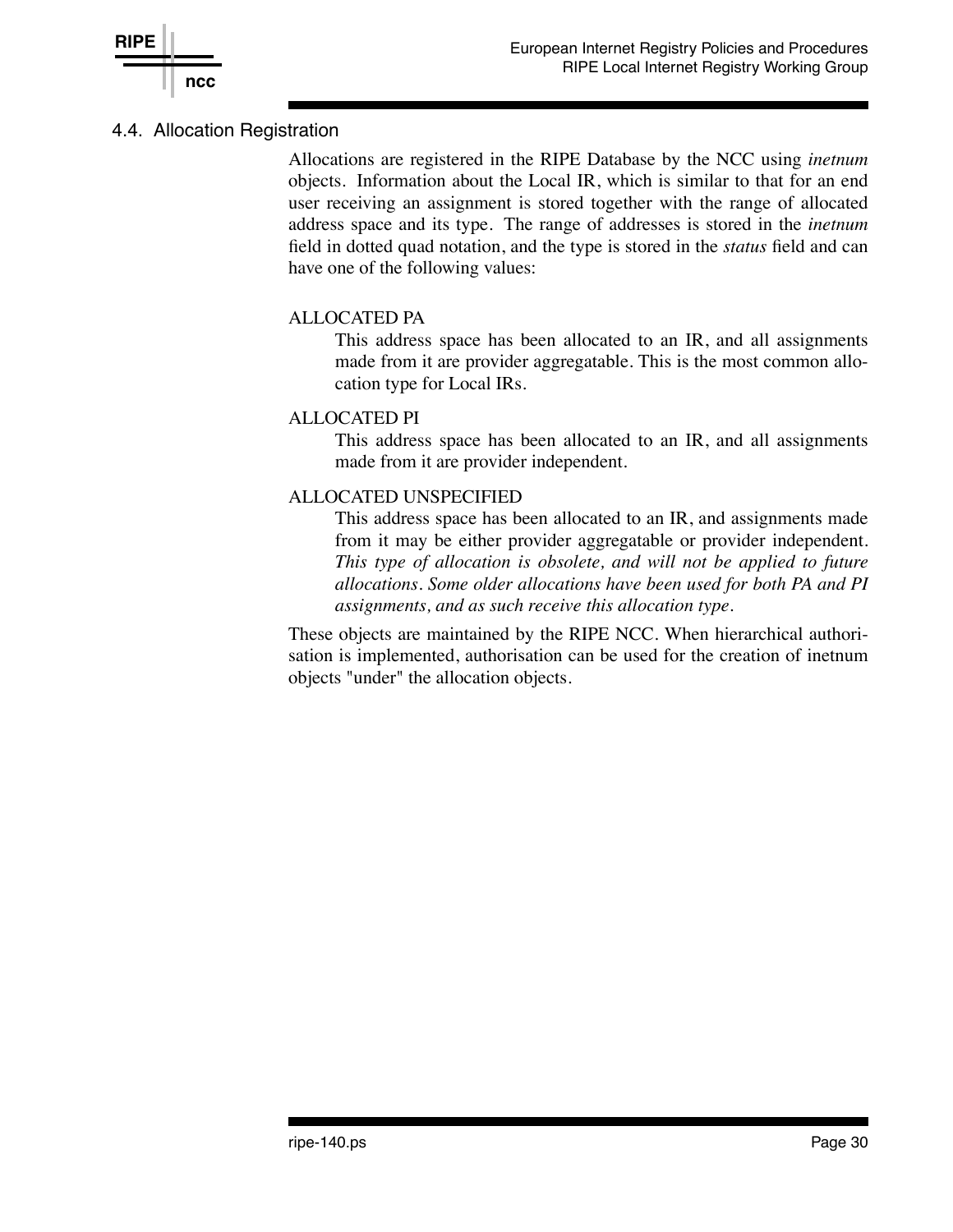

### 5. DNS and Reverse Address Mapping

Applications such as *ftp, e-mail,* and *telnet* allow users to specify an Internet host as a *domain name,* such as "ns.ripe.net". With this notation, the full name of a host is determined in a hierarchical fashion. In this example, *net* is one of the top level domains in the system, *ripe* is the name of a subdomain defined in the *net* domain, and *ns* is the name of a host in the "ripe.net" domain. This hierarchy is similar to the UNIX file system, and it enables unique naming of hosts on the Internet.

Before an application can send IP packets to a given destination, however, its IP address must be determined. The Domain Name System (DNS) is a distributed hierarchical directory service which makes it possible to obtain the IP address for a host given its symbolic name specified in the domain name notation described above. The inverse procedure which produces the domain name from the IP address is called *reverse address mapping*, and is the focus of this section.

We begin with a brief introduction to the DNS because reverse address mapping is simply a specific application thereof. Detailed information on the DNS can be found in [Albitz94a]. In this section, we aim to provide a sufficient basis to understand the procedures involved in making reverse address mapping possible for address space allocated by the RIPE NCC.

### 5.1. Forward Name Mapping

The DNS is a client/server system. If data is properly administered on the domain name servers, then every public IP address in use has exactly one domain name associated with it. The IP address which corresponds to a given domain name can be extracted with a *resolver,* which works as follows. If a machine needs the IP address for a host identified by its symbolic name, and it cannot be obtained locally, the resolver is used, first to inspect the domain name, and then to determine what name server should be able to provide the IP address that corresponds to it. The resolver then sends a request to the appropriate name server which either returns the required IP address, or the address of a server that should be able to provide more details. If the latter, the resolver repeats its request to the new server. This continues until the IP address is found (or the host is reported to be unknown). This procedure is called forward *mapping* or *resolution.*

Of course, before a host can be identified with the DNS, it must be registered with a server. The responsibility for name registration is hierarchical. The administration of a subset of the DNS name space is *delegated* to a representative of an organisation by the party which holds responsibility for the name space it falls under. In the example above, the administration of the top level domain *net* is performed by the InterNIC. The InterNIC delegated the subdomain *ripe* to a representative of the RIPE NCC, who chose to use the name *ns* to refer to one of the hosts in its network. After the name *ns* has been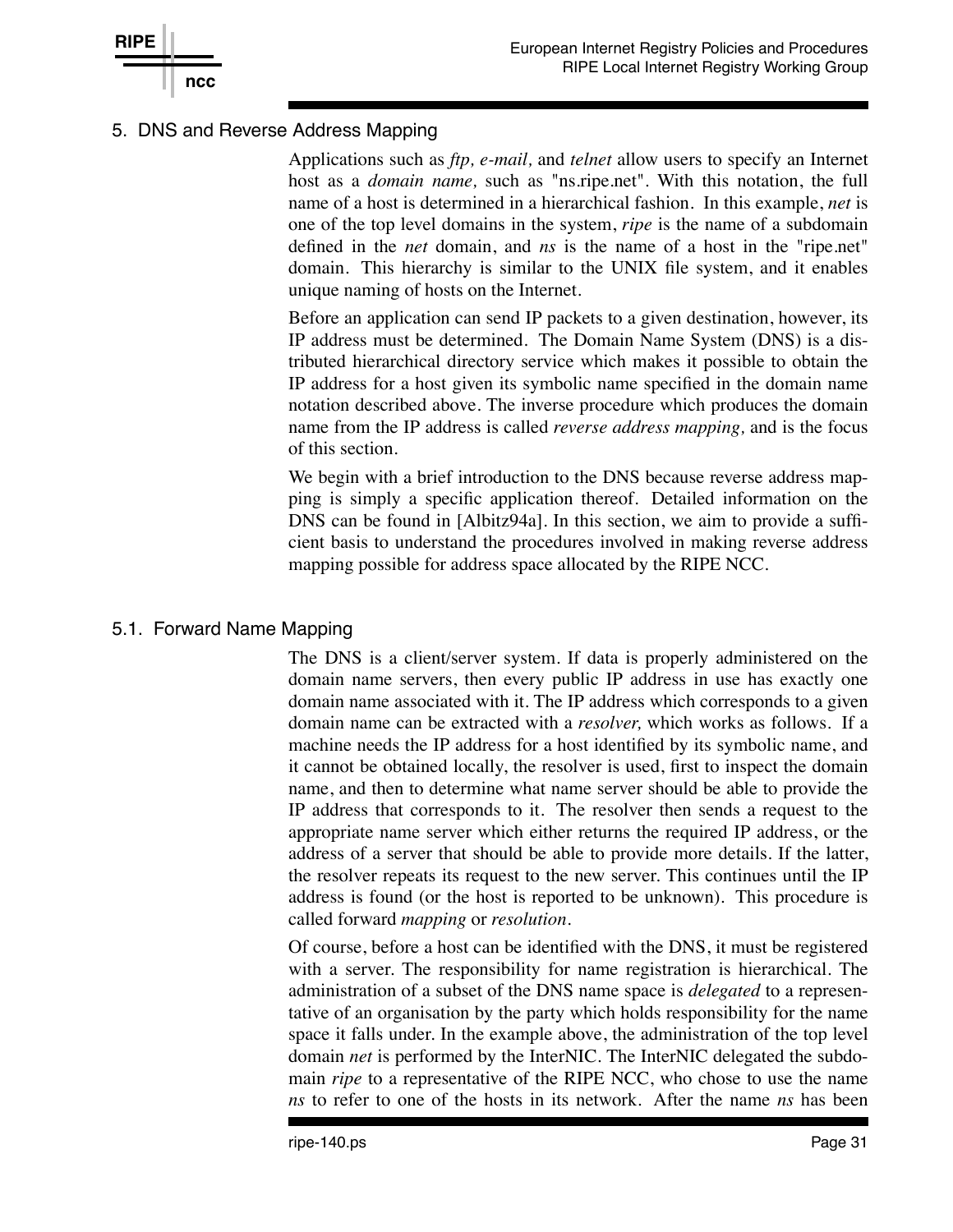

properly specified in the name server for *ripe.net,* the domain name *ns.ripe.net* can be used to find the Internet host with IP number 193.0.0.193.

The suffix of each domain name corresponds to a *top level domain* (TLD) in DNS, and authority to administer it is delegated by IANA. Generally, this will be an ISO 3166 two letter country code such as "nl" for The Netherlands, "fr" for France, or "us" for the United States. These codes have been delegated by IANA as country specific TLDs. (The only exception is the domain ".uk" which has been delegated to Great Britain; "gb" is in fact the ISO code.) The administration of each country specific TLD is delegated to a representative residing in the country. If responsibility for a country specific TLD has yet to be delegated, then a resident can request permission from IANA to manage it. Responsibility for the TLD will be delegated to that person if the guidelines specified in (RFC 1519 [Postel94a]) are agreed to and if no objections are made within some short period after the possible delegation is announced.

When the DNS was first implemented, a small number of "generic" three letter codes were defined as TLDs. These domains are administered by the InterNIC and are still in wide spread use within the US. Historically, organisations have selected TLDs based on their primary business. For example academic institutions usually have names that end in "edu", military organisations in "mil", and companies in "com".

Delegation policies are up to the party responsible for the administration of the domain from which delegations are made. For example, policies regarding delegation of second level domain names ending in "edu" are determined by the InterNIC. Delegation policies for third level domain names, however, are determined by the body to which the corresponding second level domain name has been delegated. For example, a representative of Catatonic State University may be responsible for the delegation of subdomains which fall under "cat.edu". In general, the delegation policies applied by DNS domain administrators are expected to remain within the guidelines outlined in (RFC 1519 [Postel94a]).

In mapping a domain name to an IP address, the name servers administered by those responsible for the associated domains must provide the information sufficient to resolve it. Suppose a request is received for the IP address of a host named "bite.dog.cat.edu". Because the InterNIC is responsible for all delegations in the TLD "edu", the request can first be passed to InterNIC's name server. If the domain "cat.edu" has been delegated to the Catatonic State University name server, the InterNIC's name server will probably pass the request to the university's name server, which in turn might pass it on to the appropriate department's name server. If all name server files are in order, the department's name server should provide the IP address for the domain name in question.

This is a simplified model of how name resolution occurs. It ignores caching and other alternatives that are used to optimise the DNS. It does, however,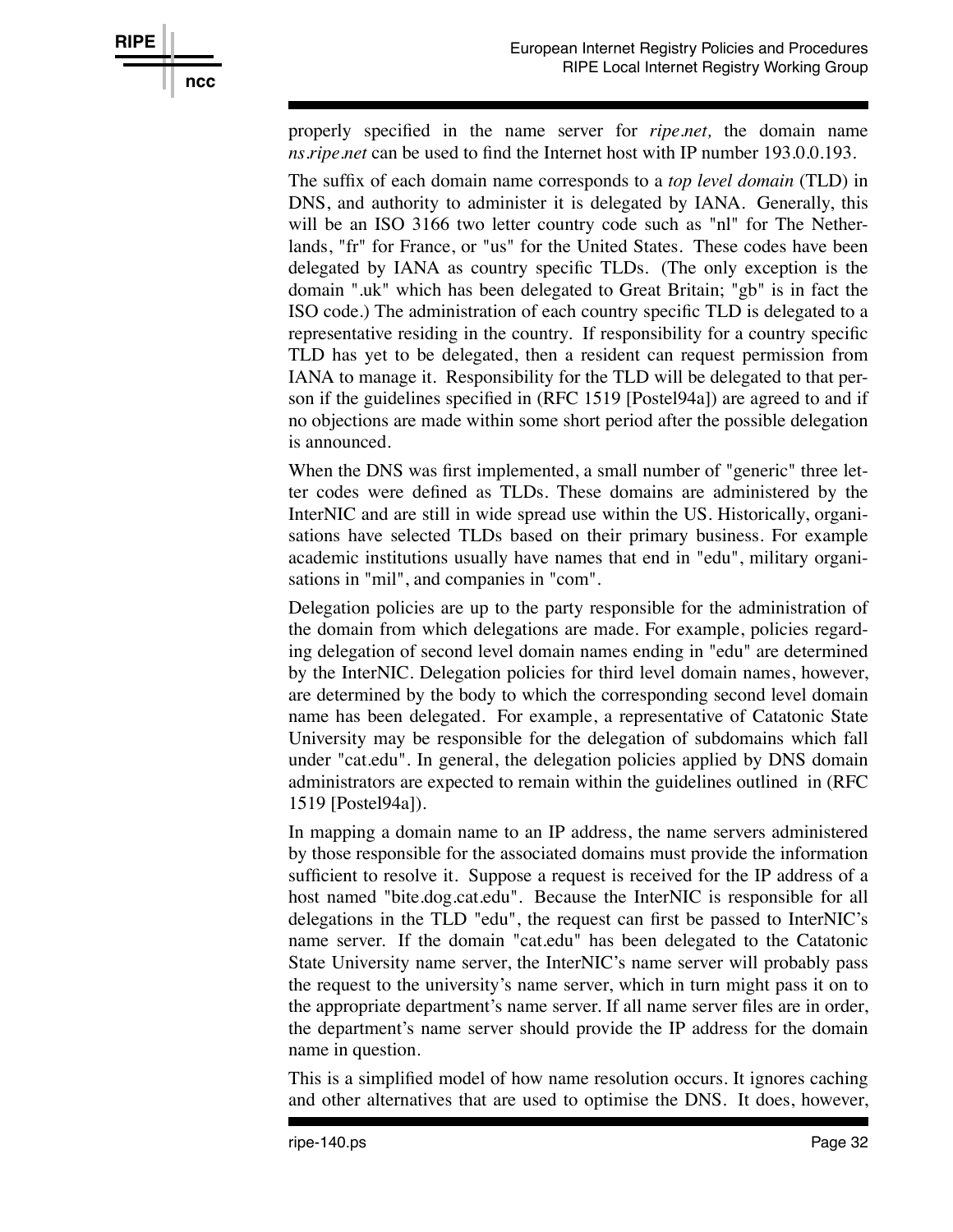

give a realistic view of which parties are responsible to provide which information in the resolution process.

## 5.2. Reverse Address Delegation and Mapping

Just as it is necessary to obtain the IP number for a host with a given domain name, it is often necessary to do the reverse, that is to obtain the domain name associated with a specific IP address. Simple authorisation checks used by some Internet applications and some diagnostic services need the fully qualified domain name associated with an address, for example. Given an IP address, the procedure used to obtain the domain name associated with it is called *reverse mapping*.

In the DNS, a pseudo domain called "in-addr.arpa" (a historical abbreviation for "inverse addresses in the Arpanet") has been defined, to make this possible. Delegations in this domain are made by IRs, because they allocate and assign address space. For example, the RIPE NCC has been delegated the domain "193.in-addr.arpa", because it is responsible for allocations and assignments in 193/8 (among others). The RIPE NCC delegates authority for names within the domain "193.in-addr.arpa", after the corresponding address space has been allocated and assigned.

Given the IP address 193.3.20.100 in dotted quad notation, suppose its domain name is required. First, a pseudo domain name "100.20.3.193.inaddr.arpa" is generated by reversing the order of the address components and adding the suffix ".in-addr.arpa". This name is then used to find the domain name corresponding to the IP address with reverse mapping. Once the name as been generated in the pseudo domain, the reverse mapping mechanism is technically equivalent to the forward mapping mechanism.

Although the mechanisms used for forward and reverse mapping are equivalent, authority of the domain hierarchies is different. In particular, while delegation in the generic and country specific TLDs follows the organisational structure described in the previous section, delegation in the pseudo domain "in-addr.arpa" involves those responsible for the allocation and assignment of the corresponding address space.

The term *reverse delegation* refers to the delegation of IP address names in the pseudo domain "in-addr.arpa".

For example, the inverse domain name "193.in-addr.arpa" has been reverse delegated to the RIPE NCC, which is therefore responsible to supply information which can lead to domain names corresponding with assigned IP addresses in the 193/8 range. It is important to note that reverse delegation of address names in the pseudo domain does not occur automatically either upon allocation or upon assignment of address space. Rather, for all allocations and assignments from the address space managed by the RIPE NCC, *re verse delegation only occurs in response to an explicit request submitted to*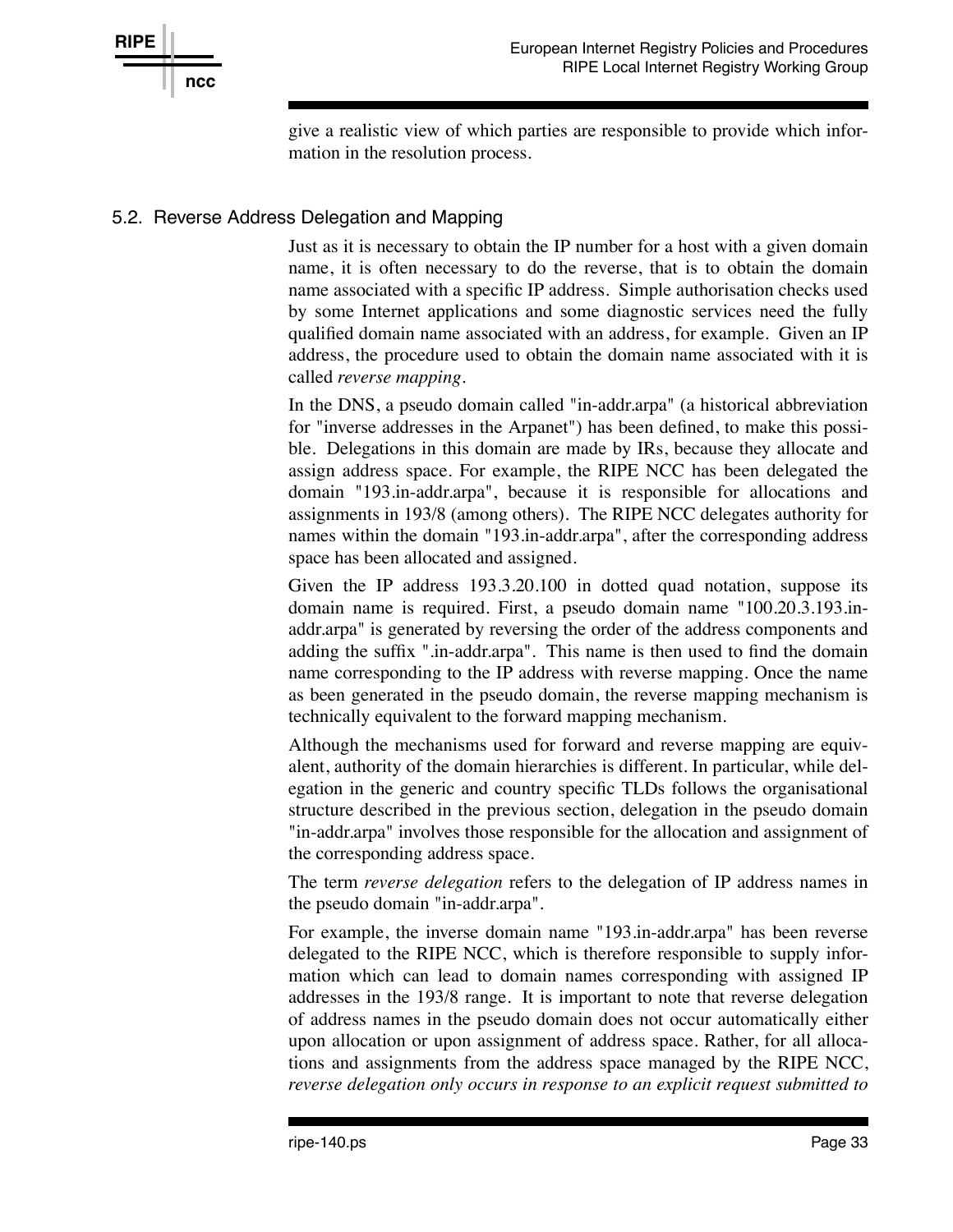

*the RIPE NCC*. This is of course a prerequisite if reverse mapping is to be used for IP address to domain name translations.

As described above, pseudo domain names are generated in terms of dotted quad notation for IP addresses. This requires that reverse delegation take place on octet boundaries. Suppose the RIPE NCC allocates a /17 to a Local IR named Eye-Pea, for example, 193.1.0/17. Then no reverse delegation of the name "1.193.in-addr.arpa" will be made to Eye-Pea, because it is only responsible for a subset of the address space corresponding to the inverse domain "1.193.in-addr.arpa". The RIPE NCC therefore remains responsible for the inverse domain name "1.193.in-addr.arpa" and all reverse delegations that fall under it.

On the other hand, suppose a /16 allocation is made to a Local IR called Aye-Queue, for example 193.2/16. Then, the *zone* "2.193.in-addr.arpa" can be reverse delegated to Aye-Queue upon request because that IR is responsible for all assignments in the address range 193.2.0.0 - 193.2.255.255. Subsequently, Aye-Queue will be expected to provide pointers to reverse domain name information for addresses in the range 193.2.0.0 - 193.2.255.255. Note that if the request is granted, Aye-Queue is said to have *authority* over the "2.193.in-addr.arpa" zone.

Following the procedures specified in Section 3 of this document, Aye-Queue may then assign a /24, for example 193.2.40.0 - 193.2.40.255 to some organisation called Organiser. Subsequently Aye-Queue can make a reverse delegation for "40.2.193.in-addr.arpa" so that requests for domain names associated with addresses in the range 193.2.40.0 - 193.2.40.255 will be forwarded to Organiser.

Note that with the classless scheme, both address space allocations and assignments may take place on non-octet boundaries, whereas reverse delegations must occur on octet boundaries because the the reverse domain name is specified in terms of dotted quad notation for the IP address. This means that allocations and assignments made on non octet CIDR boundaries, a slightly different delegation strategy is required, that will be explained in this section. The basic system, however, remains unchanged.

The RIPE NCC together with the Local IRs act together to assure that reverse delegation is correctly performed. This allows reverse mapping to be used to find the domain names corresponding to IP addresses from the range managed by the RIPE NCC. The role of both parties is covered in the following subsections.

### 5.3. Local IRs and Reverse Delegations

If a Local IR obtains reverse delegations for the address space it assigns, it is able to efficiently provide expected services, namely IP number to domain name mapping, for the end users it services. In this section, we describe how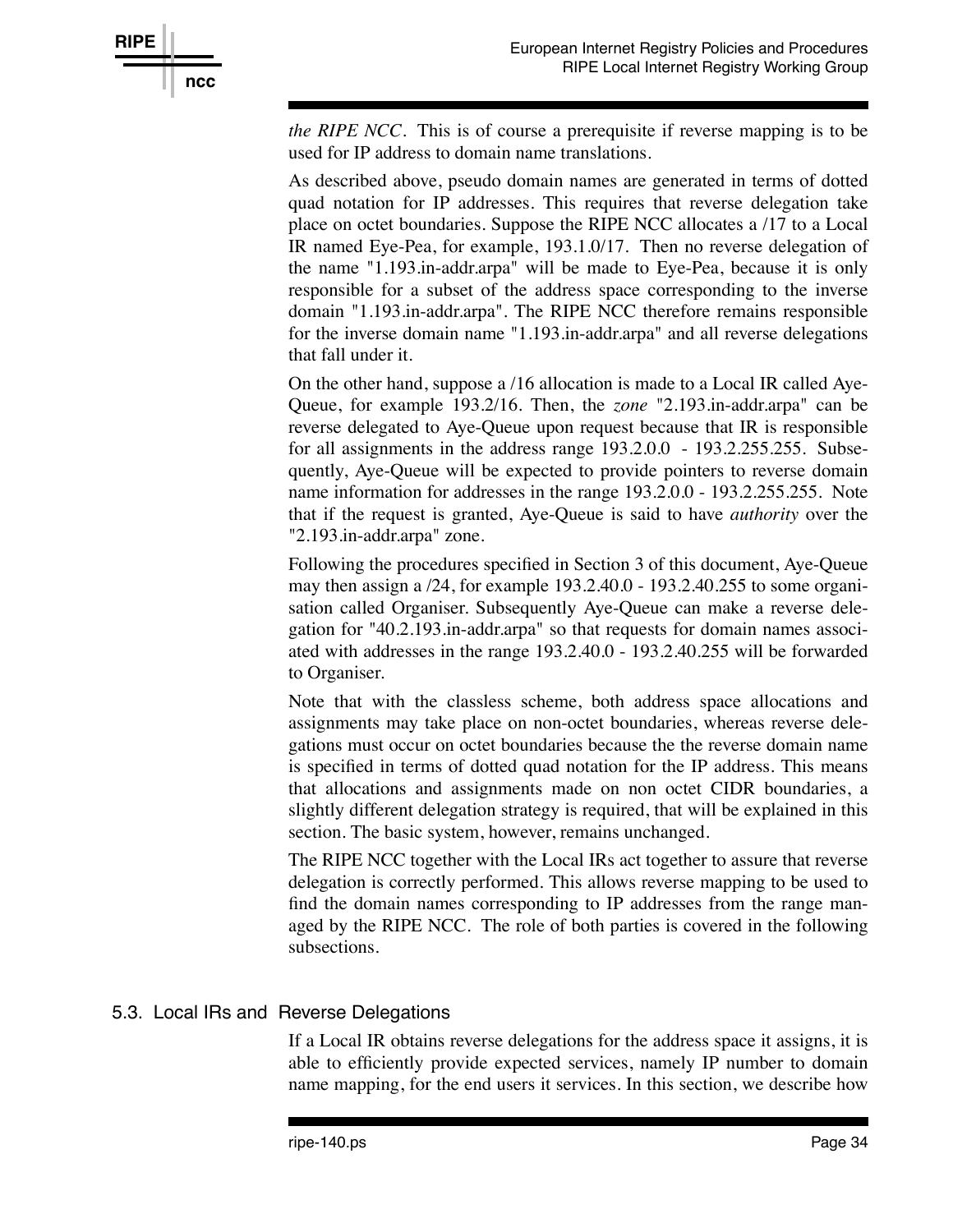

reverse delegations can be obtained.

We start with a description of the responsibilities which accompany authority over inverse address domain name zones. We then discuss the proper distribution and maintenance of the reverse address database when CIDR address space allocations and assignments are made. The specific procedures used to obtain reverse delegations are described. Finally we consider issues relevant to Local IRs regarding PA versus PI address space assignments.

#### 5.3.1. Responsibilities

Prior to the delegation of domain name zones (e.g. "cat.edu"), the person or organisation to whom authority over the zone is delegated agrees to provide some key services necessary to support domain names extending from the zone. Similar agreements are of course necessary for reverse delegations if DNS is to provide accurate mappings from IP addresses to domain names.

When a reverse domain zone is delegated to a Local IR, care should of course be taken in the proper construction of the DNS configuration files for the zone. Known pitfalls and some useful tips for avoiding them can be found in (RFC 1537 [Beertema93a]).

For each zone, a secondary server must be set up to improve the reliability of the database under adverse conditions. To increase the probability that the secondary server can be reached if the primary server becomes unavailable, the secondary server is required to be on a subnet physically separated from the primary server. For reverse delegations corresponding to /16 allocations to Local IRs, an additional secondary server is provided by the RIPE NCC. This does *not* replace the required secondary, but rather provides extra reliability for these substantial delegations. It is customary for Local IRs and other organisations managing reverse domain names to provide secondary services for one another.

As is required for top level domain name servers, both the primary and secondary reverse domain name servers must be directly reachable from the Internet.

If a Local IR is given authority over a reverse domain name zone, it is responsible for subsequent reverse delegations in that zone. This means the Local IR must assure that an organisation to which authority is delegated satisfies the requirements described in this section for its zone. In Section 5.4, we describe the services provided by the RIPE NCC to assure proper working of the reverse domain name system. Local IRs should use this as a reference for the services they provide to end users to whom they make reverse delegations.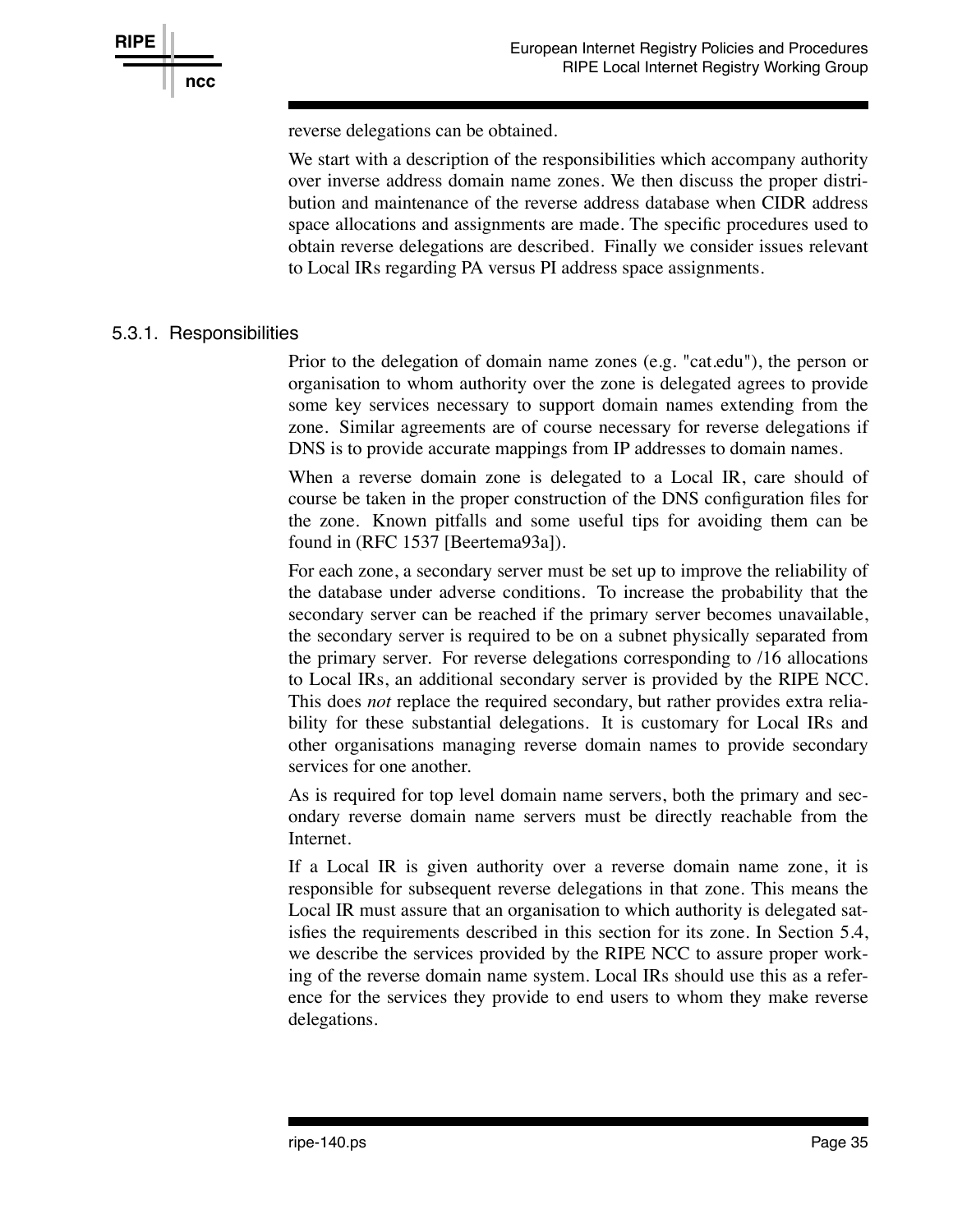## 5.3.2. CIDR and Reverse Delegations

As mentioned above, making allocations and assignments on CIDR boundaries, rather than on traditional class (octet) boundaries, requires a slight variation on the reverse delegation scheme. Basically, if an allocation or an assignment is made on a nonoctet boundary, authority over the corresponding reverse domain zone must not be delegated, but must be maintained by the IR that makes the address space allocation or assignment.

### 5.3.2.1. Allocations and Reverse Delegations

If an allocation smaller than a /16 is made to a Local IR, such as the 193.1.0/17 allocation to Eye-Pea in our example, then authority for an immediate subdomain of 193.in-addr.arpa cannot be granted, because a subset of the corresponding address space may be allocated to another Local IR.

For any single allocation smaller than /16 in the 193/8 address range, the RIPE NCC will maintain authority for the immediate subdomain of 193.inaddr.arpa, and reverse delegations will be made upon request if preceded by corresponding address space assignments. This of course holds for reverse delegations corresponding to any /8 address space allocations managed by the RIPE NCC.

If at some point, the remainder of the block (in this example 193.1.128/17) happens to be allocated to Eye-Pea, a request (accompanied by a *domain* database object) can be submitted for a reverse delegation of 1.193.inaddr.arpa. When a reverse delegation is made to a Local IR, the RIPE NCC will forward all the relevant data and the responsibility for any reverse delegated zones to the Local IR. In this example, if 1.193.in-addr.arpa is delegated to Eye-Pea, all past and future delegations made from that domain fall under the authority of Eye-Pea.

Suppose, on the other hand that a /16 has been allocated to the Local IR in the first place, such as the 193.2/16 allocated to Aye-Queue in the example above. Then Aye-Queue (e.g. the Local IR receiving the allocation) may immediately request authority for a subdomain of 193.in-addr.arpa, in this case 2.193.in-addr.arpa. Because Aye-Queue is responsible for all address space corresponding to the reverse domain name 2.193.in-addr.arpa, the reverse delegation can be granted.

### 5.3.2.2. Assignments and Reverse Delegations

With respect to reverse delegations, we can distinguish two address space assignment categories, namely those assignments that involve an integral number of  $/24$ 's, and those that do not. We begin with the latter.

We first consider an assignment made by a registry holding a full /16 allocation. Continuing with our example, suppose that Aye-Queue has been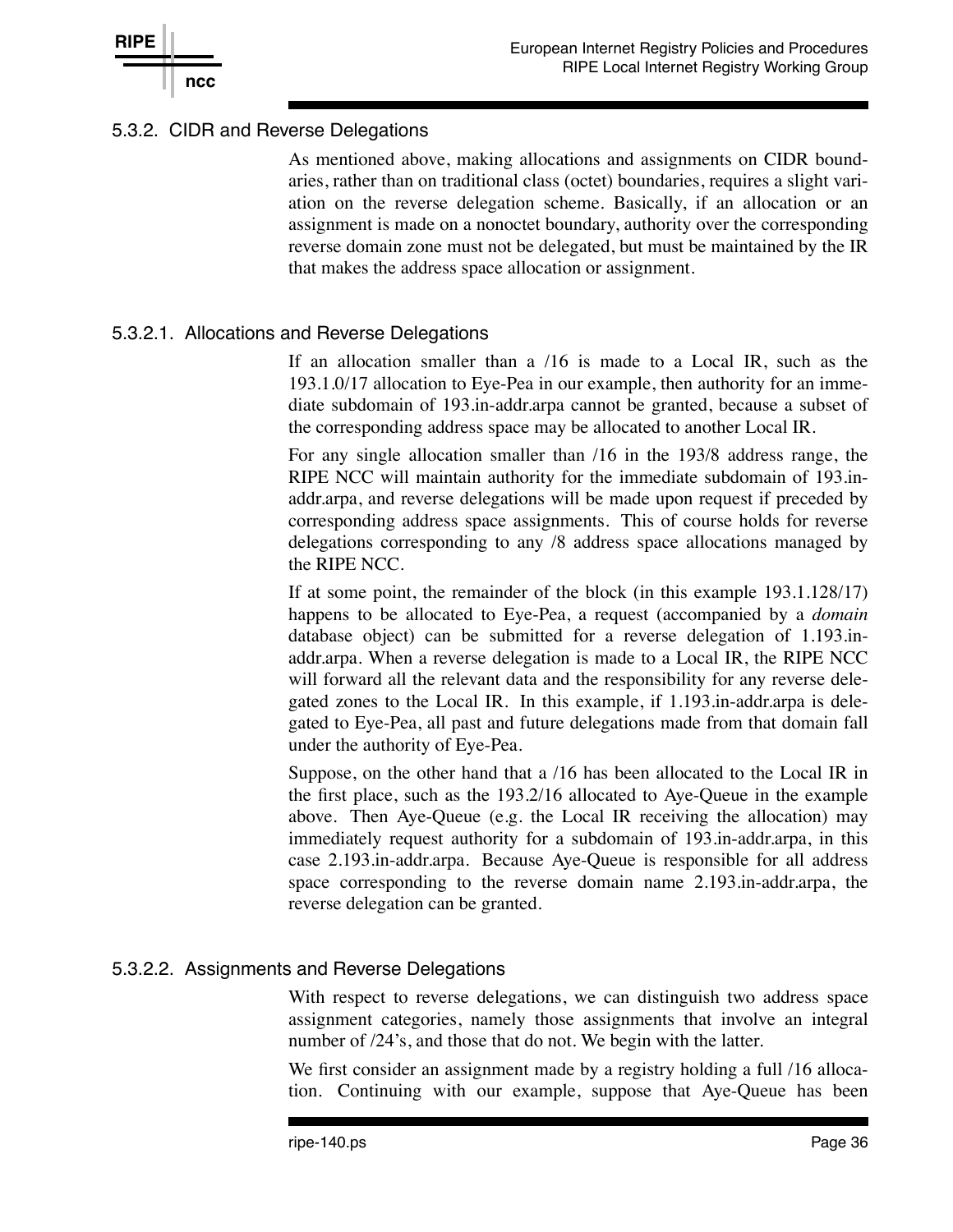

allocated 193.2/16 and has a reverse delegation for 2.193.in-addr.arpa. Aye-Queue might assign the 64 addresses in 193.2.0/26 to an end user, say Use-IQ. Following the reasoning applied for the /17 allocation to Eye-Pea above, Use-IQ cannot obtain a reverse delegation for 0.2.193.in-addr.arpa, because some of the corresponding address space may be assigned to other end users.

To address this problem, Aye-Queue can essentially delegate 0.2.193.inaddr.arpa to itself, and maintain the IP address to domain name information for Use-IQ and any other end users to whom the corresponding address space is assigned. Such a delegation to the same organisation is of course not necessary, but it can help in the administration of multiple domains. When a Local IR makes a reverse delegation to itself for address space it assigns, it is recommended, but not strictly required that a domain object be submitted to the RIPE database to register the reverse delegation.

Suppose a similar assignment is made by Eye-Pea from the 193.1.0/17 address space allocated to it. If Eye-Pea assigns 193.1.0.0/26 to an end user, say Use-IP, the problem arises again. Moreover, because Eye-Pea does not have authority for 1.193.in-addr.arpa, it cannot delegate 0.1.193.in-addr.arpa to itself. Rather Eye-Pea can receive a reverse delegation for 0.1.193.inaddr.arpa upon request, after at least one assignment has been made from the corresponding /24 address space. The procedures to obtain a reverse delegation are outlined in Sections 5.3.3 and 5.5 below.

Of course, Use-IQ could have been assigned an integral number of /24's. For example, suppose it was assigned 768 addresses in the range 193.2.0.0-193.2.2.255. Then Aye-Oueue can make reverse delegations of {0,1,2}.2.193.in-addr.arpa to Use-IQ. The procedures Aye-Queue should follow in making reverse delegations and the services it should provide to its end users are described in Sections 5.4 and 5.5.

Suppose now that Eye-Pea assigns the 256 addresses in the range 193.1.0.0 - 193.1.0.255 to Use-IP. Then Eye-Pea need not manage the reverse domain 0.1.193.in-addr.arpa, because Use-IP is the only end-user with addresses assigned from the corresponding address space. In this case, Eye-Pea should support the end user in requesting a reverse delegation (using the *inetnum* object) from the RIPE NCC, and provide secondary database and other services as necessary. See the next section for more information.

In summary, after an assignment which is smaller than /24 has been made, a Local IR should obtain a reverse delegation for the reverse domain corresponding to the entire /24 of which the assigned address space is a subset. It should maintain the reverse mapping entries to reflect IP address to domain name information provided by the end user. More information on management of inverse mappings when allocations and assignments are made on non-octet CIDR boundaries is available in [Eidnes96a].

For quick reference, two tables are included below to give an overview of reverse delegation procedures for the end user and the Local IR.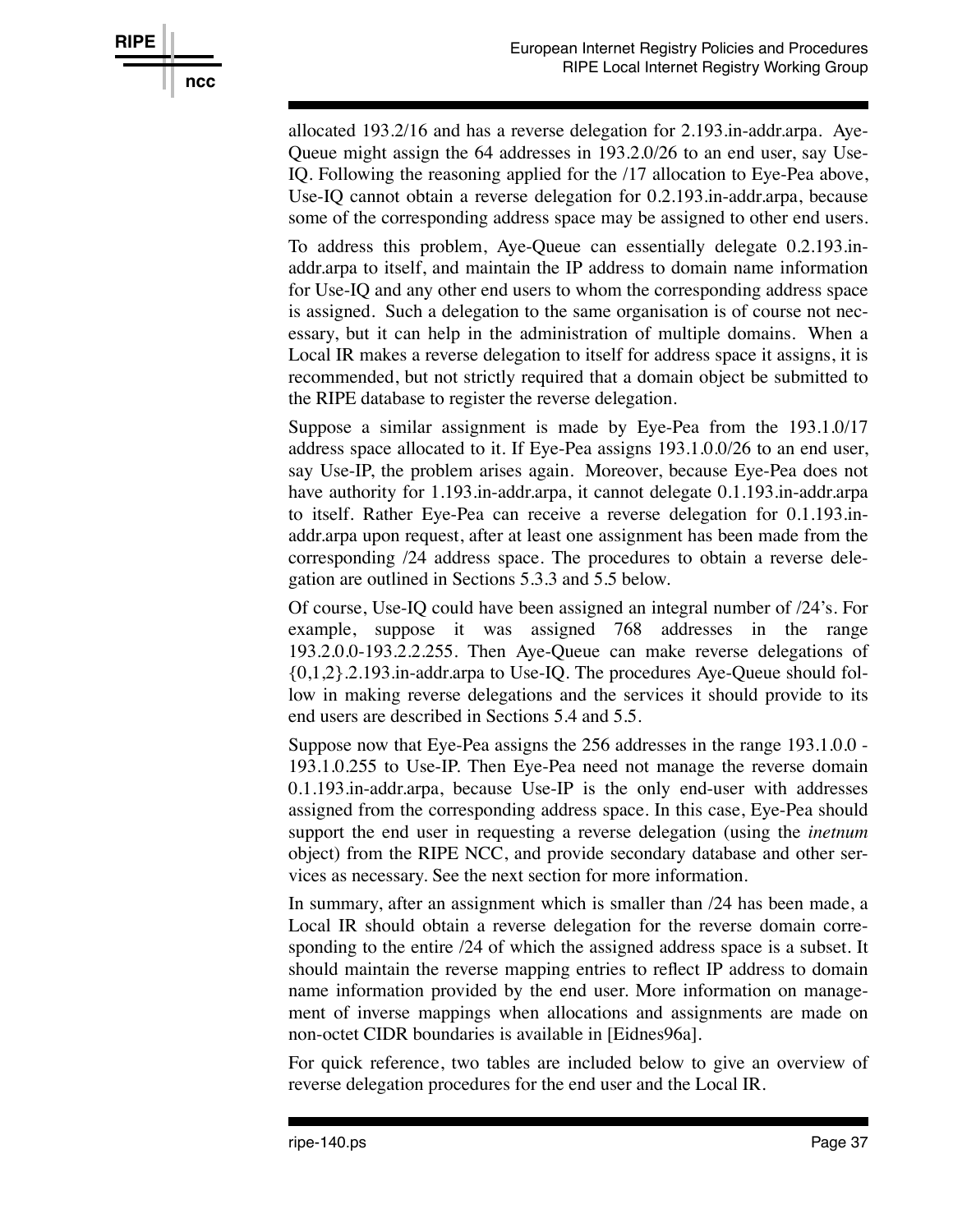Instructions for the User:

|            |                | <b>Allocation Size</b> |                |
|------------|----------------|------------------------|----------------|
|            |                | /16                    | $\frac{2}{16}$ |
| Assignment | $>=/24$        | LIR.                   | NCC.           |
| Size       | $\epsilon$ /24 | LIR.                   | I IR           |

LIR= User requests delegation from the Local IR NCC= User requests delegation from the RIPE NCC

Instructions for the Local IR:

|             |              | Allocation Size |               |  |
|-------------|--------------|-----------------|---------------|--|
|             |              | /16             | $\frac{1}{6}$ |  |
| Assignment  | $>=/24$      | DF              | FR            |  |
| <b>Size</b> | $<$ 174 $\,$ | ML              | RR            |  |

DF= Delegate further

FR= Forward request to the RIPE NCC

ML= Maintain locally

RR= Request delegation from the RIPE NCC and maintain locally

### 5.3.3. Obtaining a Reverse Delegation

We now describe the procedures to be followed by a Local IR, requesting a reverse delegation from the RIPE NCC. As can be concluded from the previous section, a Local IR can obtain authority for a /16 following its allocation, or for a /24 after one or more assignments have been made from it. The two procedures are very similar. However, in this section we describe only the steps to be taken for a /16 reverse delegation, while the procedures for a /24 are described in Section 5.5. To acquire authority over the reverse domain name zones corresponding with the address space involved, the following steps should be taken.

1. Configure the DNS configuration files for the zone for which the delegation is requested. Following the findings in (RFC 1537 [Beertema93a]), for a direct subdomain of the domains under RIPE NCC authority (193.in-addr.arpa, etc.), the following settings are strongly recommended:

 $Refresh = 8 hours (28800 seconds)$  $Retry = 2 hours (7200 seconds)$ Expire  $= 7$  days (604800 seconds)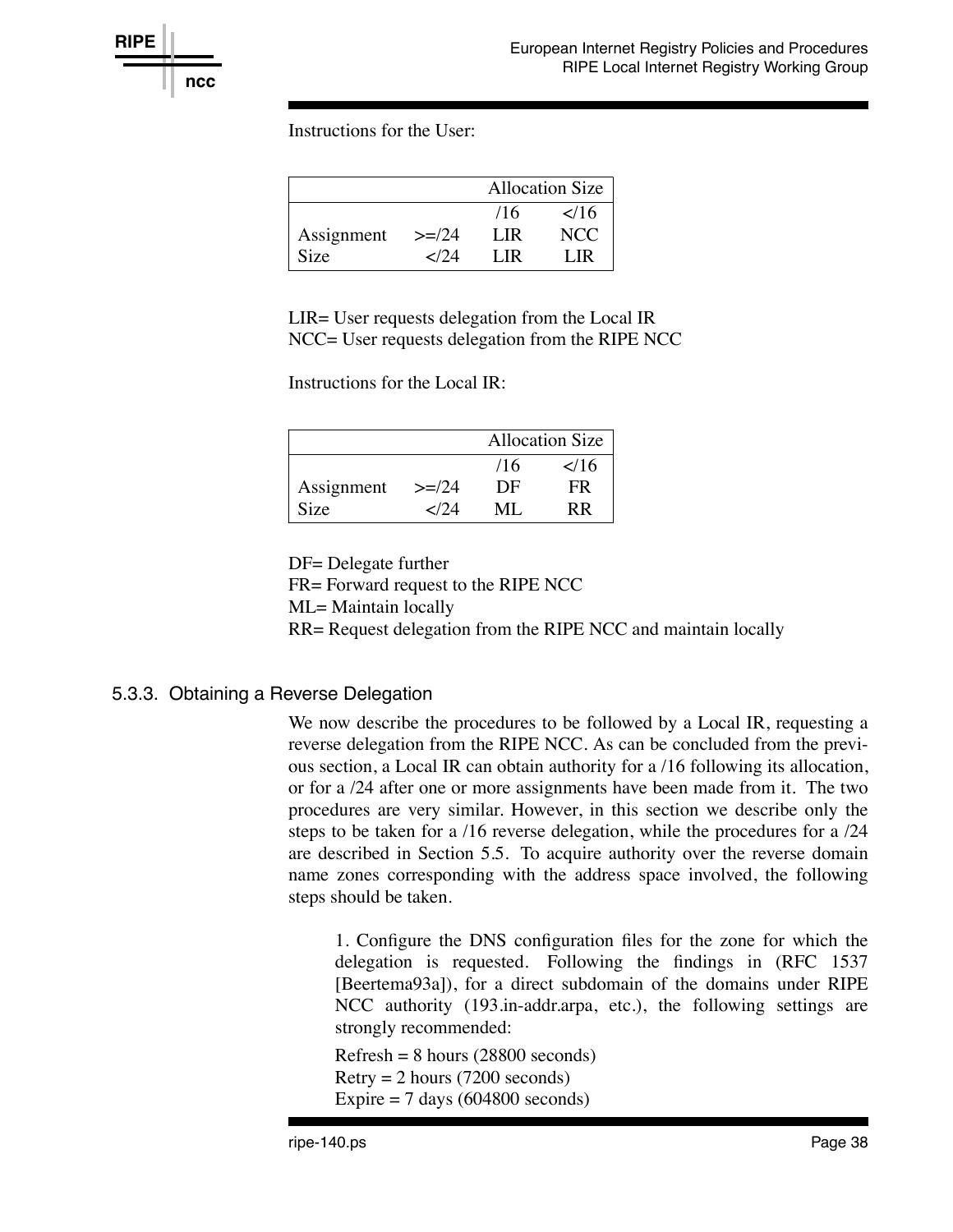Time To Live  $= 1$  day (86400 seconds)

**RIPE**

**ncc**

We recommend a lower retry level if connectivity is unstable.

2. Install the configuration files on the primary and secondary servers.

3. Gather information required for a RIPE database *domain object.* The name of the domain requested, for example "0.194.in-addr.arpa" must be entered in the *domain* field. A description of the organisation to maintain the zone under consideration should be included in one or more *descr* fields. The *admin-c, tech-c,* and *zone-c* fields should specify the persons who are responsible for administration at the site of the primary server, technical support for the site, and authority over the zone, respectively. The *nserver* fields, of which there must be at least three, specify the domain names of the primary, secondary, and RIPE NCC reverse name servers. Finally, as for all RIPE database objects, there is a *changed* and *source* field used to specify the e-mail address of the person making the request and the database source "RIPE", respectively.

For example, if a Local IR has been allocated 194.0.0.0 -194.0.255.255 for assignments to customers, they would send in a *domain* object such as the one below.

*domain: 0.194.in-addr.arpa descr: Our organisation allocation admin-c: JLC2-RIPE tech-c: PC111-RIPE zone-c: JLC2-RIPE nserver: ns.someserver.net nserver: ns.otherserver.net nserver: ns.ripe.net changed: email@address.net 960731*

Please note that one of the name servers has to be ns.ripe.net.

4. Submit a request for a reverse delegation to  $\epsilon$  autoinaddr@ripe.net>. This step implies the requirements described in Section 5.3.1 have been satisfied. The domain object described above should be included in the request, as well as zone file entries for the zone above the one requested. For example if a reverse delegation is requested for 1.193.in-addr.arpa, the relevant zone file entries should be included for 193.in-addr.arpa, whereas if a reverse delegation is requested for 2.2.193.in-addr.arpa, the zone file entries should be included for  $2.193$  in-addr.arpa. (This is one request to  $\leq$  autoinaddr@ripe.net> for which the X-NCC-RegID field may be omitted, but the omission will result in the a low priority for the request.)

As described below, the RIPE NCC will test the proper working of the primary and secondary servers. If the Local IR making the request has been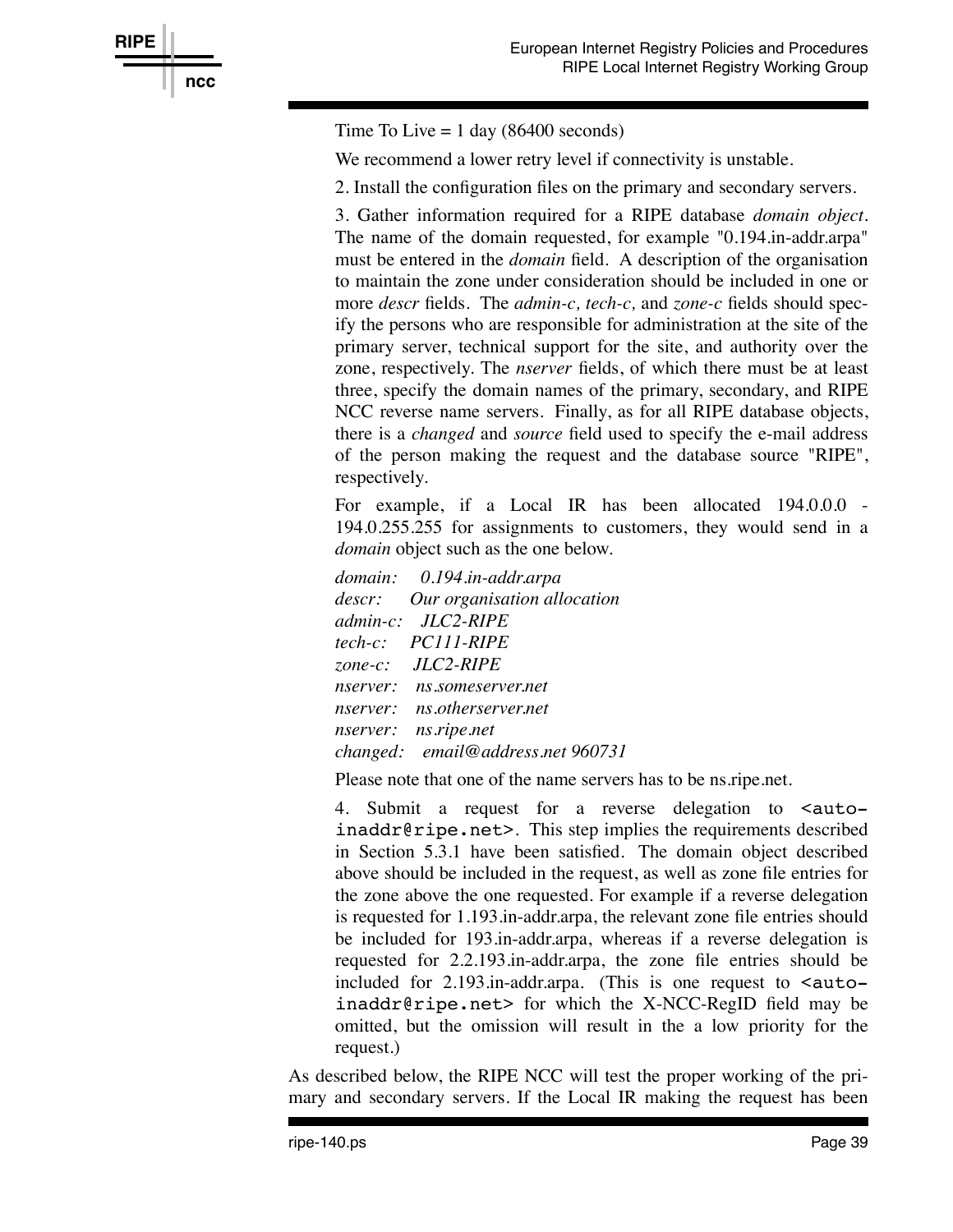

allocated the address space corresponding to the reverse domain name zone for which the request has been submitted, and the servers are running properly, the request for delegation will be granted. In the next section, the services provided by the RIPE NCC are described.

## 5.3.4. Side Effects for PA/PI Assignments

End users have a right to reverse mapping services. An end user holding non-PA address space from a zone that has been reverse delegated to one service provider is permitted to keep the address space, and obtain connectivity services from another provider. Because the address space falls in the reverse delegation zone of the initial Local IR, that IR is required to continue to provide reverse mapping services for the address space assigned to the end user. Moreover, the Local IR has to provide this service under the same conditions it applies to its other end users (e.g. extremely high fees for this service are unacceptable - unless they are applied to all end users.)

For PA addresses, contractual agreements confine the provision of reverse mapping services directly to the time period for which the assignment is valid. Clearly this is one reason why converting non-PA address space to PA address space is in the best interests of the assigning Local IRs and their customers.

### 5.4. The RIPE NCC Services for Reverse Delegation

Because the RIPE NCC allocates address space to Local IRs from 193/8 and other /8's allocated to it by IANA, it is responsible for reverse delegations that correspond to the address space. Requests to resolve reverse mappings for address space assigned from that allocated by the RIPE NCC should therefore be sent to the RIPE NCC. If a reverse mapping is required for an address, and one is not sure which regional IR the address originated from, a request can be sent to the RIPE NCC; if the address space originated from one of the other regional registries, its contact details will be returned. Of course, one cannot perform reverse mappings for IP addresses that have not either been allocated (/16) or assigned and registered (/24).

Upon receiving a request for a reverse delegation of an immediate subdomain of 193.in-addr.arpa or 194.in-addr.arpa, the RIPE NCC will first check if all of the corresponding address space has been allocated to the requesting IR. If the request is for a /24, then a check will be made as to whether some or all of the address space has been assigned. If the required allocation (assignment) has been made, the following services will be performed:

1. Access to the primary and secondary servers specified in the domain object will be tested.

2. Data for any already registered reverse zones in the corresponding address space will be forwarded to the requesting organisation, for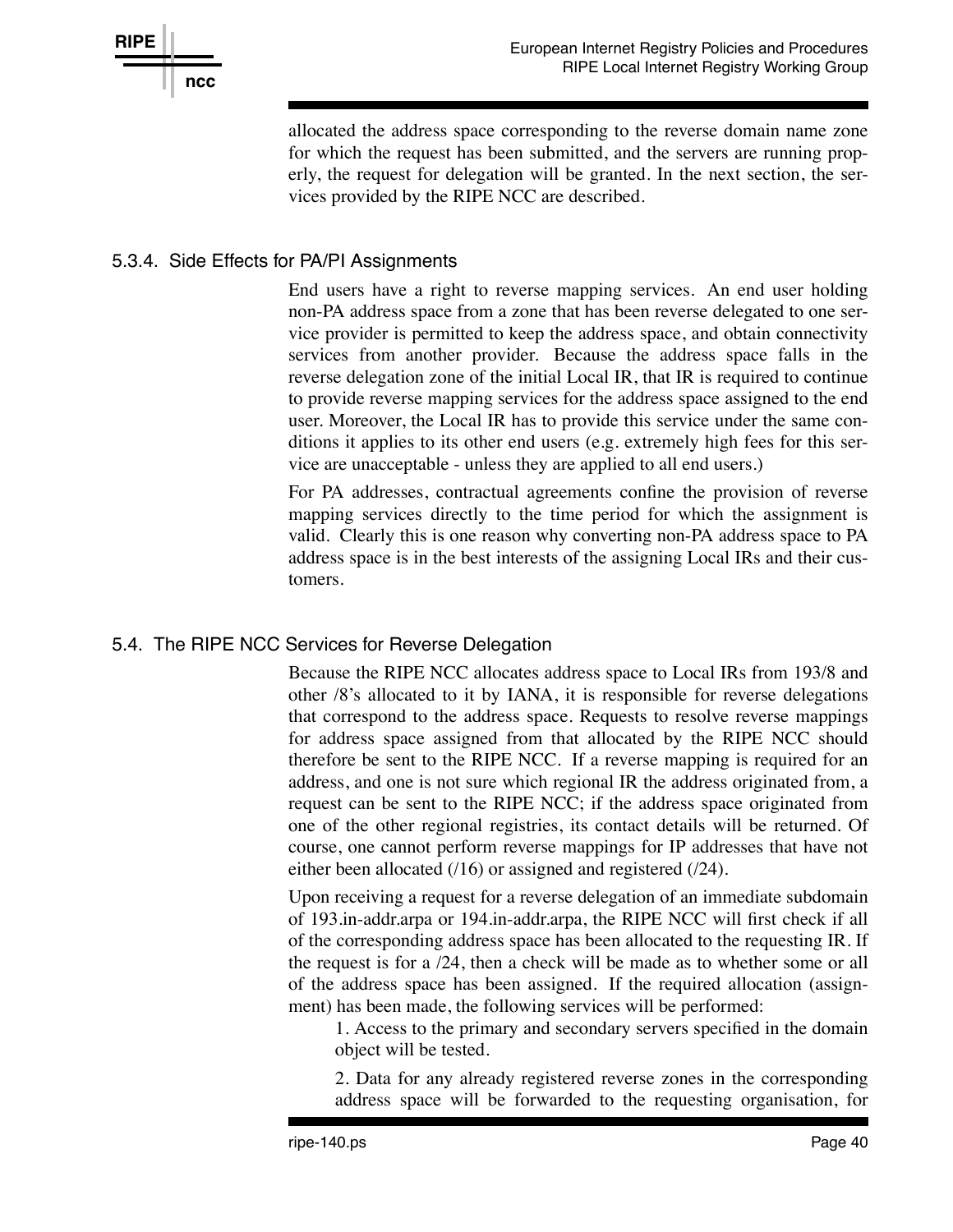

inclusion in the newly defined reverse zone files. (If the reverse delegation is made, further responsibility for past delegations is transferred to the requesting organisation.)

3. The reverse domain name server will be tested using the information provided in the request.

For a /16 reverse delegation, the next two tasks are also performed:

4. If the reverse delegation request is to be granted, the RIPE NCC will set up secondary server for the reverse domain on ns.ripe.net, and notify the Local IR.

5. Once the reverse delegation has been made, requests made to the RIPE NCC for reverse delegations for address space corresponding to the delegated zone will be forwarded to the mailbox specified in the *SOA RR* field of the reverse zone configuration file, and to the person specified in the *zone-c* field of the domain object.

All requests for reverse delegations at the RIPE NCC are now being handled by an automatic procedure. Zone information for the request described above will be checked automatically upon receipt in the <autoinaddr@ripe.net> mailbox. If the zone is set up properly, the request will be evaluated by a RIPE NCC staff member, and if everything is in order, the request will be granted.

Reverse delegations allow a Local IR to administer reverse mapping services for IP addresses assigned to its end users. The end users can then be sure they can be identified quickly and easily from hosts on the network having only access to the IP address. Because of the distributed nature of the database, its proper working depends on the correct administration of all zones. On some rare occasions, an organisation managing a delegated zone proves unable to correctly perform the required services. If repeated complaints are made regarding the administration of a zone delegated by the RIPE NCC, the RIPE NCC may revoke the delegation, as a final service to support efficient and correct reverse mapping.

### 5.5. Making Reverse Delegations to End Users

Up to this point, we have been concerned with the procedures surrounding the reverse delegation of a zone to a Local IR. Because the reliability of the data distributed with the DNS increases as the distance to the data source decreases, reverse delegations of a zone can also be made to end users for each /24 that is assigned. In this context a /22 assignment is simply a multiple /24 assignment, for which multiple reverse delegations should be requested.

A Local IR should always support end users requesting reverse delegations corresponding to address space (one or more /24's) which has been assigned to them from address space allocated to the Local IR. The end user must be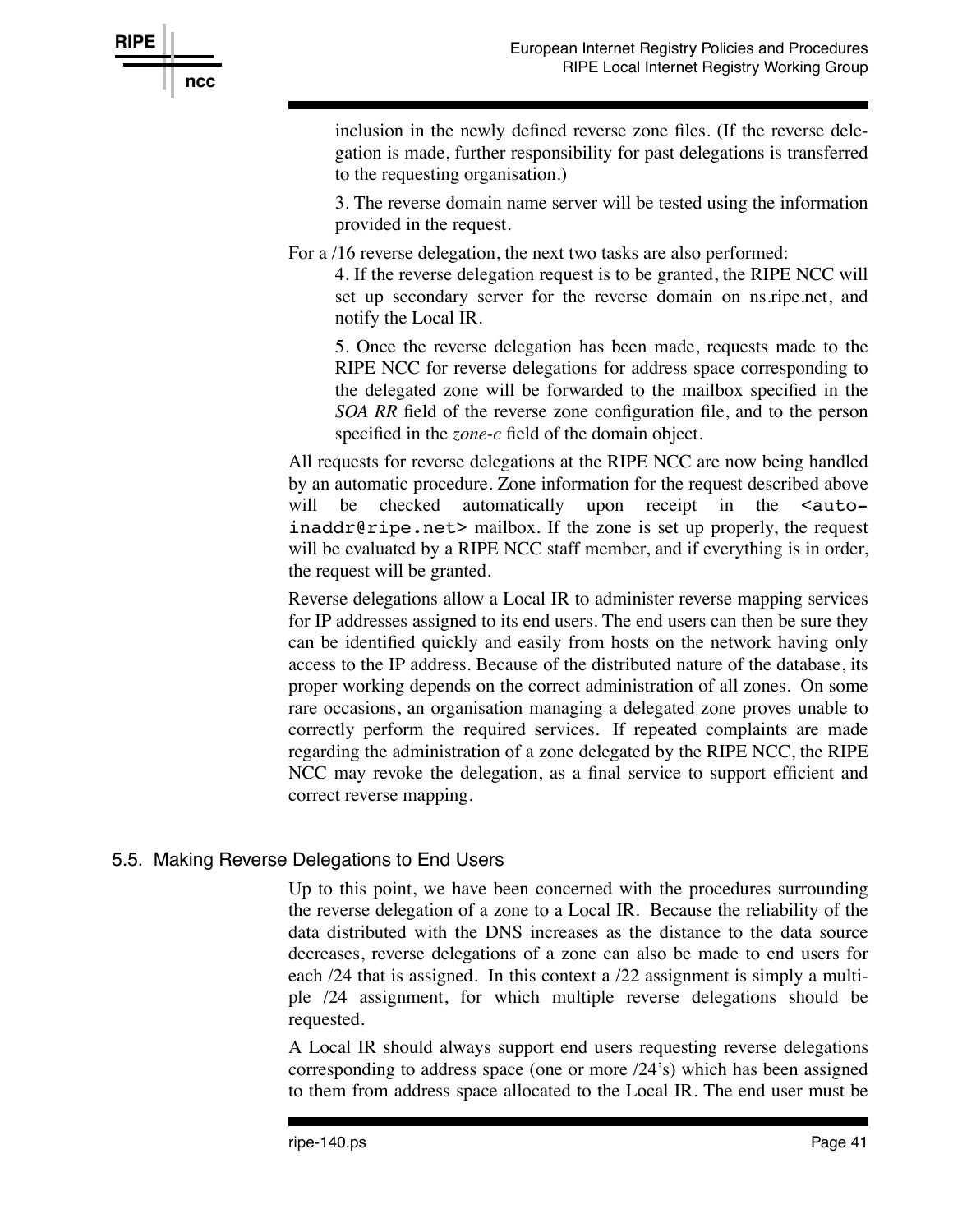

made aware of the means to acquire a reverse delegation and the responsibilities that go with it.

Basically, the same criteria hold in the case of reverse delegations to end users as hold for Local IRs. The end user requesting authority for a particular zone must agree to fulfill the responsibilities described in Section 5.3.1. There is a slight variation of the procedures described in Section 5.3.3. While the end user is responsible for the reverse delegation and therefore for the procedures surrounding it, Local IRs traditionally support end users in obtaining and in maintaining reverse delegations for their address space. For example, it is common for the assigning Local IR to provide a secondary server for the reverse delegation.

If a Local IR such as Eye-Pea has an allocation for a /19, /18, or a /17 address range, then the reverse delegation must be made by the RIPE NCC rather than the Local IR. In this case, an *inetnum* database object (rather than a domain object) should be submitted to the RIPE database and with the request sent to <auto-inaddr@ripe.net>.

The *inetnum* object for a /24 or larger assignment to one customer should follow the example below:

*inetnum: 194.0.0.0 - 194.0.3.255 netname: NETA descr: NET A Incorporated admin-c: JLC2-RIPE tech-c: PC111-RIPE country: NL re v-srv: ns.someserver.net re v-srv: ns.otherserver.net changed: email@address.net 960731 source: RIPE*

Please note ns.ripe.net should not be one of the name servers in this case.

If a /24 is divided among several small customers, a *domain* object should be send to the database and to <auto-inaddr@ripe.net> for the entire /24.

For example, if a Local IR has assigned 194.0.0.0 - 194.0.0.127 to customer A and 194.0.0.128 - 194.0.0.255 to customer B, they should submit one *domain* object to <auto-inaddr@ripe.net>, such as the example bellow (Please refer to [Eidnes96a] for more information.)

*domain: 0.0.194.in-addr.arpa descr: Splitblock descr: our company admin-c: JLC2-RIPE tech-c: PC111-RIPE zone-c: JLC2-RIPE nserver: ns.someserver.net*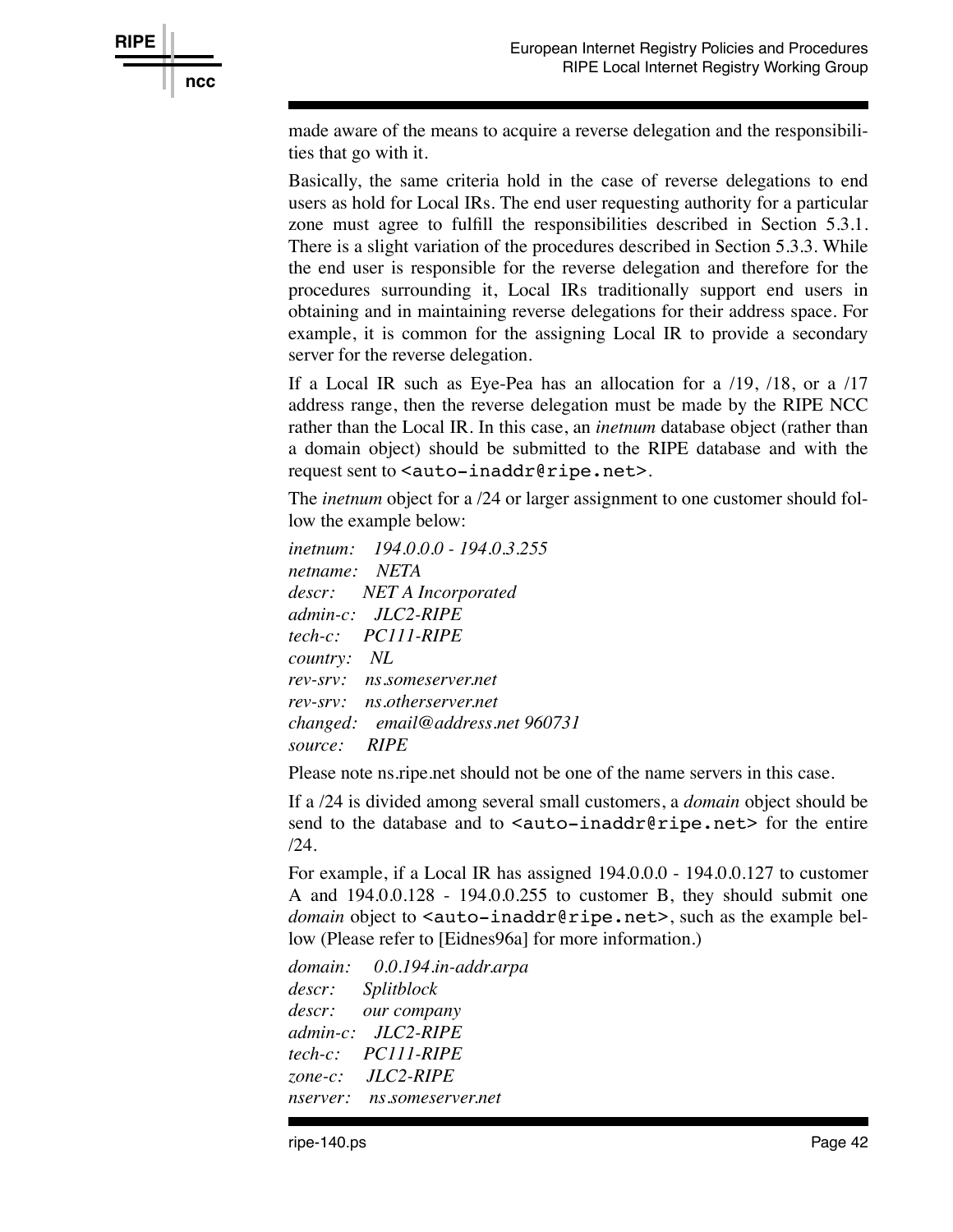

*nserver: ns.otherserver.net changed: email@address.net 990731*

Please note that ns.ripe.net should not be one of the name servers listed here.

Note that the RIPE NCC will only reverse delegate address space after it has been assigned to end-users (with the exception of /16 allocations). The NCC will not reverse delegate address space that is allocated to the registry but not assigned to an end-user yet.

It is recommended that the Local IR update the RIPE database at  $\leq$  autodbm@ripe.net> with the *inetnum* and *domain* objects first since the RIPE NCC will not reverse delegate address space that cannot be found in the RIPE database.

When sending a reverse delegation request to  $\langle \text{auto-dbm}\rangle$  ripe.net> keywords can be used in the Subject line of the E-mail to control the checking process. The use of the *LONGACK* keyword is highly recommended. It will send back the most verbose output possible. Other keywords are *HELP* which will send this chapter of the ripe-140 document, *CHANGE* which is needed when changing an existing reverse delegation, and *TEST* which will only test an (existing) delegation without actually doing the request.

For special requests, deletion of reverse delegated address space in RIPE NCC zone files, bug reports, commments or human intervention the Local IR can contact <inaddr@ripe.net>.

If a local IR such as Aye-Queue has a /16 allocation, it may make the reverse delegation itself, but is encouraged to submit an *inetnum* object to the RIPE database to register the reverse delegation.

In both cases the Local IR is expected to perform services similar to those performed by the RIPE NCC to assure the requested delegation is appropriate and properly administered. For example, the assigned address space must correspond to the zone requested, and the primary and secondary servers must be tested to assure that they are reachable and properly configured.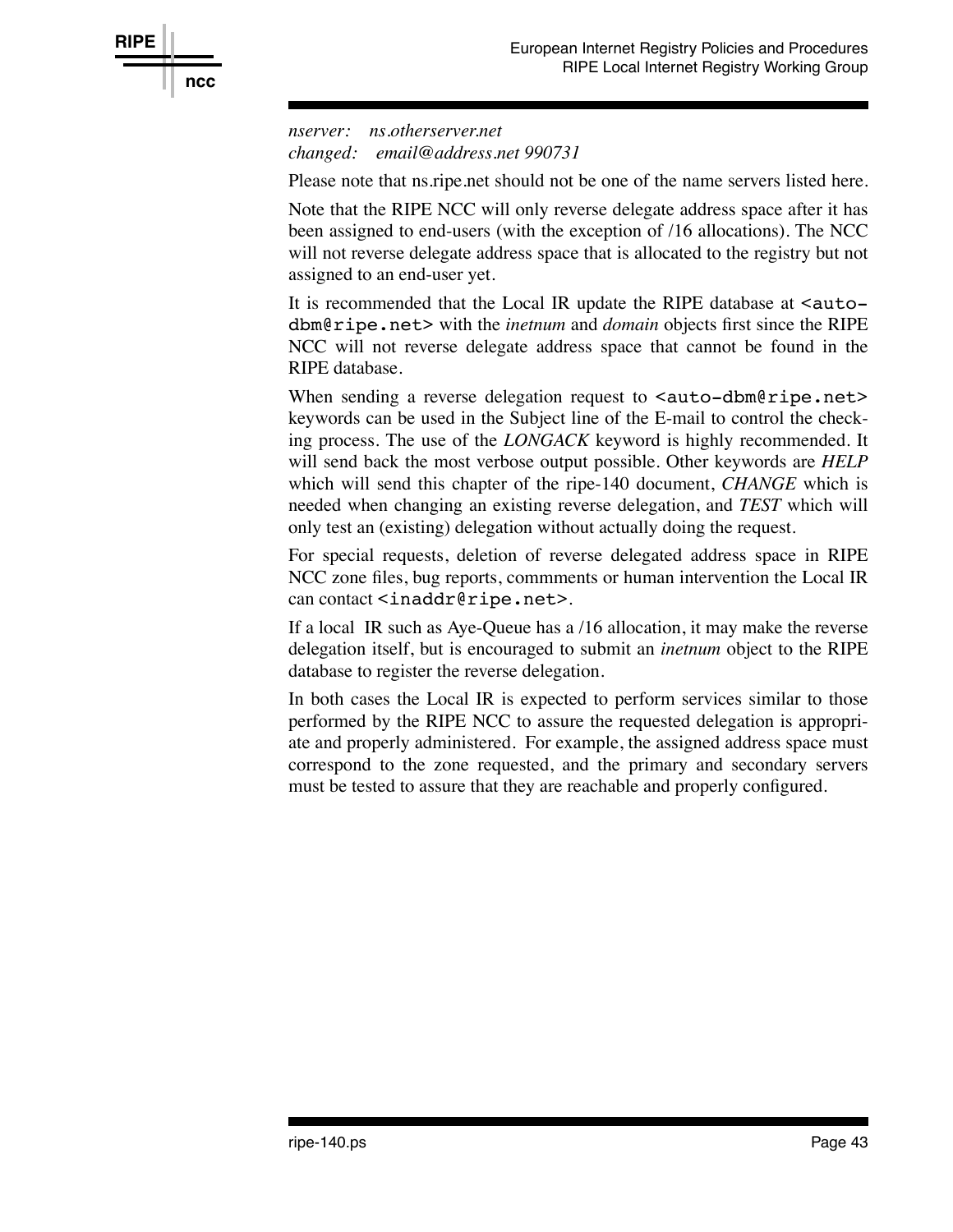

## 6. Operating a Local Internet Registry

Local Internet Registries (Local IR's) process the vast majority of address space assignments to end users. Most Local IRs are operated by Internet service providers (ISPs) and offer IP registration services to the customers of the ISP.

In this section, we describe a number of services offered by the RIPE NCC to facilitate the uniform implementation of the policies outlined in this document. We also outline procedures associated with IP registration services which Local IRs are expected to follow in order to ensure that the policies are applied in a fair and impartial manner throughout the RIPE NCC service area.

### 6.1. RIPE NCC Registration Services

The RIPE NCC offers the contributing Local IR's a range of registration services, most of which are described in other chapters of this document. Requests and queries related to these services are handled almost exclusively by electronic mail. A set of role mailboxes is available for handling various requests and queries. They are regularly serviced by RIPE NCC personnel or by automatic procedures. Personal mailboxes of NCC staff are not used for request handling. Paper mail is to be avoided wherever possible. Telephone communications should be confirmed by e-mail for documentation purposes and to avoid misunderstandings. While <ncc@ripe.net> serves as a catch-all for general queries and requests, there are a number of other mailboxes for submitting specific requests. All of the "auto" mailboxes are processed automatically and in general are not read by a person. These mailboxes perform specific tasks and any extra messages or information will not be read by NCC staff. The RIPE NCC mailboxes are:

**<hostmaster@ripe.net>** This is the mailbox associated with registration services and our primary interface with Local IRs. Requests for allocation and/or assignment of IP address space and autonomous system (AS) numbers should be submitted here. All correspondence about IP address related requests and AS number requests sent to the RIPE NCC should be transmitted by e-mail to this address. However, information related to IP address requests, such as network topology and other documents only accessible in hardcopy can be sent by fax. Any faxed documents should include the ticket number of the request in the subject line or somewhere in the message. If such documents are available in PostScript they should be sent by e-mail rather than by fax.

**<auto-dbm@ripe.net>** This is an automatic mailbox which handles requests for updates to the RIPE network management database. This mailbox is a robot which analyses the requests, performs authorisation checks and then does the actual updates requested.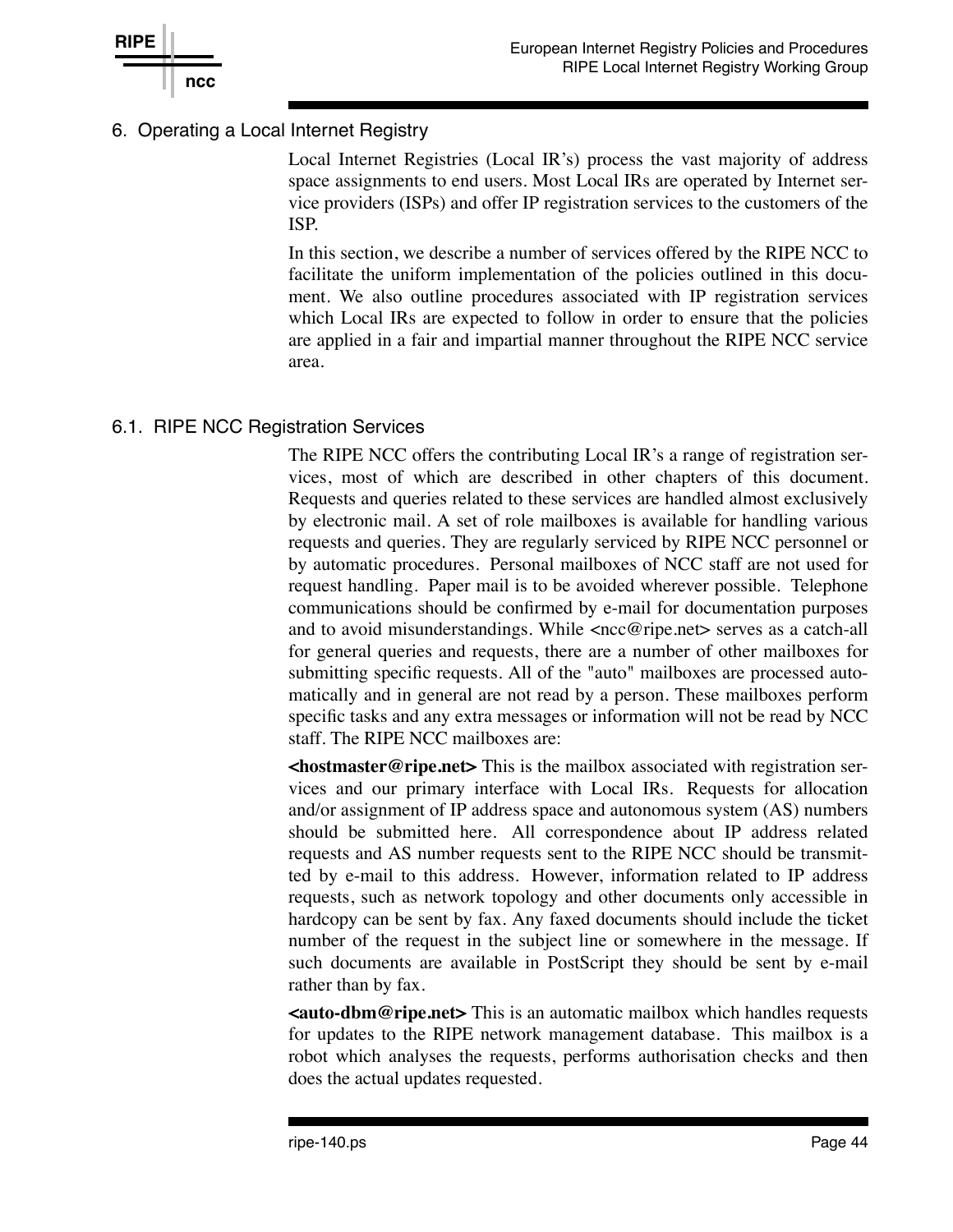

**<ripe-dbm@ripe.net>** Questions and requests regarding the RIPE network management database which require human intervention can be sent to this mailbox.

**<auto-inaddr@ripe.net>** This mailbox is a robot which handles requests for DNS delegations in the in-addr.arpa domain (used to reverse map from IP addresses to host names). Each request is analyzed and technical checks are performed to see whether the DNS servers to which delegation is requested are set up properly. If a request passes the checks it is forwarded to <inaddr@ripe.net>.

**<inaddr@ripe.net>** Performs additional manual checks on each delegation request that has passed the automated tool. The NCC DNS configuration is updated according to the request. Unusual requests and general questions about reverse delegations can also be submitted to this mailbox.

**<training@ripe.net>** Questions about upcoming Local IR Training Courses should be send to this account. Likewise, those wishing to attend a course register by sending e-mail to this address.

**<billing@ripe.net>** This is the role account which deals with invoicing, execution of service agreements and general information for new customers. This mailbox is also used to update registry information.

**<ncc@ripe.net>** General queries can be sent to this role account. Whenever one is unsure to which role account a specific question or request should be submitted, this mailbox can be used. The query will be answered or be redirected to other role mailboxes or specific staff members as appropriate.

### List of Local IRs

The RIPE NCC maintains a list of all Local IRs within its service region. It contains a set of information for every registry. Part of this information is published for reference by other registries and address space users. The public data for each Local IR can be found under:

*ftp://ftp.ripe.net/ripe/registries/*

### 6.2. Establishing a New Registry

A local IR is established after submitting a request to the RIPE NCC which includes assurances that the relevant rules and guidelines defined in this and related documents are known and a commitment that they will be followed.

In the startup phase, much communication is needed between those establishing a registry and the RIPE NCC. To facilitate this process, e-mail communication is used, therefore e-mail connectivity is required. The role mailbox <billing@ripe.net> should be used for communications in this phase.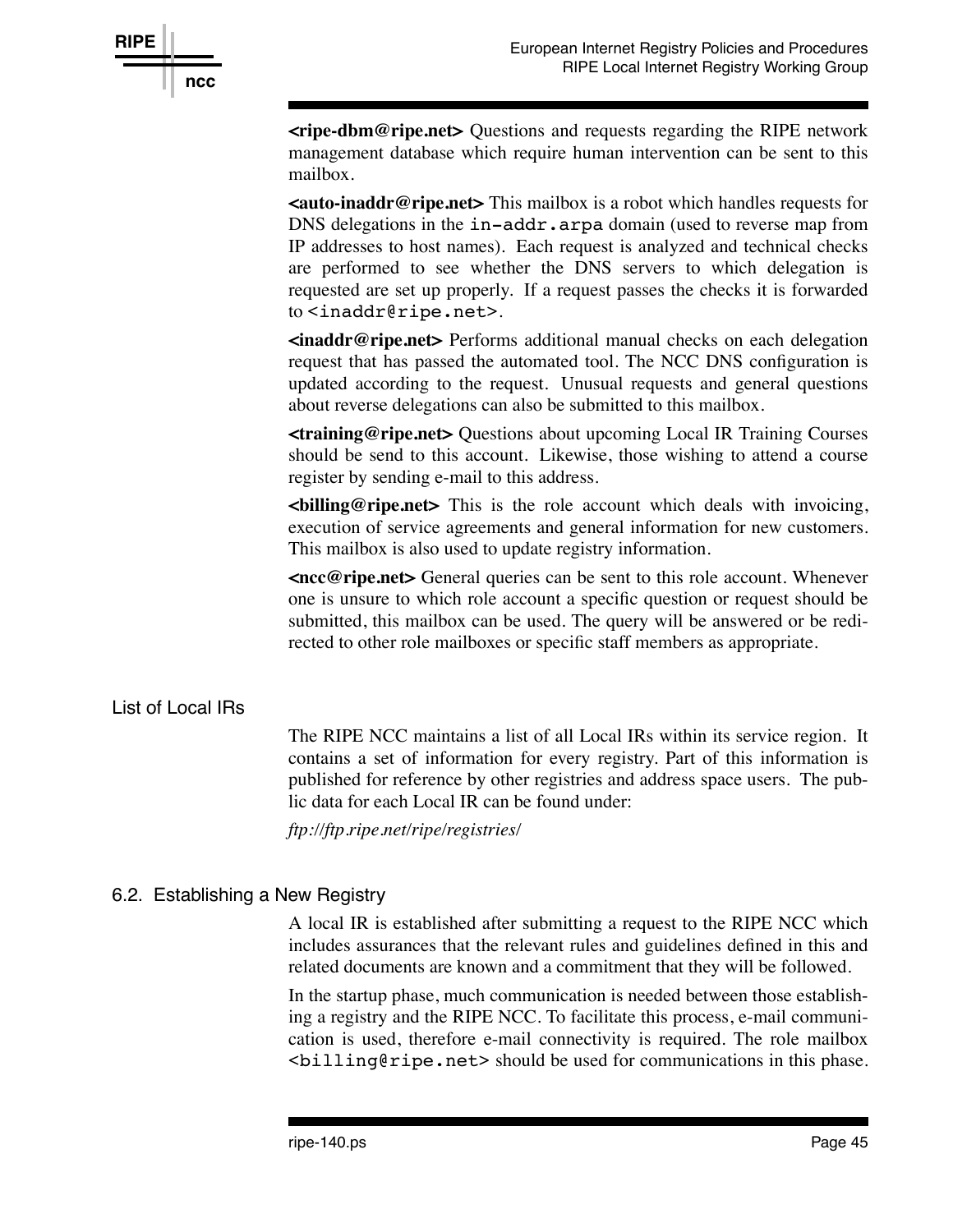

**RIPE ncc**

> Before the NCC can add a new registry to the list of Local IRs, the following formal steps must be completed. They are designed to ensure a smooth liaison and a proper understanding of the division of responsibilities. ,LP There are four formal steps in the startup process:

1) Obtain Documentation

There are many documents available to help new registries familiarize themselves with the registry process. The staff of the new registry should make themselves informed and obtain and read all relevant information at:

*ftp://ftp.ripe.net/ripe/new-registry/*

In case no FTP access is available, mail can be sent to <billing@ripe.net> in order to get the documents by e-mail.

2) Initial Contact

After reading all relevant information, the registry should fill out the form included at the FTP site and send it to the RIPE NCC. Please note that updates of this registry information need to be sent to <billing@ripe.net>.

3) Agree to Registry Procedures

Before operating a Local IR, one must agree to abide by the Internet registry rules established by IANA and in the RIPE community. At this stage, the staff at the registry should familiarize themselves with all documentation regarding registry operations (including this document) and should notify the RIPE NCC when they have read them and understand their contents. The RIPE NCC staff will be happy to address any questions that arise in this phase.

4) Formal Service Agreement

In order to provide service, the RIPE NCC needs a service agreement signed by a representative of the new registry. The agreement includes a commitment to pay the service charges.

Some of the above steps can be performed in parallel to each other.

Local IRs are required to contribute to the funding of the RIPE NCC. Those not contributing will not receive registration services from the NCC. A committee of the contributors to the RIPE NCC meets once per year (in September) and decides on the activity plan, the budget and the charging scheme of the RIPE NCC for the following year. More information about the contributors committee can be found at:

### *ftp://ftp.ripe.net/ripe/ncc-co/*

Once a local IR is established, a Registry Identifier is assigned to it. This identifier is used to identify the originating registry in requests to the NCC. It should be included in every request submitted to the RIPE NCC role mailboxes.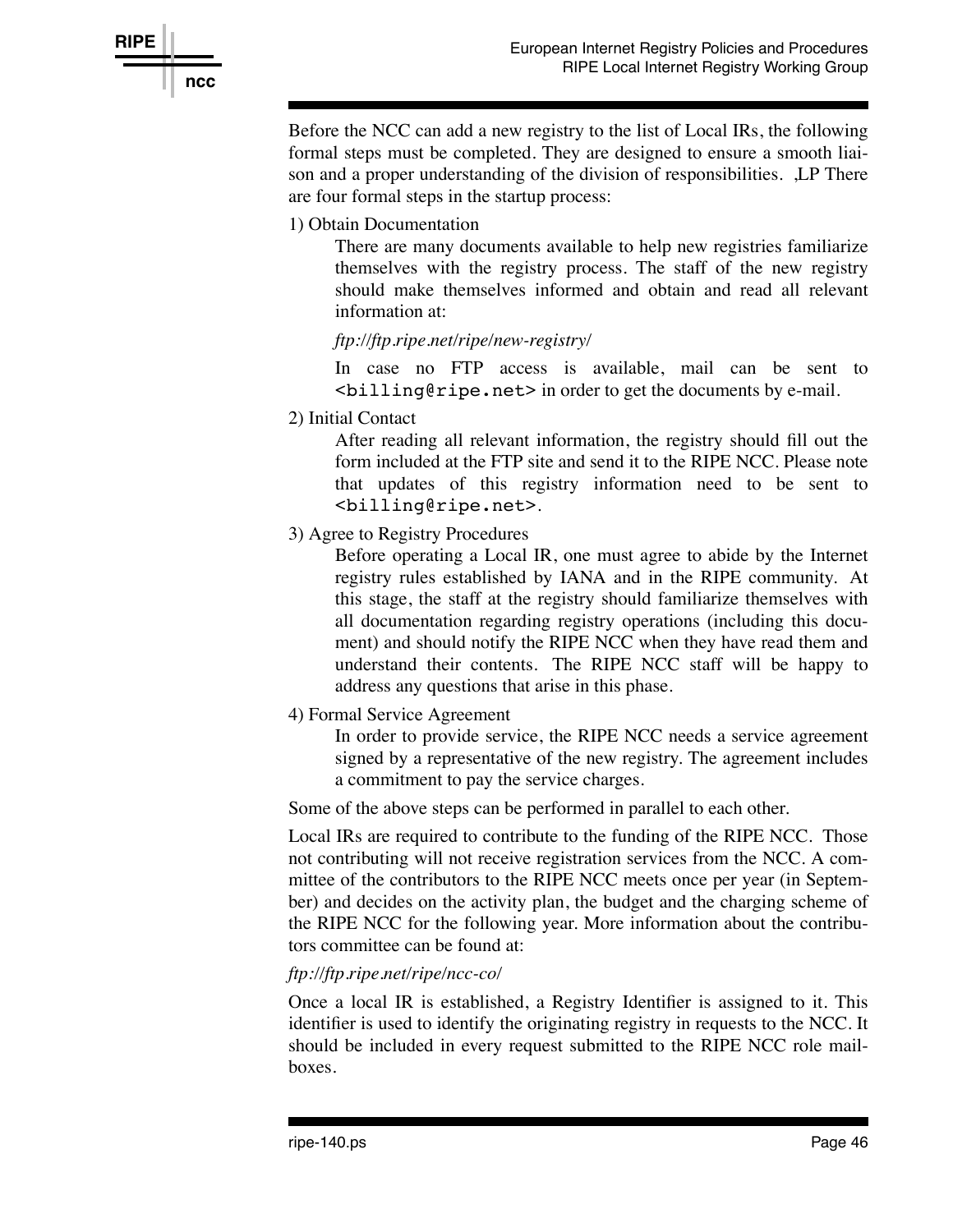

Every new local IR must specify for each of the mailing lists below, maintained by the RIPE NCC, at least one mailbox which will be subscribed to the mailing list:

**<local-ir@ripe.net>** All registry related operational issues are discussed here. Announcements of upcoming Local IR Training courses and other matters which are of interest to all Local IRs are posted to this list. This is a closed list and only open to contributing local registries.

**<lir-wg@ripe.net>** This is a local IR working group mailing list which anybody can join. All recipients of the local-ir mailing list are automatically subscribed to the lir-wg list so no further action is required to join this list.

**<ncc-co@ripe.net>** This is the RIPE NCC Contributors Committee mailing list. All formal issues related with the operation of the NCC are discussed here. For example, the RIPE NCC activity plan and budget are always posted and discussed here.

The lists are used for important announcements and operational information. It is assumed that at least one representative of each registry follows these lists and that information sent to these lists will be read.

It is strongly recommended that at least one staff member of a new registry attends a Local IR training course. This is a one day introduction to Internet address space assignments and registration procedures in Europe. It also describes how one can query and use the information registered in the RIPE database. The NCC announces upcoming courses to the local-ir mailing list.

### 6.3. Registry Operations

In this section, we outline a number of practices that should be followed when running a Local IR. Most have been established historically by consensus among the Local IRs in the RIPE community. Local IRs should adhere to the established practices, or move to have them modified by starting discussions on the <local-ir@ripe.net> mailing list, and active participation in the local IR working group.

### Record Keeping

Local IRs must maintain proper records about all registry activities. Every Local IR should keep all information collected from its customers in the process of making a request for an IP address space assignment. This data is needed for the evaluation of subsequent requests for the same customers, for audits by the regional registry, and for the resolution of any questions that may arise regarding assignments. The records must include:

• The original request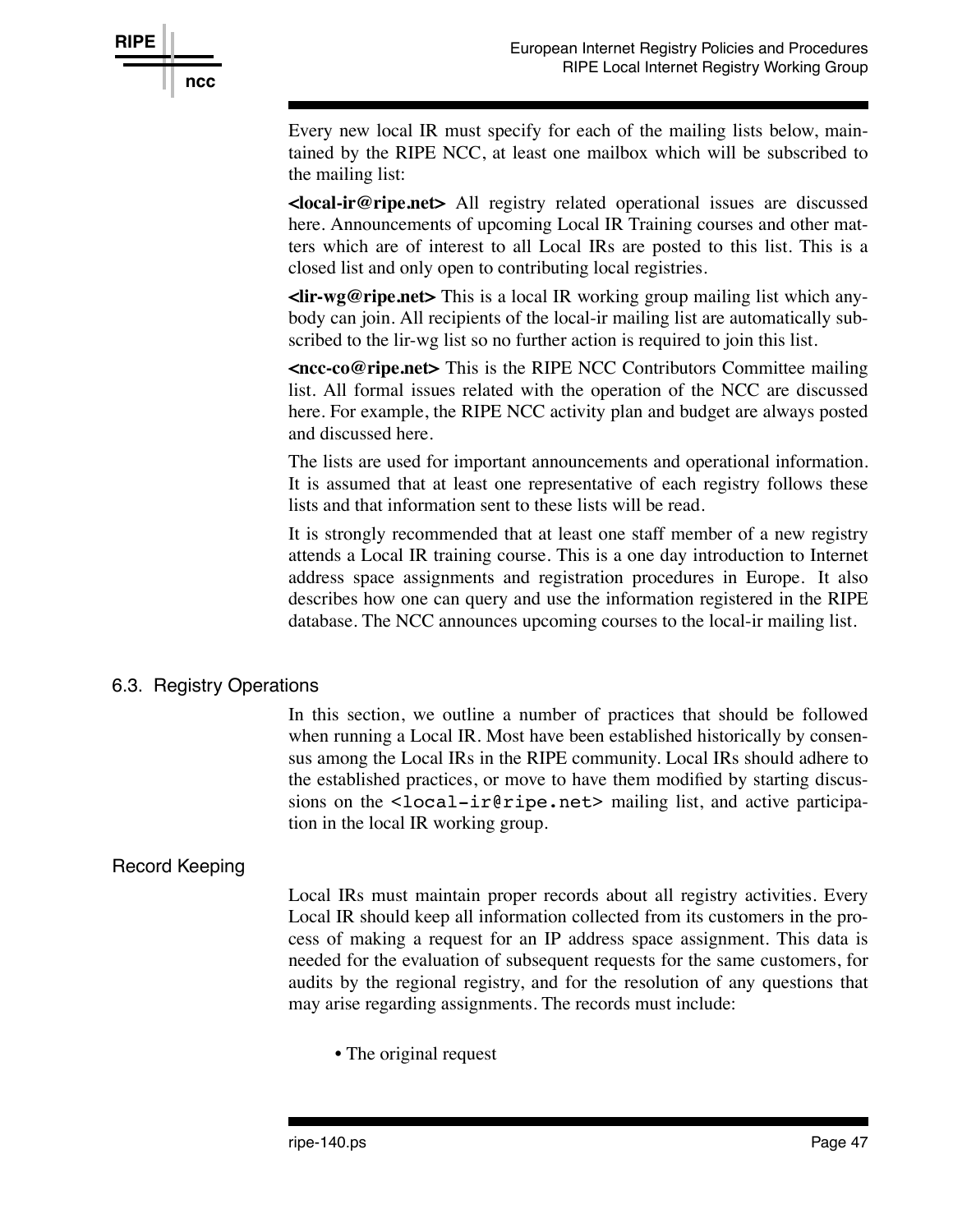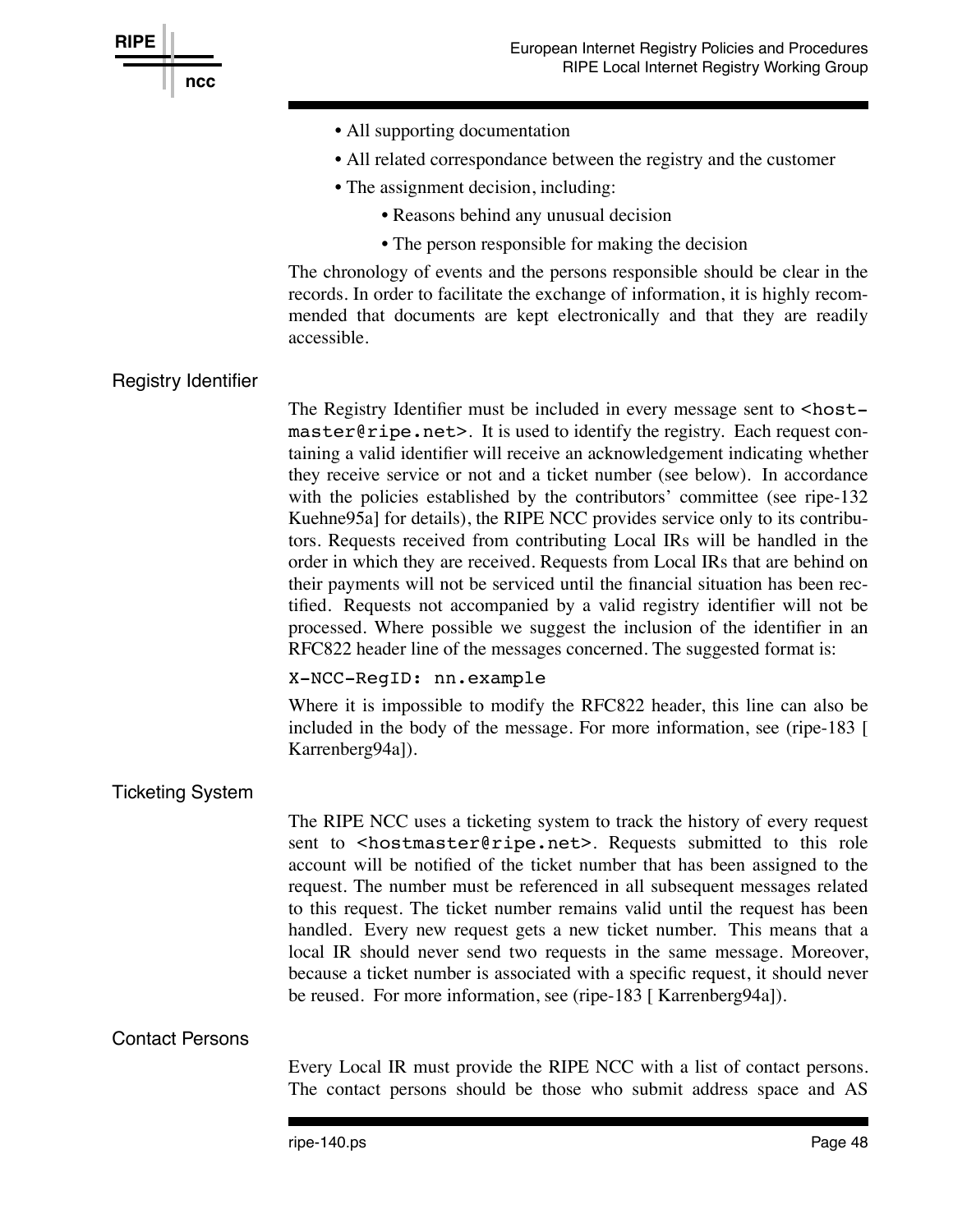

number requests for the Local IR. The contact information should be kept up to date. In general, address space and AS number requests will only be accepted from registry staff members that are registered as contact persons for a Local IR.

## **Confidentiality**

Information collected by a registry in the registration process must be kept in strict confidence. It is to be used for registration purposes only. It must be transmitted only to higher level registries and/or IANA upon request, but should not be transmitted to any other party unless explicitly requested in writing by the end user.

## Publishing Local IR Policy

The core business of a Local IR is to assign IP addresses. These have no intrinsic value, although they are essential for Internet connectivity. They must be assigned judiciously with regard to volume, strategically with regard to aggregation, and equitably as between different ISPs. The best assurance of these objectives is "perfect knowledge" by the market of the policies of Local IRs. For this reason, every Local IR must publish its policies regarding registry operations. Local IRs must register their policies with the RIPE NCC, which will publish them. The information to be published should include at least the following:

1) The Community Served

A Local IR should provide a concise description of the community it serves. The following description is sufficient: "We serve customers of <foo> company, an ISP with mostly <bar> type customers based in countries NN AA BB and CC." The registry should also indicate whether it will provide IP address space registration services to those not buying other services from them.

2) Charging Policies

A Local IR must publish its charging policy. The policy is defined in (currently RIPE draft [Norris96a]): Address space is a finite resource with no intrinsic value and direct costs cannot be ascribed to it. While they may not charge for address space as such, registries may charge for their administrative and technical services. Registries must publish their operating procedures and details of the services they offer and the conditions and terms that apply, including scales of tariffs if applicable.

3) Terms of Assignment

The registry must publish its policy about assigning provider aggregatable and provider independent address space, and the terms and conditions that apply.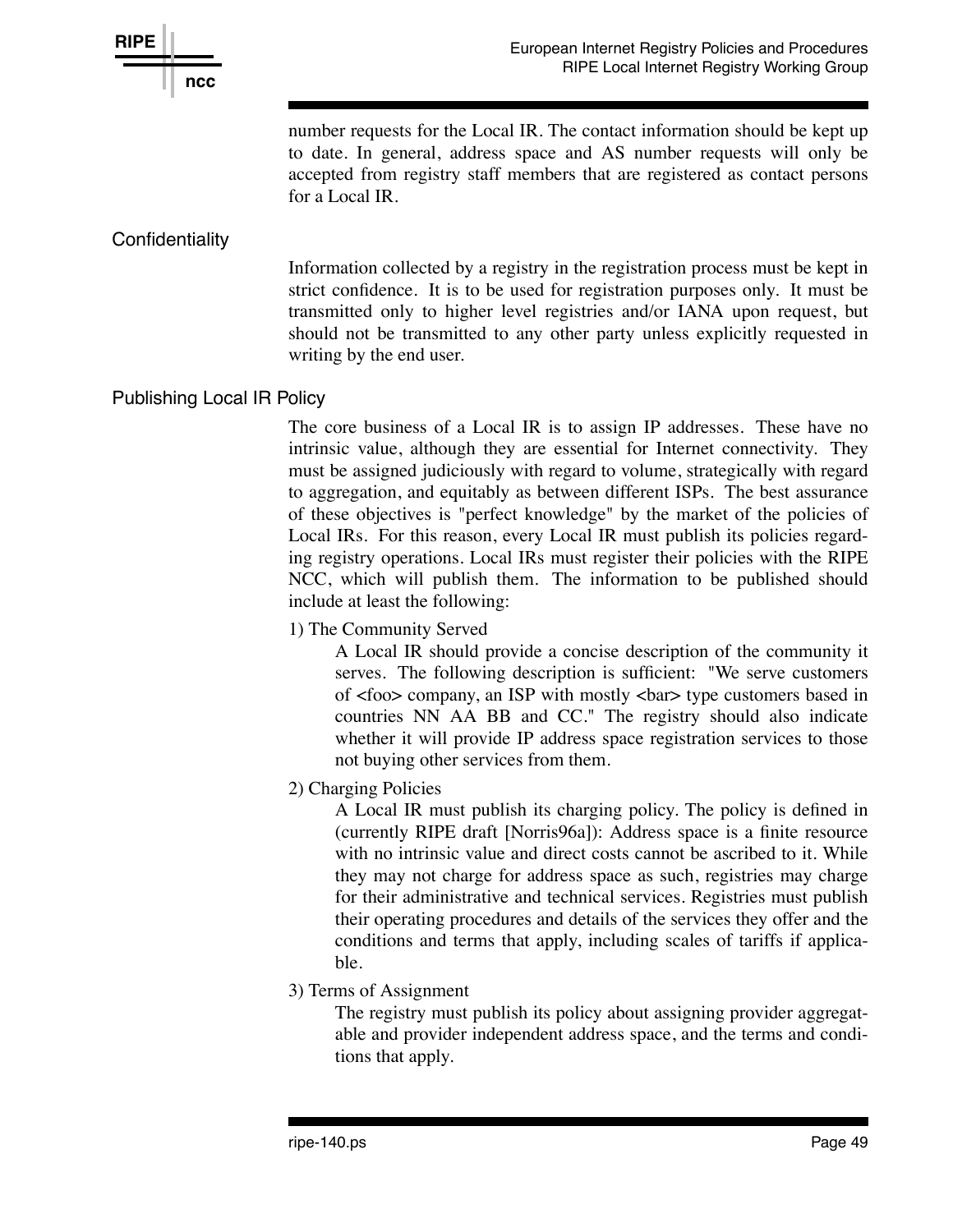

## 6.4. Closing a Registry

A Local Internet Registry may decide to stop operating as such. Should a registry decide to close and re-open at a later date, it must repeat all formal steps required to establish a new registry.

As soon as the registry decides to close, it should halt any open requests for IP address space and refer the customers to the list of Local IRs. This will prevent the customer from having to renumber at a later date. This list is available in:

### *ftp://ftp.ripe.net/ripe/registries/*

A closing registry is not allowed to make any further assignments from its address space allocation.

To stop operating as a Local IR, a registry must follow three steps:

1) Send the RIPE NCC a written request to officially close the registry and state the intention to return the unassigned address space. The request and all subsequent communication is sent to <billing@ripe.net>.

2) Provide the NCC with all documentation regarding IP address space that has been assigned while operating as a Local IR. The registry only needs to provide documentation about address space that was allocated to it by the RIPE NCC.

3) The closing registry has to provide the NCC with a final summary of all address space assigned from all of its allocations. It must also verify that the contents of the RIPE database are up to date with respect to the address space that has been allocated to them by the RIPE NCC. The registry must provide the NCC with a list of all address space that was allocated to the registry by the RIPE NCC but is not currently assigned. Unassigned addresses will be returned to the NCC and will revert back to the public pool of IP space. It can be assigned by the RIPE NCC as necessary.

If the registry is closing as a Local IR, but will continue to provide Internet connectivity to its customers as an ISP, the customers can continue to use the address space already assigned to them. Assignments made by a registry that is closed remain valid for as long as the original criteria under which they were assigned remains valid.

If the registry will no longer provide Internet connectivity to customers with assigned address space, the assigned address space should be retrieved from the users as they renumber. It is the Local IR's responsibility to help its customers with renumbering.

## 6.4.1. When a Registry is Closed by the RIPE NCC

The RIPE NCC may decide to close a registry that stops paying its bills to the RIPE NCC and/or cannot be contacted by the NCC for a significant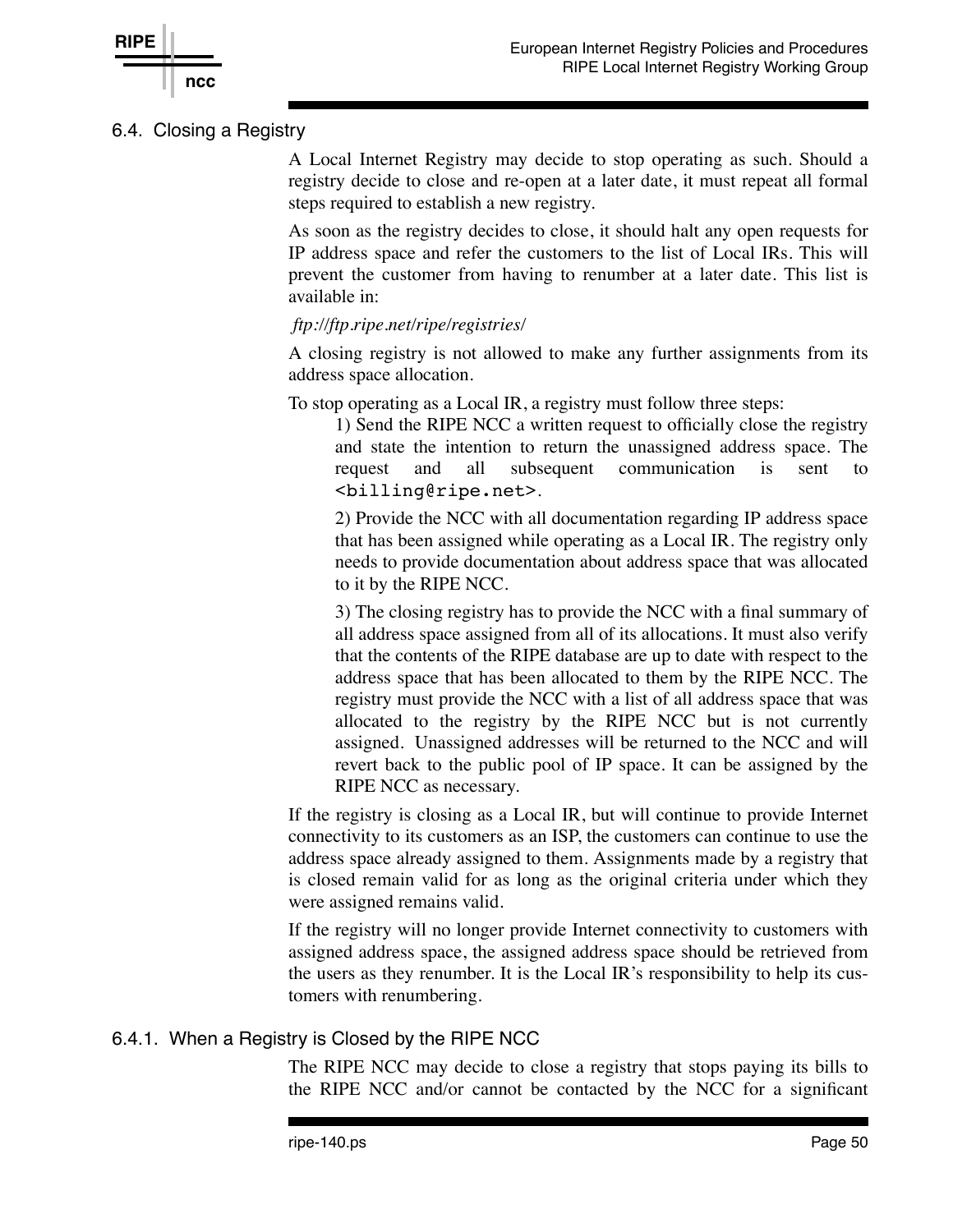

period of time. Moreover, if a Local IR consistently violates the policies established by IANA or within the RIPE NCC community, in spite of multiple warnings, then it may be closed.

The RIPE NCC will send the local IR a message to notify it of its closure. The registry must then provide documentation to the RIPE NCC regarding its allocated address space, and follow the other procedures for closing a registry outlined above.

If the registry does not provide the RIPE NCC with the proper documentation, the RIPE NCC will determine which address space should be returned to the public pool of IP address space.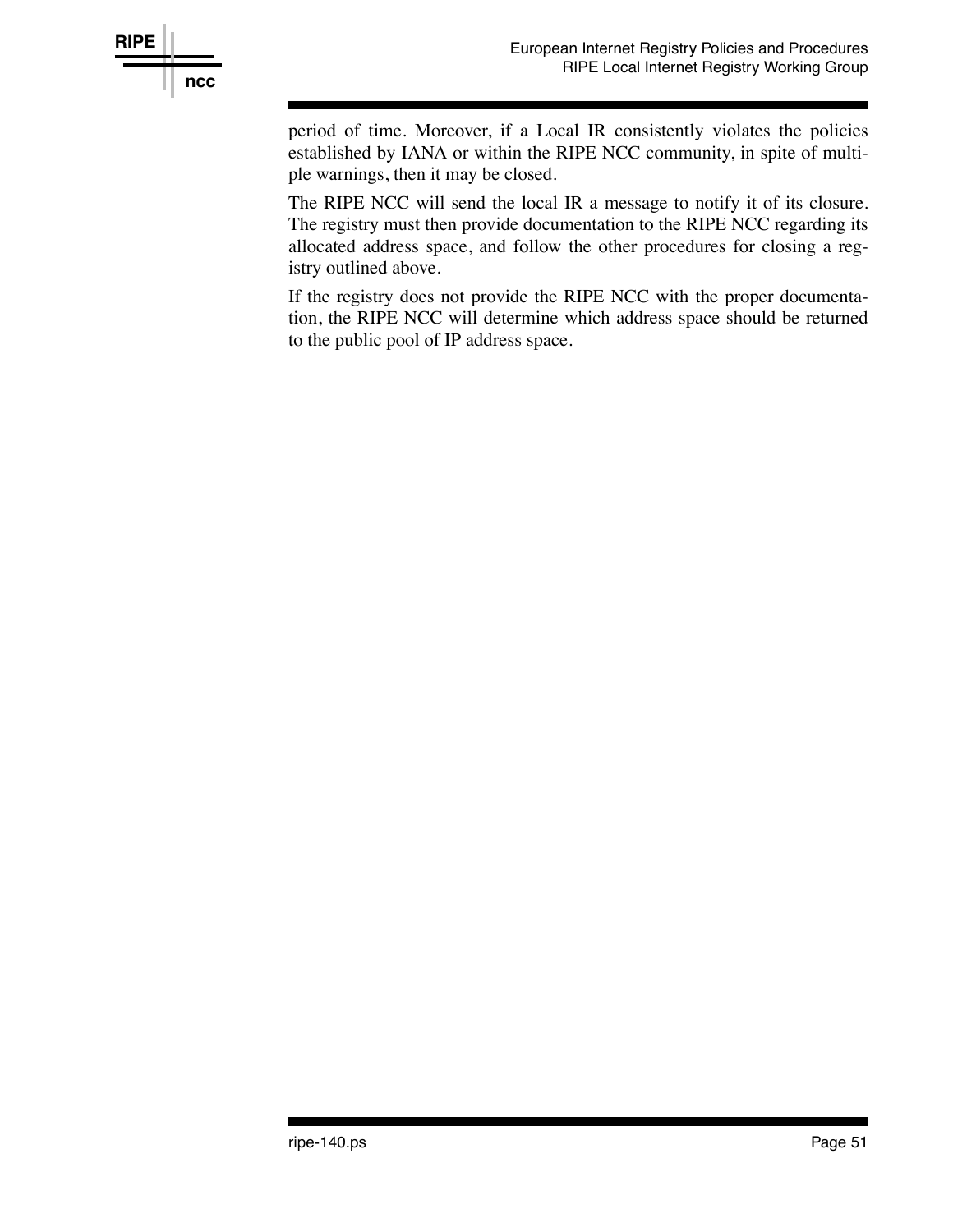

## 7. AS Number Assignment Policies and Procedures

An Autonomous System (AS) is a group of IP networks run by one or more network operators which has a single and clearly defined routing policy.

Every AS has a unique number associated with it which is used as an identifier for the AS in the exchange of exterior routing information (i.e. network reachability information between ASes). Exterior routing protocols such as BGP (RFC 1771 [Rekhter95a]) are used to exchange routing information between ASes.

An AS will normally use some interior gateway protocol to exchange routing information on its internal networks.

The term AS is often misunderstood to be a convenient way of grouping a set of networks which fall under the same administrative umbrella. If, however, within the group of networks there is more than one routing policy, then more than one AS is involved. On the other hand, if the set of networks has the same routing policy as another set, they fall under the same AS, regardless of the administrative structure. Thus by definition, all networks in an autonomous system share a single routing policy.

In order to help decrease global routing complexity, a new AS number should be created only if a new routing policy is required. Sharing an AS number among a set of networks that do not fall under the same organisational umbrella will sometimes require extra coordination among the various network administrators. In some cases, some level of network reengineering may be needed. However, this is probably the only way to implement the desired routing policy anyway. Please see (RFC 1930 [Hawkinson96a]) for more information.

### 7.1. Obtaining an AS Number

The RIPE NCC assigns AS numbers for Autonomous Systems that are located in the area that is served by the RIPE NCC. As for IP address requests the RIPE NCC only accepts requests for AS numbers from Local IRs that contribute to the RIPE NCC. The forms should be submitted to <hostmaster@ripe.net>.

To obtain an AS number the RIPE NCC provides a form similar to the one that is used to submit IP address requests. The form contains four parts, an aut-num (autonomous system number) object template, a technical template, a mntner (maintainer) template, and one or more person templates. All of the information on the form is required. The NCC may sometimes also ask for additional information in order understand the planned routing policy and to decide if an AS number is really needed. The information provided in the templates will be entered into the database and is publicly accessible. The templates are described in more detail below.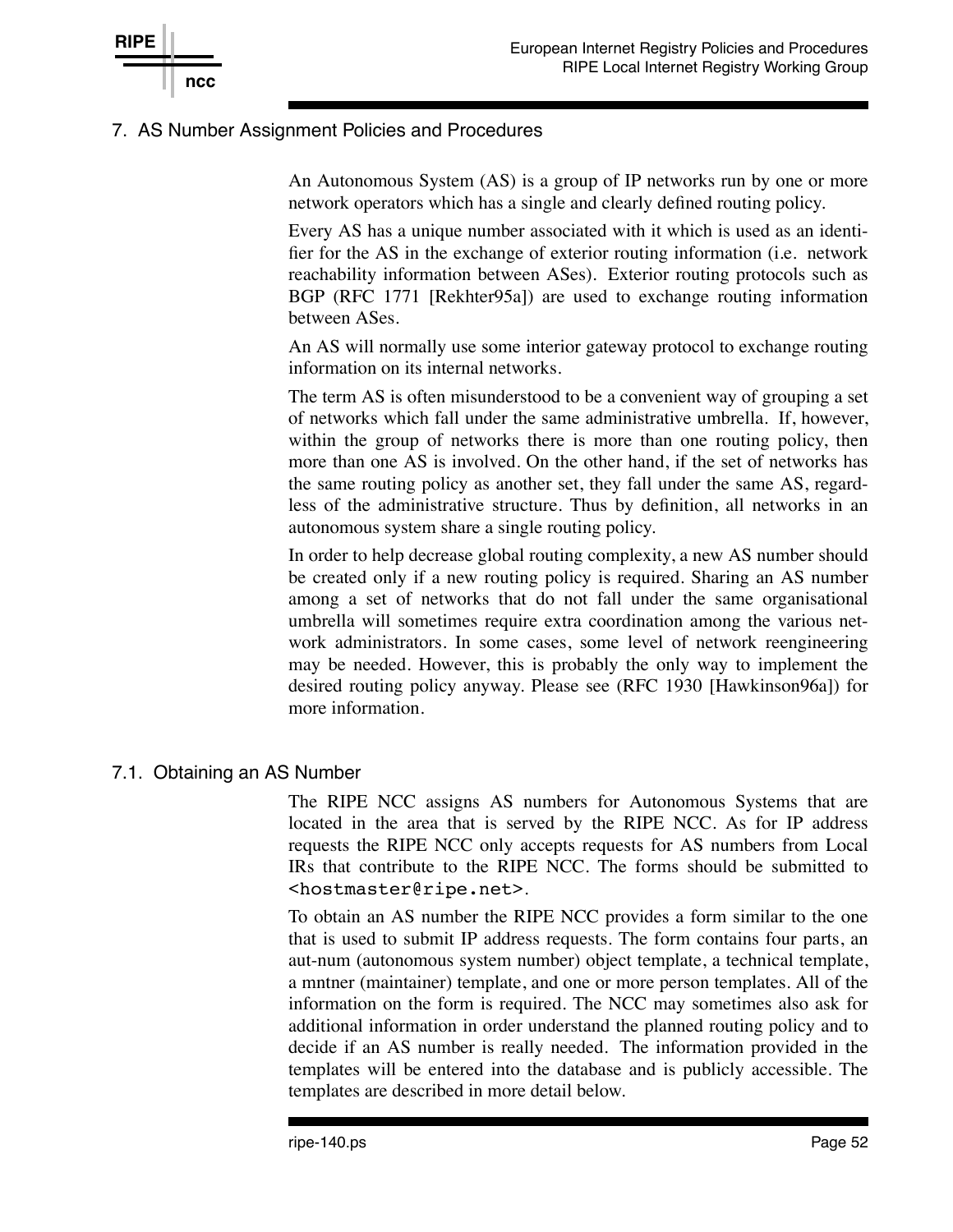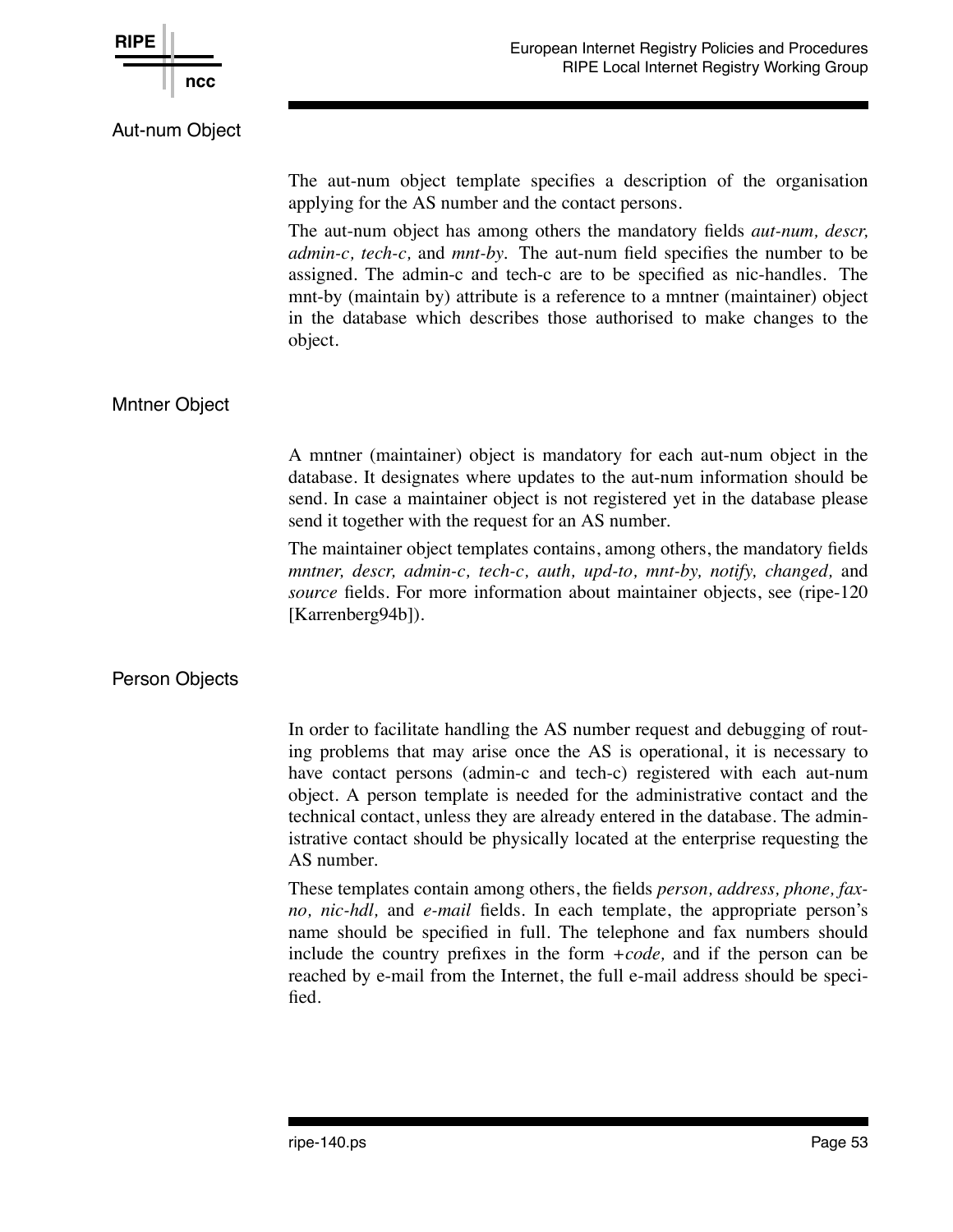

Current assignment guidelines require a network to be multihomed for an AS number to be assigned. When a registry applies for an ASN, it needs to submit the routing policy of the Autonomous System that requires an AS number. The policy is defined in the following attributes as part of the aut-num object: multiple fields of *as-in* (description of accepted routing information from neighbouring ASes.), multiple fields of *as-out* (description of generated routing information sent to other AS peers.), one or more fields of *default* (indication of how default routing is done).

## Evaluation and Assignment

A completed form should be send to the RIPE NCC hostmaster mailbox. It will then be evaluated to determine whether an AS number is really needed. If an AS number is assigned, the NCC will enter all relevant information in the database and will notify the Local IR of the assignment.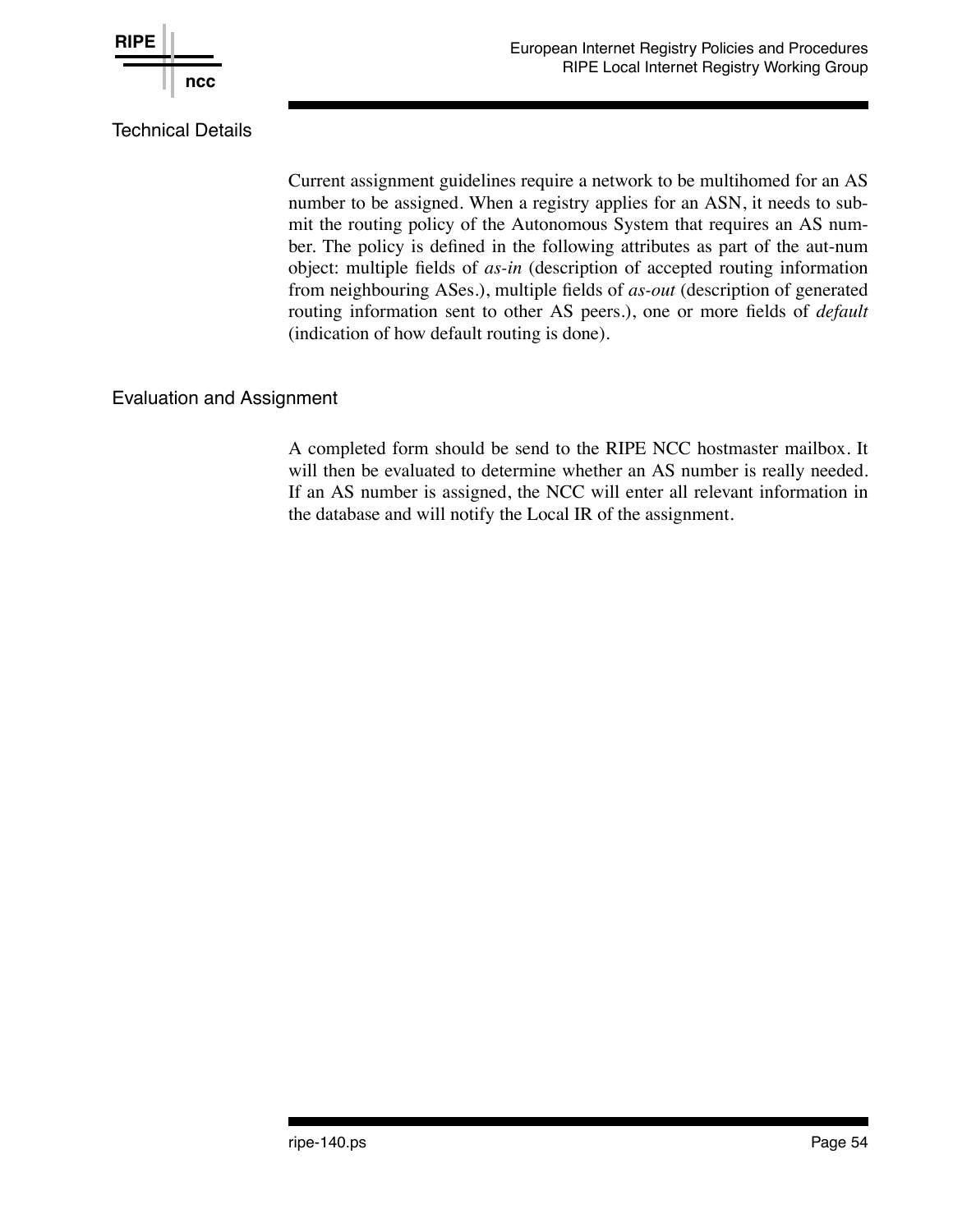

## 8. Interdomain (Exterior) Routing Considerations

Address space allocation and assignment policies are closely related to exterior routing considerations. In fact, routing issues have played a key role in defining the policies regarding address space distribution described in this document. Specifically, decisions regarding address space allocations and assignments must be made to facilitate the routability of the assigned IP numbers, and to minimise the complexity of routing on the Internet as a whole. This is the key reason that *aggregation* plays a central role in address space allocation and assignment policies.

Each and every host on the Internet has a routing table, ever so small, which tells it where to send packets intended for a certain destination address. In this section, we will discuss how route announcements are used to build these tables, and the role of aggregation in keeping them small. We will also describe use of the routing registry for management of global routing policies, and some tools available for examining the consistency of routing policy among ISPs.

ISPs are encouraged to follow discussions in the relevant groups such as <routing-wg@ripe.net>, <eof@ripe.net>, and <cidrd@iepg.org>. Information about the first two can be obtained by sending e-mail to <majordomo@ripe.net> with "list" in the body of the message. For the last, the e-mail should be addressed to <cidrdrequest@iepg.org>.

## 8.1. Originating Routing Information

Having assigned address space to an end user for use in a network, one must provide some means for the machines on that network to communicate with others on the Internet. That is, one must somehow announce to the rest of the Internet where packets destined for those hosts can be sent.

This process is referred to as *originating* route information whereby the rest of the Internet can reach the hosts using the corresponding address space.

In practice, these announcements are made via routing protocols. An AS interconnects with one or more neighbouring ASes by announcing the set of addresses which should be routed to it. The most common routing protocol in use by ASes for exchanging this information is BGP as defined in (RFC 1771 [Rekhter95a]). Information on how to configure particular routing hardware can be found in [Nussbacher96a].

Of course, an ISP should only originate routes for public address space that has been allocated to it, or that has been assigned to the customer for whom the ISP will provide connectivity. A route should *never* be announced for private address space. Before announcing a route, one should always consult the RIPE database to confirm the associated address space allocation or assignment.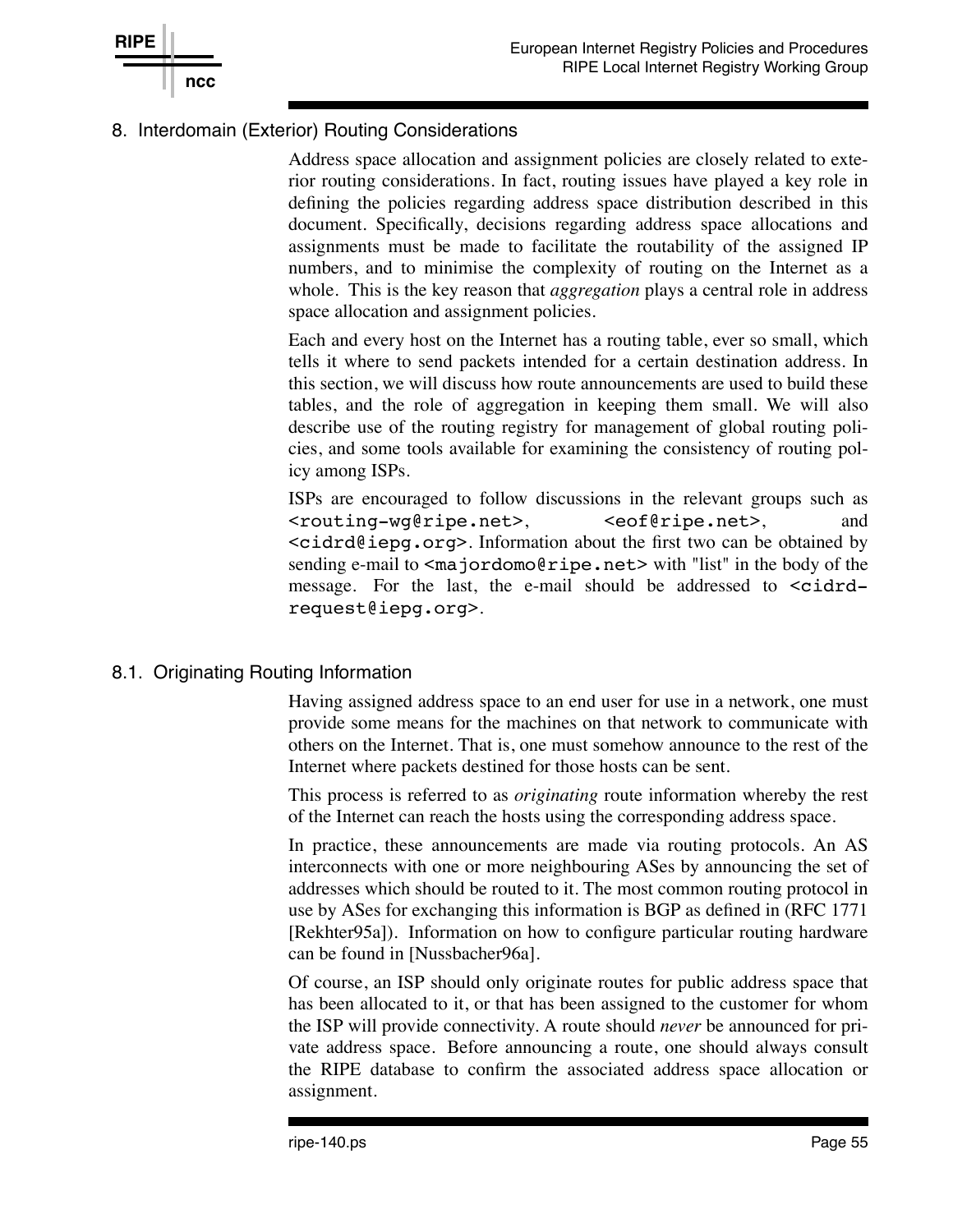

If possible, ISPs should originate CIDR routes covering their entire allocations. Unless absolutely necessary, ISPs should not originate more specific routes. Unless a network is *multi-homed,* more than one announcement leading to the associated address space is likely to be due to a configuration error.

## 8.2. Propagating Routing Announcements

In addition to originating routes, ASes propagate routes from other ASes to their neighbours, which if all goes well, allows communication between any two hosts with addresses announced on the Internet. In order to keep the Internet as a whole running smoothly, ISPs that propagate routes should operate according to a number of established principles:

1) Routes should only be propagated if the associated address space has been properly registered in the database of one of the regional registries.

2) When propagating routes, one should take care to ensure overall connectivity. Routing policies which limit the connectivity of other ISPs should be avoided.

3) If ISPs implement routing policies that limit the length of prefixes propagated or accepted, they should always allow routes with prefixes in line with the minimum size of an allocation in the associated address space. For the address space distributed by the RIPE NCC (193/8, 194/8 and 195/8), the minimum allocation is a /19. Thus any routing policy that accepts this prefix length for addresses in this range, will enable connectivity for the associated hosts in the RIPE NCC service area. Any routing policy which does not propagate at least /19 prefixes is likely to cause connectivity problems for these and numerous other hosts on the Internet.

ISPs can use the RIPE database when defining their routing policies. It provides information about valid allocations and assignments as well as the type (PI/PA) of address space.

### 8.3. Aggregation

It is important that ISPs engineer their network with a clear distinction between their internal routing and external routing. In central routers on the Internet the load on the routers caused by (unnecessary) routing information and routing updates is considerable, and is known to lead to network failures.

One means to achieve a stable connection with the global Internet is to aggregate routes as much as possible. In most cases there is no need for more specific routes to customer networks.

However, if the customers for whom you are providing connectivity are using address space that was not assigned from your allocation, it is strongly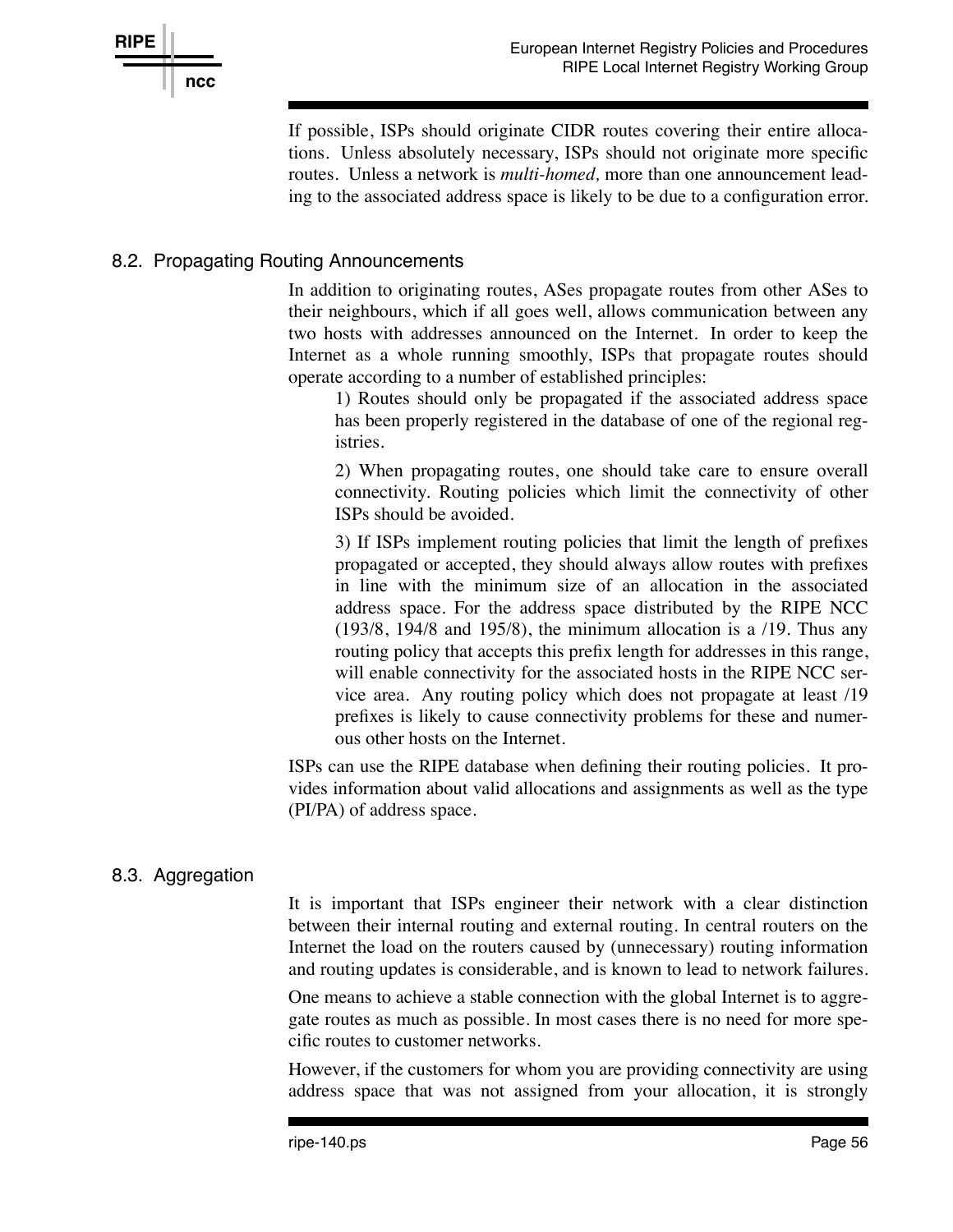

recommended that they renumber their networks to use PA address space. Only then can their networks be reached without specific announcements. This is true both for customers using PI address space, and for those with PA address space that was assigned by another ISP. In the first case, it is seldom that PI addresses are really needed. In the latter case, the fact that the address space is PA means that the customer has agreed to renumber upon changing ISPs.

## 8.4. Registering Routes in the RIPE Database.

When originating a route, it should be properly documented in the routing registry. This is done by submitting a route object as described in (ripe-181 [Bates94a]) to the RIPE Database.

Each route is originated by an Autonomous System (AS), and the origin attribute of the route object links to the aut-num object describing the routing policy of the AS.

There are a number of useful tools available which employ the information in the routing registry in the process of deciding on routing policy and for trouble shooting. Here is a short summary:

#### prtraceroute

Trace the route that packets take to a given host, showing for each router on the way the number of the AS it belongs to, and how the route taken relates to routing policy stored in the routing registry.

#### prpath

Print all the possible paths between any two given destinations according to the routing registry.

#### prcheck

Check the syntax semantics and validity of an aut-num object.

An extensive tutorial on the Routing Registry is available in [Bates94b].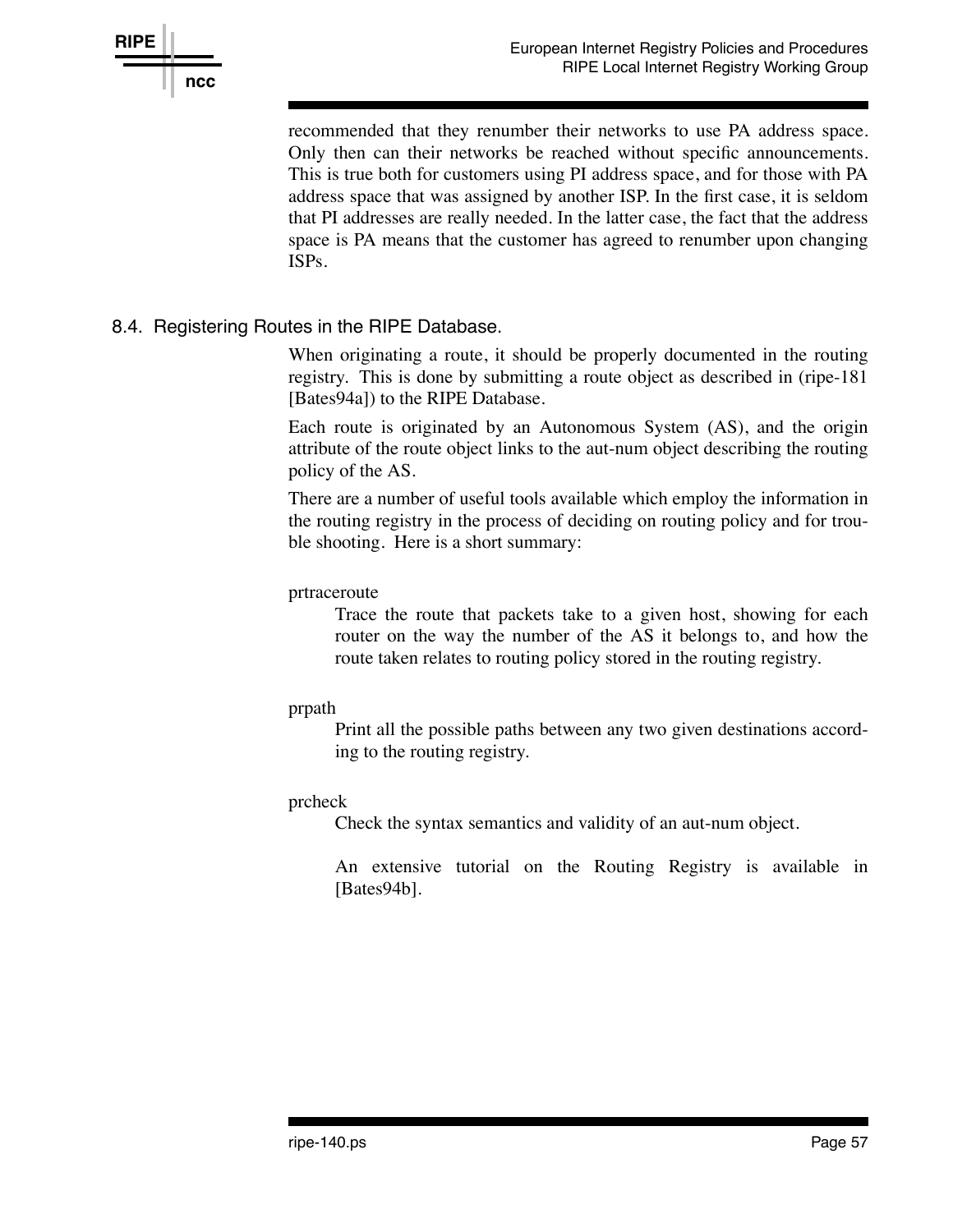

### 9. Glossary

This section provides a very bried description of important terms used in this document.

Allocation

In general higher level IRs allocate address space to lower level IRs who hold this address space for further allocation or assignment to end-users.

#### Assignment

IRs assign address space to the end-user who then use it in operational networks.

Classless Addressing

Historically IP addresses have been assigned in the form of network numbers of class A, B or C. With the advent of classless inter-domain routing (CIDR) this classful restrictions are no longer valid.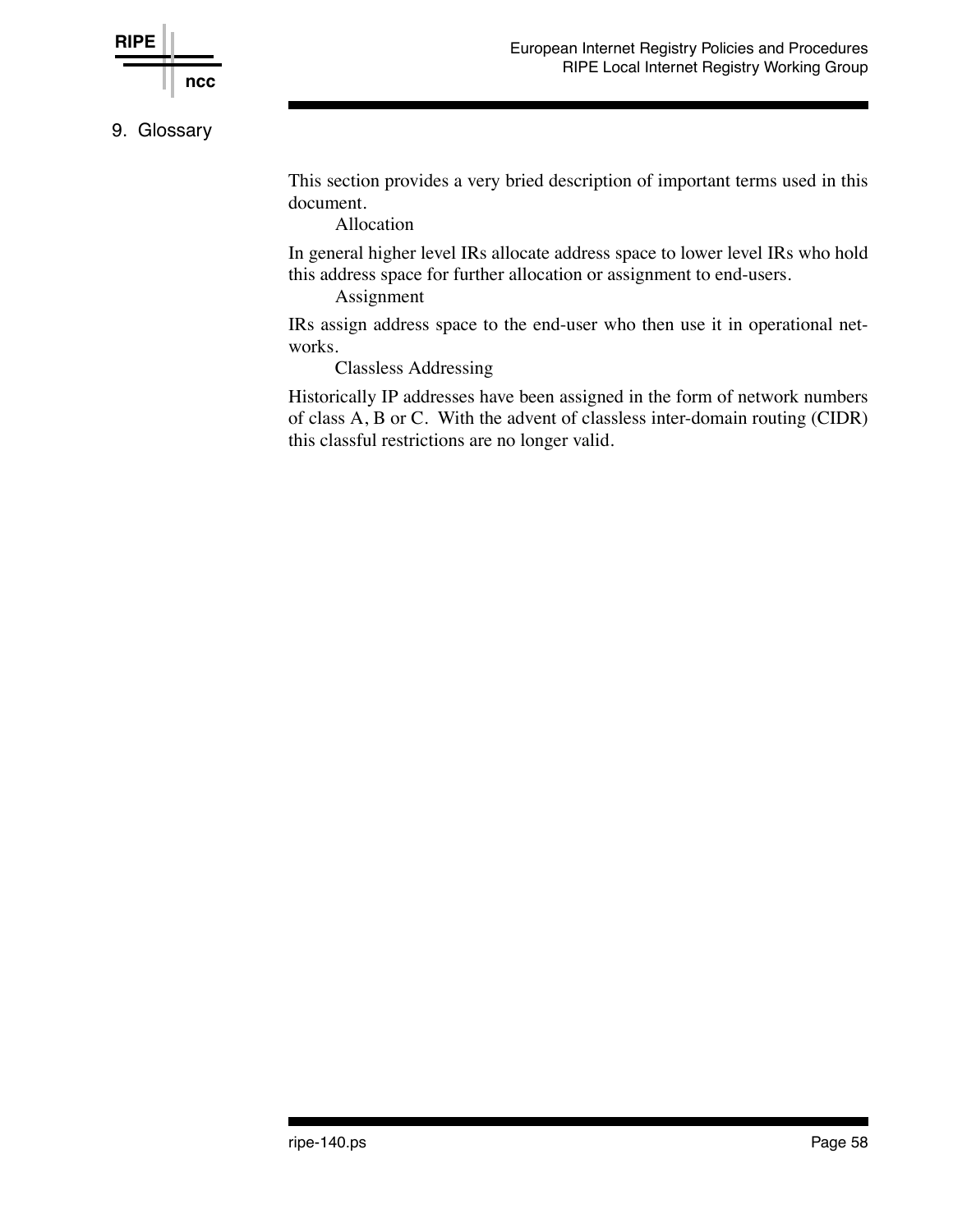

Address space is now allocated and assigned on bit boundaries. The following table illustrates this:

| addrs          | bits             | pref       | class          | mask            |
|----------------|------------------|------------|----------------|-----------------|
| $\mathbf{1}$   | $\boldsymbol{0}$ | 132        |                | 255.255.255.255 |
| $\overline{c}$ | $\mathbf{1}$     | /31        |                | 255.255.255.254 |
| $\overline{4}$ | $\overline{c}$   | /30        |                | 255.255.255.252 |
| 8              | $\overline{3}$   | /29        |                | 255.255.255.248 |
| 16             | 4                | /28        |                | 255.255.255.240 |
| 32             | 5                | /27        |                | 255.255.255.224 |
| 64             | 6                | /26        |                | 255.255.255.192 |
| 128            | 7                | /25        |                | 255.255.255.128 |
| 256            | 8                | /24        | 1 <sub>C</sub> | 255.255.255     |
| 512            | 9                | /23        | 2C             | 255.255.254     |
| 1K             | 10               | 122        | 4C             | 255.255.252     |
| 2K             | 11               | /21        | 8C             | 255.255.248     |
| 4K             | 12               | /20        | 16C            | 255.255.240     |
| 8K             | 13               | /19        | 32C            | 255.255.224     |
| 16K            | 14               | /18        | 64C            | 255.255.192     |
| 32K            | 15               | /17        | 128C           | 255.255.128     |
| 64K            | 16               | /16        | 1B             | 255.255         |
| 128K           | 17               | /15        | 2B             | 255.254         |
| 256K           | 18               | /14        | 4B             | 255.252         |
| 512K           | 19               | /13        | 8 <sub>B</sub> | 255.248         |
| 1M             | 20               | /12        | 16B            | 255.240         |
| 2M             | 21               | /11        | 32B            | 255.224         |
| 4M             | 22               | /10        | 64B            | 255.192         |
| 8M             | 23               | /9         | 128B           | 255.128         |
| 16M            | 24               | /8         | 1A             | 255             |
| 32M            | 25               | /7         | 2A             | 254             |
| 64M            | 26               | /6         | 4A             | 252             |
| 128M           | 27               | /5         | 8A             | 248             |
| 256M           | 28               | /4         | 16A            | 240             |
| 512M           | 29               | /3         | 32A            | 224             |
| 1024M          | 30               | $\sqrt{2}$ | 64A            | 192             |

'bits'

size of the allocation/assignment in bits of address space.

'addrs'

number of addresses available; note that the number of addressable hosts normally is 2 less than this number because the host parts with all equal bits (all 0s, all 1s) are reserved.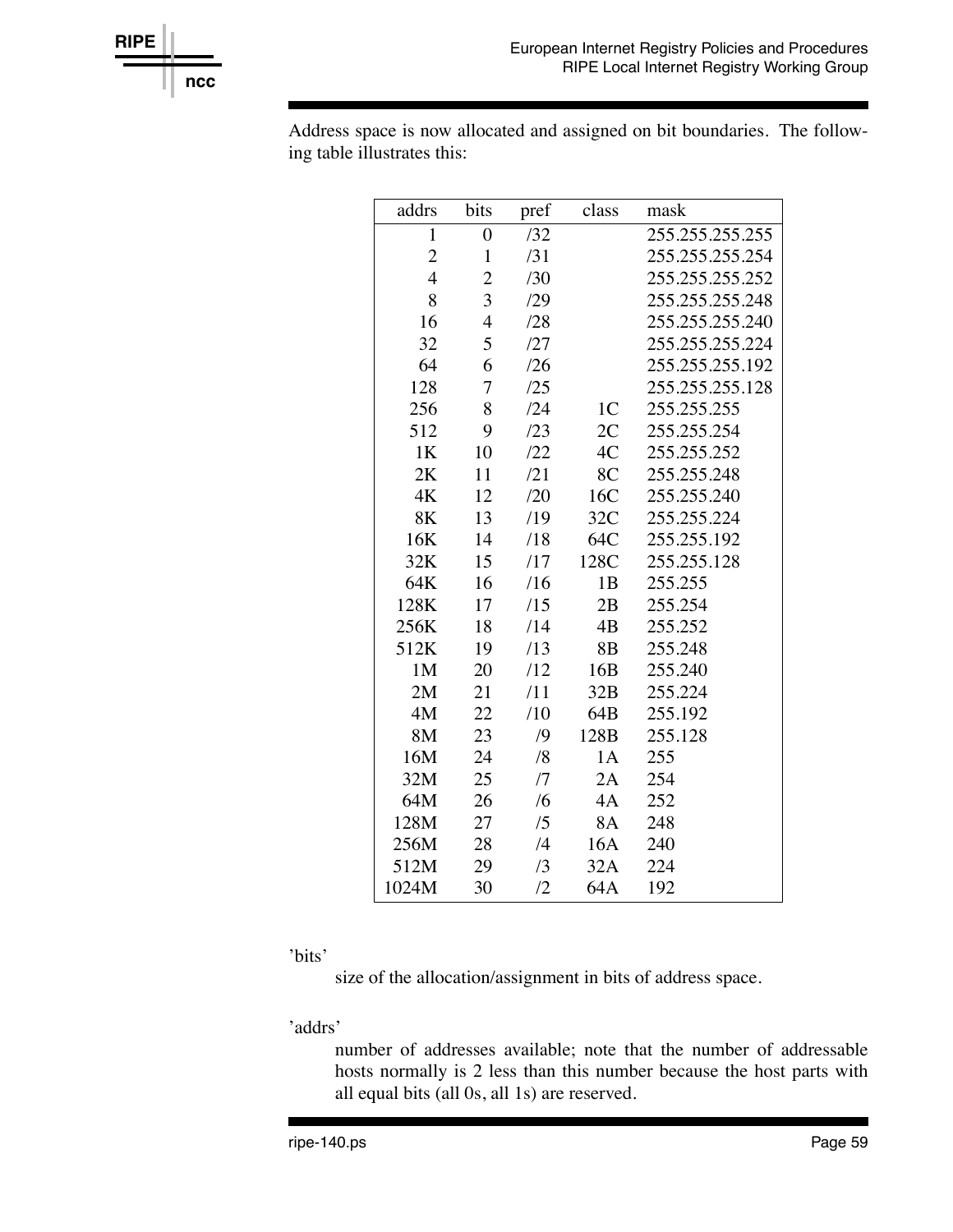

### 'pref'

length of the route prefix covering this address space. This is sometimes used to indicate the size of an allocation/assignment.

#### 'class'

size of the address space in terms of classful network numbers.

#### 'mask'

The network mask defining the routing prefix in dotted quad notation.

Throughout this document we refer to the size of allocation and assignments in terms of 'bits of address space' and add the length of the route prefix in parentheses wherever appropriate.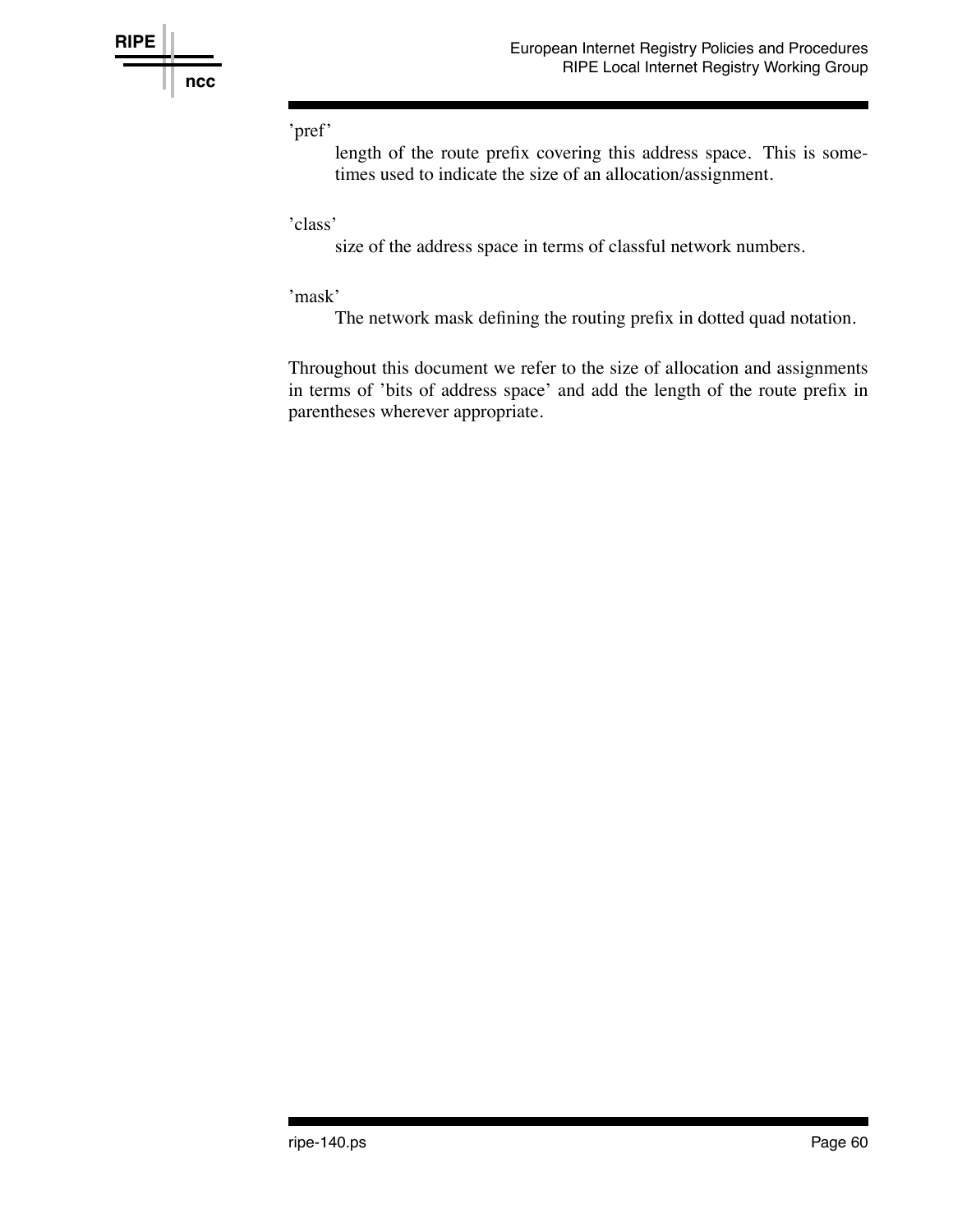

**References** 

Albitz94a.

Paul Albitz and Cricket Liu, *DNS and BIND,* O'Reilly & Associates, Inc., Sebastopol, CA (1994).

#### Bates94a.

T. Bates, E. Gerich, L. Joncheray, JM. Jouanigot, D. Karrenberg, M. Terpstra, and J. Yu, *Representation of IP Routing Policies in a Routing Registry,* ripe-181 (10/1994).

### Bates94b.

T. Bates, D. Karrenberg, and M. Terpstra, *The PRIDE Guide* (10/1994).

#### Beertema93a.

P. Beertema, *Common DNS Data File Configuration Errors,* RFC 1537 (10/1993).

#### Blokzijl90a.

R. Blokzijl, *RIPE Databases,* ripe-013 (08/1990).

#### Caslav96a.

P. Caslav, M. Kuehne, and C. Orange, *European IP Address Space Request Form,* ripe-141 (09/1996).

Deering89a.

S. Deering, *Host Extensions for IP Multicasting,* RFC 1112 (08/1989).

#### Eidnes96a.

H. Eidnes and G. de Groot, *Classless in-addr.arpa delegation,* Internet Draft (05/1996).

#### Fuller93a.

V. Fuller, T. Li, J. Yu, and K. Varadham, *Classless Inter-Domain Routing (CIDR): an Address Assignment and Aggregation Strategy,* RFC 1519 (09/1993).

#### Gerich93a.

E. Gerich, *Guidelines for Management of IP Address Space,* RFC 1466 (05/1993).

#### Hawkinson96a.

J. Hawkinson and T. Bates, *Guidelines for creation, selection, and registration of an Autonomous System,* RFC 1930 (03/1996).

#### Karrenberg94a.

D. Karrenberg, *RIPE NCC Request Tracking and Ticketing,* ripe-183 (03/1994).

#### Karrenberg95a.

D. Karrenberg, *Provider Independent vs Provider Aggregatable Address Space ,* ripe-127 (06/1995).